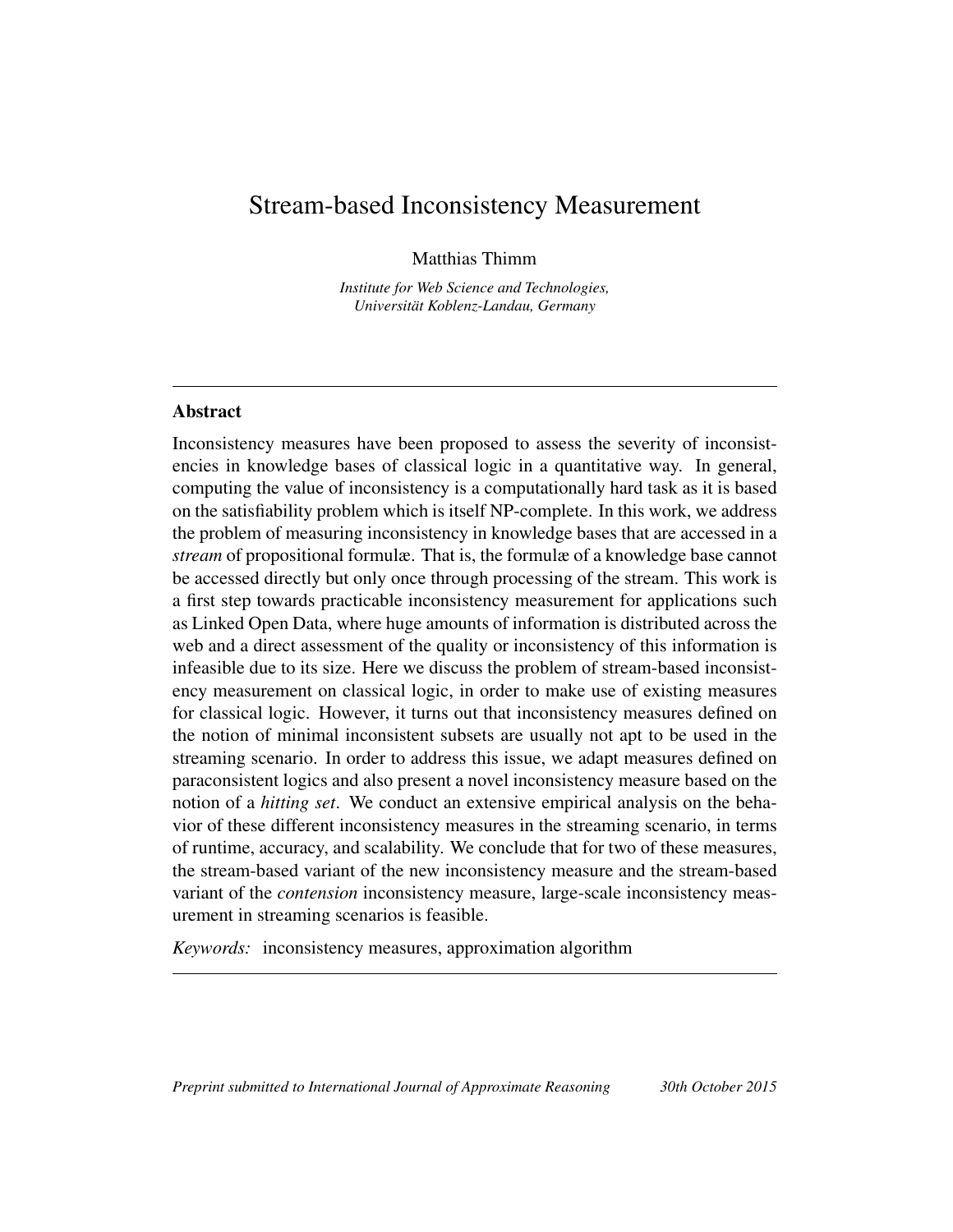#### 1. Introduction

Inconsistency measurement is a subfield of Knowledge Representation and Reasoning (KR) that is concerned with the quantitative assessment of the severity of inconsistencies in knowledge bases. Consider the following two knowledge bases  $\mathcal{K}_1$  and  $\mathcal{K}_2$  formalized in propositional logic:

$$
\mathcal{K}_1 = \{a, b \lor c, \neg a \land \neg b, d\} \qquad \mathcal{K}_2 = \{a, \neg a, b, \neg b\}
$$

Both knowledge bases are classically inconsistent as for  $\mathcal{K}_1$  we have  $\{a, \neg a \wedge a\}$  $\neg b$   $\models \bot$  and for  $\mathcal{K}_2$  we have, e.g.,  $\{a, \neg a\} \models \bot$ . These inconsistencies render the knowledge bases useless for reasoning if one wants to use classical reasoning techniques. In order to make the knowledge bases useful again, one can either use non-monotonic/paraconsistent reasoning techniques (Makinson, 2005; Priest, 1979) or one revises the knowledge bases appropriately to make them consistent (Hansson, 2001). Looking at the knowledge bases  $\mathcal{K}_1$  and  $\mathcal{K}_2$  one can observe that the *severity* of their inconsistency is different. In  $K_1$ , only two out of four formulæ (a and  $\neg a \land \neg b$ ) are *participating* in making  $K_1$  inconsistent while for  $\mathcal{K}_2$  all formulæ contribute to its inconsistency. Furthermore, for  $\mathcal{K}_1$  only two propositions (a and b) are conflicting and using e. g. paraconsistent reasoning one could still infer meaningful statements about c and d. For  $\mathcal{K}_2$  no such statement can be made. This leads to the assessment that  $K_2$  should be regarded *more* inconsistent than  $K_1$ . Inconsistency measures can be used to quantitatively assess the inconsistency of knowledge bases and to provide a guide for how to repair them. Moreover, they can be used as an analytical tool to assess the quality of knowledge representation. For example, one simple inconsistency measure, see e. g. (Grant and Hunter, 2011), is to take the number of *minimal inconsistent subsets* (MIs) as an indicator for the inconsistency: the more MIs a knowledge base contains, the more inconsistent it is. For  $\mathcal{K}_1$  we have then 1 as its inconsistency value and for  $\mathcal{K}_2$ we have 2. A lot of different approaches of inconsistency measures and postulates for inconsistency measures have been proposed, mostly for classical propositional logic (Knight, 2001; Hunter, 2002; Hunter and Konieczny, 2004, 2008, 2010; Ma et al., 2009; Mu et al., 2011b,a; Xiao and Ma, 2012; Grant and Hunter, 2011, 2013; Besnard, 2014; McAreavey et al., 2014; Jabbour et al., 2014b), but also for classical first-order logic (Grant and Hunter, 2006, 2008), description logics (Ma et al., 2007; Deng et al., 2007; Qi and Hunter, 2007; Zhou et al., 2009), default logics (Doder et al., 2010), and probabilistic and other weighted logics (Daniel, 2009; Muiño, 2011; Ma et al., 2012; Thimm, 2013, 2014a; Potyka, 2014; Mu et al., 2014).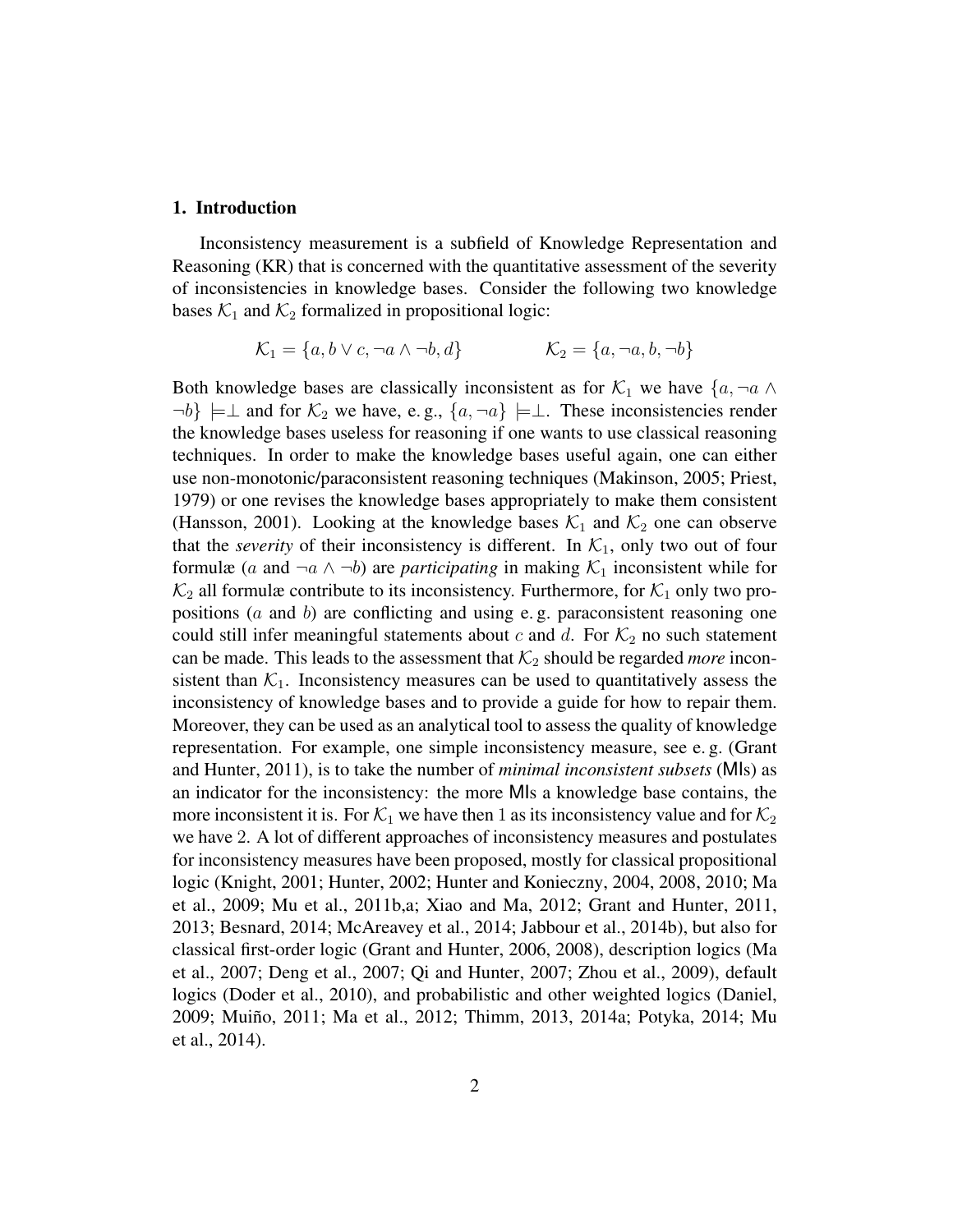Inconsistencies arise easily when many experts share their knowledge in order to construct a joint knowledge base, particularly for large knowledge bases as they appear in, e. g., Semantic Web applications (Sacramento et al., 2012). So far, the field of inconsistency measurement is focused on the problem on what a *reasonable* inconsistency measure is and what properties it should satisfy. In this paper, we consider the *computational* problems of inconsistency measurement, particularly with respect scenarios where the knowledge base can only be processed in a step-by-step fashion, i. e., in *streams*. More precisely, we consider a scenario where, instead of a knowledge base K we are faced with a stream S that for any point in time  $i \in \mathbb{N}$  gives us a propositional formula  $\phi = \mathcal{S}(i)$ . The measures we are interested in update for every time step  $i$  the currently computed inconsistency value and therefore approximate the actual inconsistency value of  $\bigcup_{j=1}^{i} {\mathcal{S}(j)}$ with the limiting case  $i \rightarrow \infty$ .

To address the issue of stream-based inconsistency measurement, we present a novel inconsistency measure  $\mathcal{I}_{hs}$  that is inspired by the  $\eta$ -inconsistency measure of Knight (2002) and is particularly apt to be applied to the streaming scenario. This measure bases on the notion of a *hitting set* which (in our context) is a minimal set of classical interpretations such that every formula of a knowledge base is satisfied by at least one element of the set. We then formalize the problem of stream-based inconsistency measurement, describe desirable properties of streambased inconsistency measures by relating the problem to the classical setting of inconsistency measurement, and propose specific instantiations for stream-based inconsistency measures. We investigate the properties and the behavior of our new measures both analytically and empirically. For the latter, we conduct an extensive empirical evaluation on artificial data. Our findings show that the stream-based variant of our novel measure, as well as a measure based on paraconsistent logics are suitable in terms of runtime, accuracy, and scalability for the stream-based scenario. In summary, the contributions of this paper are as follows:

- 1. We present a novel inconsistency measure  $\mathcal{I}_{hs}$  based on hitting sets and show how this measure relates to other measures (Section 3).
- 2. We formalize a theory of inconsistency measurement in streams and relate it to the classical setting of inconsistency measurement (Section 4).
- 3. We provide a window-based approach for applying classical inconsistency measures to the streaming case and develop specific approaches for some concrete classical measures (Section 5).
- 4. We conduct an extensive empirical study on the behavior of those inconsistency measures in terms of runtime, accuracy, and scalability. In particular,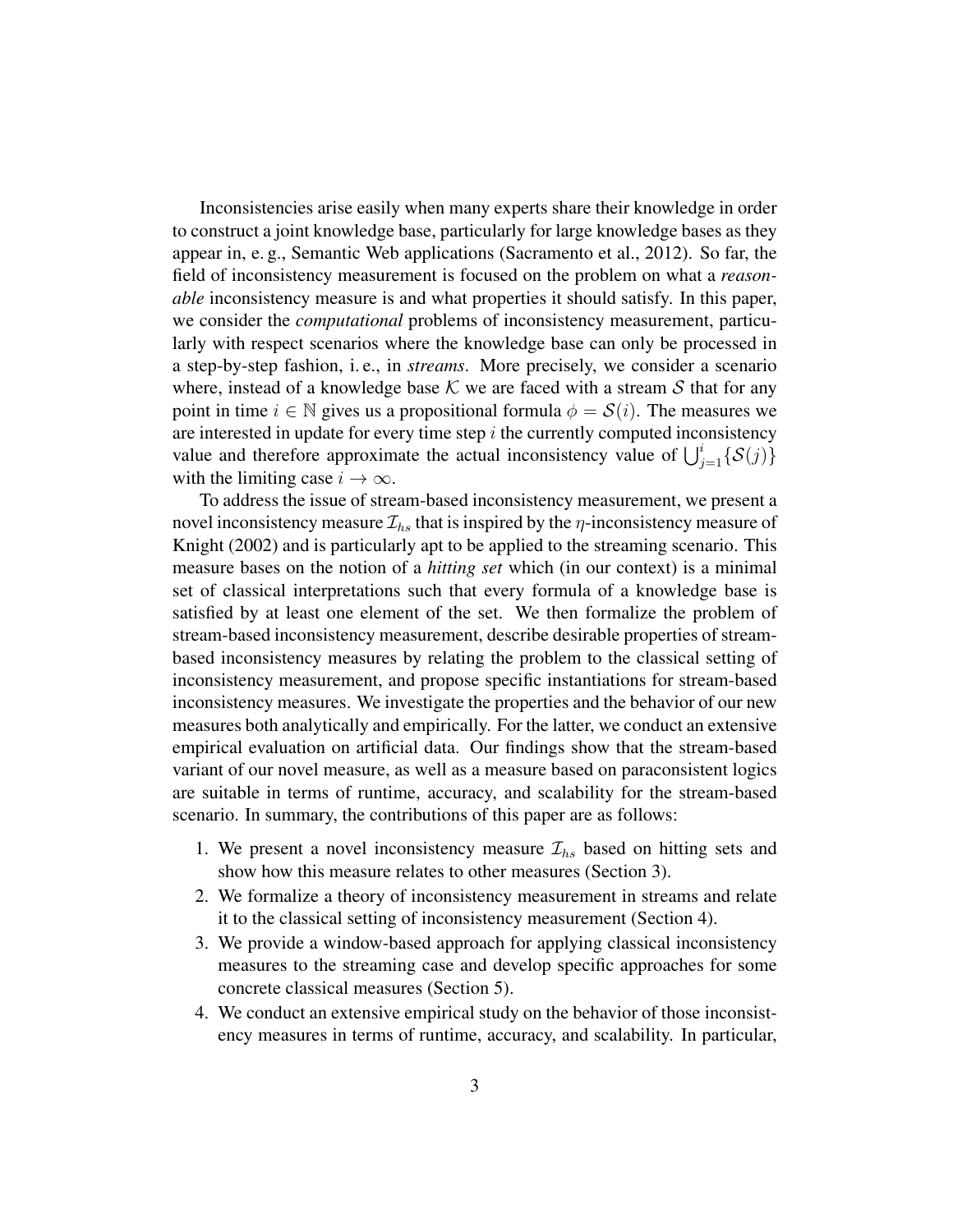we show that the stream variants of  $\mathcal{I}_{hs}$  and of the *contension* measure  $\mathcal{I}_c$  are effective and accurate for measuring inconsistency in the streaming scenario (Section 6).

Additionally, we give necessary preliminaries for propositional logic in Section 2, provide some review of related work in Section 7 and conclude the paper in Section 8. Proofs of technical results can be found in the appendix. This paper extends and revises the previously published paper (Thimm, 2014b) by correcting and extending technical results, providing proofs, and adding further discussion.

#### 2. Preliminaries

Let At be a propositional signature, i. e., a (finite) set of propositions (also called atoms), and let  $\mathcal{L}(At)$  the corresponding propositional language constructed using the usual connectives  $\wedge$  (*and*),  $\vee$  (*or*), and  $\neg$  (*negation*).

**Definition 1.** A knowledge base K is a finite set of formulæ  $K \subseteq \mathcal{L}(At)$ . Let  $K(At)$  be the set of all knowledge bases.

We write  $\mathbb K$  instead of  $\mathbb K(At)$  when there is no ambiguity regarding the signature. If X is a formula or a set of formulax we write  $At(X)$  to denote the set of propositions appearing in X. Semantics to a propositional language  $\mathcal{L}(At)$  is given by *interpretations* and an *interpretation*  $\omega$  on At is a function  $\omega$ : At  $\rightarrow$ {true, false}. Let Int(At) denote the set of all interpretations for At. An interpretation  $\omega$  *satisfies* (or is a *model* of) an atom  $a \in At$ , denoted by  $\omega \models a$ , if and only if  $\omega(a)$  = true. For  $\omega \in \text{Int}(At)$  and  $\phi, \phi' \in \mathcal{L}(At)$  we define

- $\omega \models \neg \phi$  if and only if  $\omega \not\models \phi$
- $\omega \models \phi \land \phi'$  if and only if  $\omega \models \phi$  and  $\omega \models \phi'$
- $\omega \models \phi \lor \phi'$  if and only if  $\omega \models \phi$  or  $\omega \models \phi'$

As an abbreviation we sometimes identify an interpretation  $\omega$  with its *complete conjunction*, i.e., if  $a_1, \ldots, a_n \in A$ t are those propositions that are assigned true by  $\omega$  and  $a_{n+1}, \ldots, a_m \in A$ t are those propositions that are assigned false by  $\omega$ we identify  $\omega$  by  $a_1 \dots a_n \overline{a_{n+1}} \dots \overline{a_m}$  (or any permutation of this). For example, the interpretation  $\omega_1$  on  $\{a, b, c\}$  with  $\omega(a) = \omega(c)$  = true and  $\omega(b)$  = false is abbreviated by abc.

For  $\Phi \subseteq \mathcal{L}(A_t)$  we also define  $\omega \models \Phi$  if and only if  $\omega \models \phi$  for every  $\phi \in \Phi$ . Define furthermore the set of models  $Mod(X) = \{ \omega \in Int(At) \mid \omega \models X \}$  for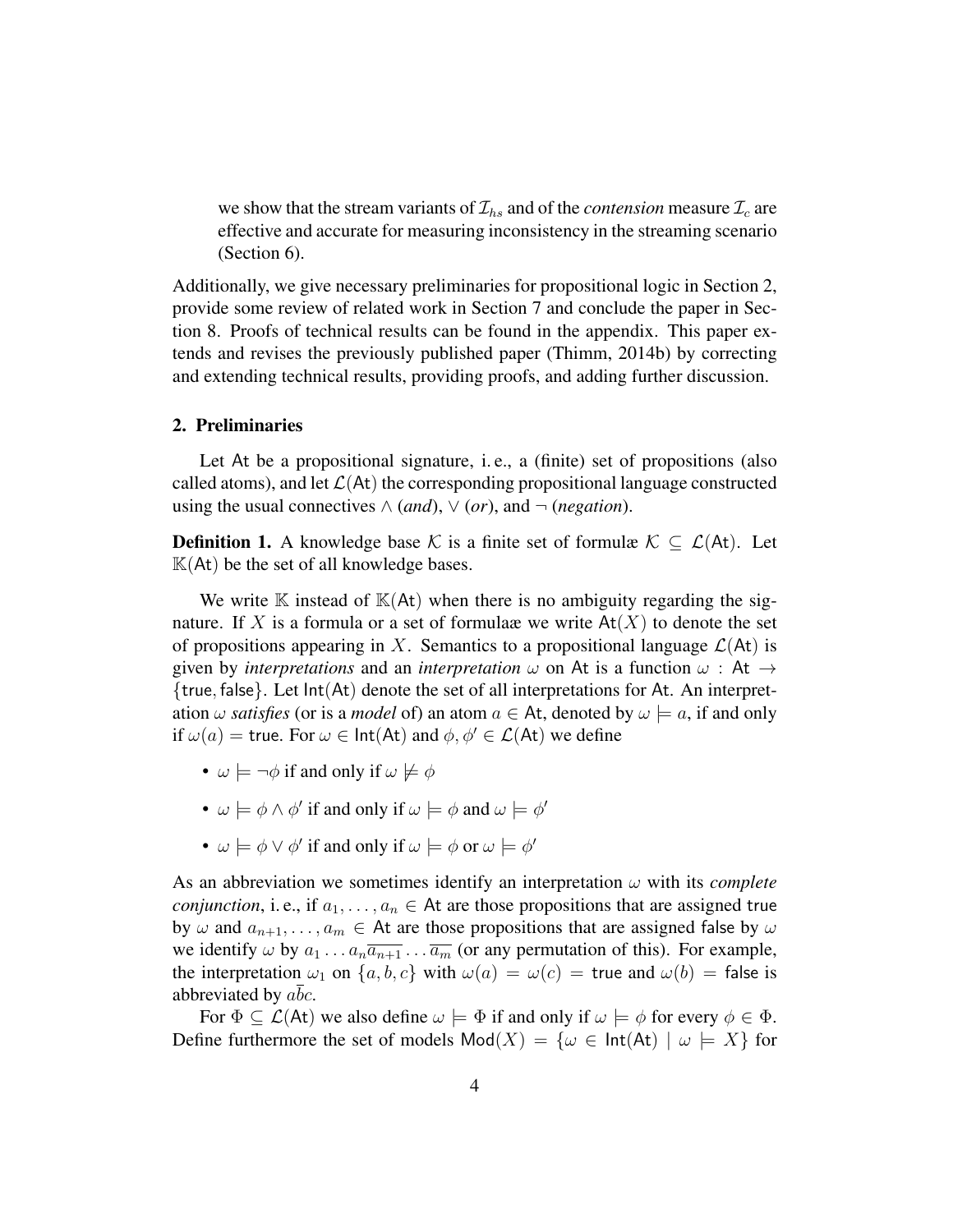every formula or set of formulæ X. Two formulæ or sets of formulæ X and Y are *equivalent*, denoted by  $X \equiv Y$ , if and only if  $Mod(X) = Mod(Y)$ . Furthermore, two knowledge bases  $K$ ,  $K'$  are *semi-extensionally equivalent* ( $K \equiv \infty$  K') if there is a bijection  $\sigma : \mathcal{K} \to \mathcal{K}'$  such that for all  $\alpha \in \mathcal{K}$  we have  $\alpha \equiv \sigma(\alpha)$  (Thimm, 2013). If  $Mod(X) = \emptyset$  we also write  $X \models \perp$  and say that X is *inconsistent*. Note that checking  $X \not\models \perp$  is an NP-complete problem as it is equivalent to the satisfiability problem SAT (Cook, 1971).

Let  $\mathbb{R}^+_0$  be the set of non-negative real numbers. Inconsistency measures are functions  $\mathcal{I}: \mathbb{K} \to \mathbb{R}_0^+ \cup \{\infty\}$  that aim at assessing the severity of the inconsistency in a knowledge base  $K$ , cf. (Grant and Hunter, 2011). The basic idea is that the larger the inconsistency in K the larger the value  $\mathcal{I}(\mathcal{K})$ . However, inconsistency is a concept that is not easily quantified and there have been a couple of proposals for inconsistency measures so far, in particular for classical propositional logic, see e. g. (Knight, 2001; Hunter, 2002; Hunter and Konieczny, 2004, 2008, 2010; Ma et al., 2009; Mu et al., 2011b,a; Xiao and Ma, 2012; Grant and Hunter, 2011, 2013; Besnard, 2014; McAreavey et al., 2014; Jabbour et al., 2014b). Below we recall some popular measures but we first introduce some necessary notations. Let  $\mathcal{K} \in \mathbb{K}$  be some knowledge base.

**Definition 2.** A set  $M \subseteq \mathcal{K}$  is called *minimal inconsistent subset* (MI) of  $\mathcal{K}$  if  $M \models \perp$  and there is no  $M' \subset M$  with  $M' \models \perp$ . Let  $\mathsf{MI}(\mathcal{K})$  be the set of all MIs of  $\mathcal{K}.$ 

**Definition 3.** A formula  $\alpha \in \mathcal{K}$  is called *free formula* of K if there is no  $M \in$  $MI(\mathcal{K})$  with  $\alpha \in M$ . Let Free $(\mathcal{K})$  denote the set of all free formulæ of  $\mathcal{K}$ .

We adopt the following definition of a (basic) inconsistency measure from (Grant and Hunter, 2011).

**Definition 4.** A *basic inconsistency measure* is a function  $\mathcal{I}: \mathbb{K} \to \mathbb{R}_0^+ \cup \{\infty\}$ that satisfies the following three conditions:

- 1.  $\mathcal{I}(\mathcal{K}) = 0$  if and only if K is consistent,
- 2. if  $K \subseteq K'$  then  $\mathcal{I}(\mathcal{K}) \leq \mathcal{I}(\mathcal{K}')$ , and
- 3. for all  $\alpha \in \text{Free}(\mathcal{K})$  we have  $\mathcal{I}(\mathcal{K}) = \mathcal{I}(\mathcal{K} \setminus \{\alpha\})$ .

The first property (also called *consistency*) of a basic inconsistency measure ensures that all consistent knowledge bases receive a minimal inconsistency value and every inconsistent knowledge base receives a positive inconsistency value. The second property (also called *monotony*) states that the value of inconsistency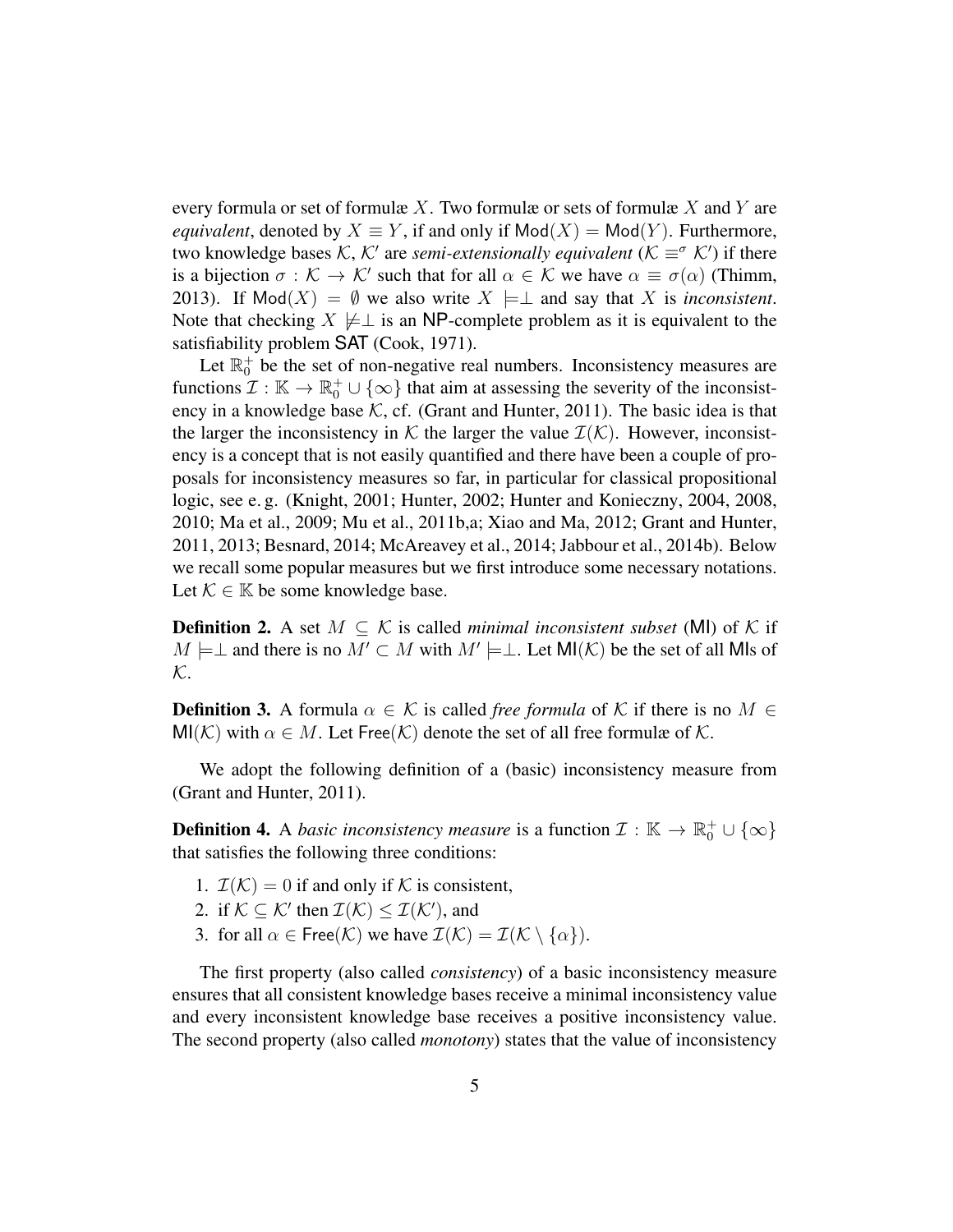| $\alpha$ |   | $v(\alpha \wedge \beta)$ | $v(\alpha \vee \beta)$ | $\alpha$ | $\eta$ |
|----------|---|--------------------------|------------------------|----------|--------|
| T        | T | т                        | T                      | T        | F      |
| T        | B | В                        | T                      | В        | в      |
| T        | F | F                        | Т                      | F        | т      |
| B        |   | В                        | Т                      |          |        |
| B        | B | B                        | В                      |          |        |
| B        | F | F                        | В                      |          |        |
| F        | Т | F                        | Т                      |          |        |
| F        | B | F                        | В                      |          |        |
| F        |   | F                        | F                      |          |        |

Table 1: Truth tables for propositional three-valued logic (Priest, 1979).

cannot decrease when adding new information. The third property (also called *free formula independence*) states that removing harmless formulæ from a knowledge base—i. e., formulæ that do not contribute to the inconsistency—does not change the value of inconsistency. If  $\mathcal I$  is a basic inconsistency measure and  $\mathcal K \in \mathbb K$  is a knowledge base we say that  $\mathcal{I}(\mathcal{K})$  is the *inconsistency value* of K wrt. *T*. In the following we will drop the "basic" and refer to measures satisfying the above three conditions simply as inconsistency measures. For the remainder of this paper we consider the following selection of inconsistency measures: the MI measure  $\mathcal{I}_{ML}$ , the MI<sup>c</sup> measure  $\mathcal{I}_{\text{MI}^c}$ , the contension measure  $\mathcal{I}_c$ , and the  $\eta$ -measure  $\mathcal{I}_\eta$ , which will be defined below, cf. (Grant and Hunter, 2011; Knight, 2002).

In order to define the contension measure  $\mathcal{I}_c$  we need to consider three-valued interpretations for propositional logic (Priest, 1979). A three-valued interpretation v on At is a function  $v : At \to \{T, F, B\}$  where the values T and F correspond to the classical truth values true and false, respectively. The additional truth value  $B$ stands for *both* and is meant to represent a conflicting truth value for a proposition. The function  $v$  is extended to arbitrary formulæ as shown in Table 1. Then, an interpretation v satisfies a formula  $\alpha$ , denoted by  $v \models^3 \alpha$  if either  $v(\alpha) = T$  or  $v(\alpha) = B$ .

For defining the  $\eta$ -inconsistency measure (Knight, 2002) we need to consider probability functions P of the form  $P : \text{Int}(At) \to [0, 1]$  with  $\sum_{\omega \in \text{Int}(At)} P(\omega) =$ 1. Let  $\mathcal{P}(At)$  be the set of all those probability functions and for a given probability  $\sum_{\omega\models\alpha} P(\omega).$ function  $P \in \mathcal{P}(A_t)$  define the probability of an arbitrary formula  $\alpha$  via  $P(\alpha) =$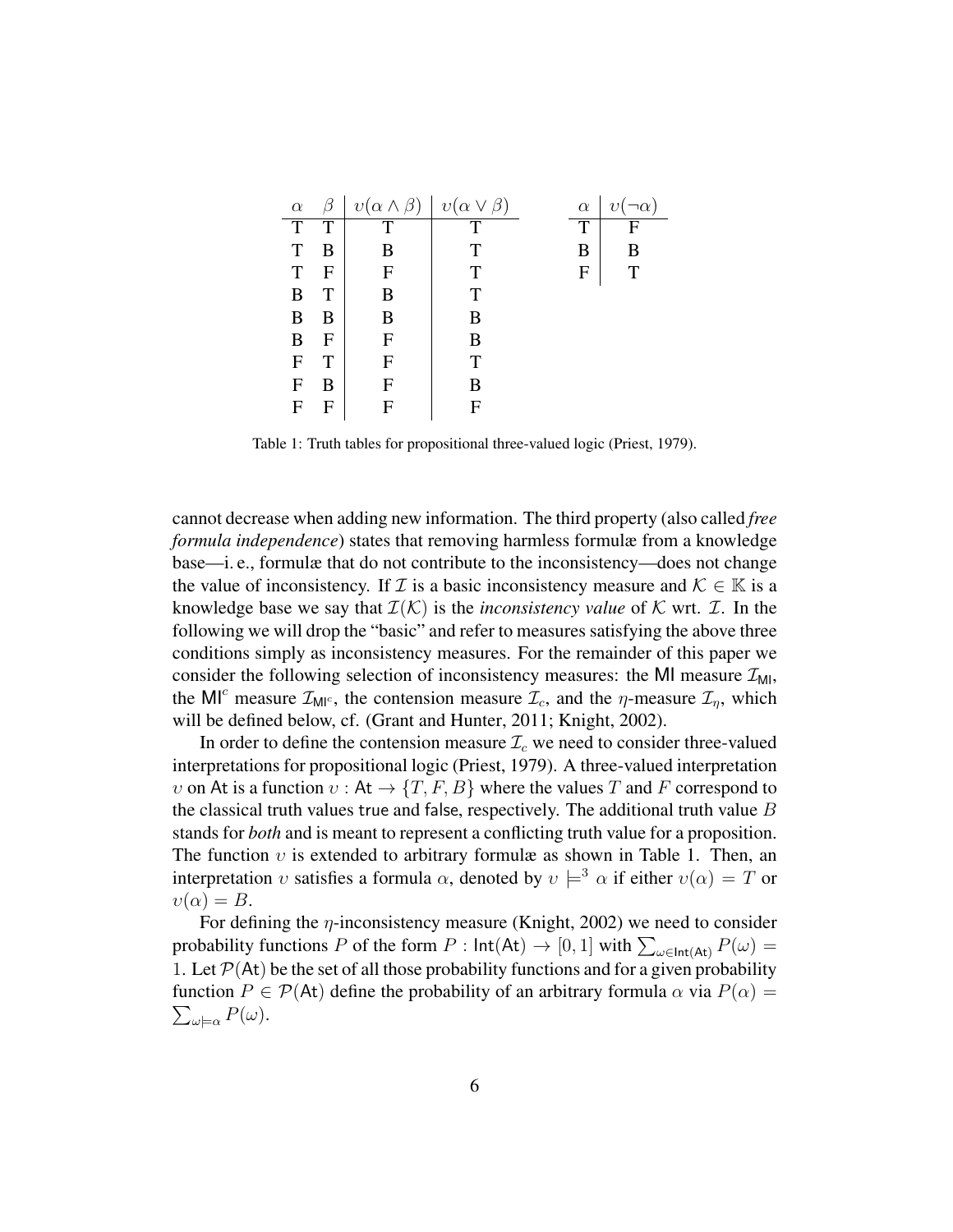**Definition 5.** Let  $\mathcal{I}_{\text{MI}}$ ,  $\mathcal{I}_{\text{MI}^c}$ ,  $\mathcal{I}_c$ , and  $\mathcal{I}_\eta$  be defined via

$$
\mathcal{I}_{\mathsf{MI}}(\mathcal{K}) = |\mathsf{MI}(\mathcal{K})|
$$
\n
$$
\mathcal{I}_{\mathsf{MI}^c}(\mathcal{K}) = \sum_{M \in \mathsf{MI}(\mathcal{K})} \frac{1}{|M|}
$$
\n
$$
\mathcal{I}_c(\mathcal{K}) = \min\{|v^{-1}(B)| \mid v \models^3 \mathcal{K}\}
$$
\n
$$
\mathcal{I}_\eta(\mathcal{K}) = 1 - \max\{\xi \mid \exists P \in \mathcal{P}(\mathsf{At}) : \forall \alpha \in \mathcal{K} : P(\alpha) \ge \xi\}
$$

The measure  $\mathcal{I}_{\text{MI}}$  takes the number of minimal inconsistent subsets of a knowledge base as an indicator for the amount of inconsistency: the more minimal inconsistent subsets the more severe the inconsistency. The measure  $\mathcal{I}_{\mathsf{M}^{\lvert c}}$  refines this idea by also taking the size of the minimal inconsistent subsets into account. Here the idea is that larger minimal inconsistent subsets are less severe than smaller minimal inconsistent subsets (the less formulæ are needed to produce an inconsistency the more "obvious" the inconsistency). The measure  $\mathcal{I}_c$  considers the set of three-valued models of a knowledge base (which is always non-empty) and uses the minimal number of propositions with conflicting truth value as an indicator for inconsistency. Finally, the measure  $\mathcal{I}_n$  (which always assigns an inconsistency value between 0 and 1) looks for the maximal probability one can assign to every formula of a knowledge base<sup>1</sup>. All these measures are basic inconsistency measures as defined in Definition 4.

**Example 1.** For the knowledge bases  $\mathcal{K}_1 = \{a, b \lor c, \neg a \land \neg b, d\}$  and  $\mathcal{K}_2 =$  ${a, \neg a, b, \neg b}$  from the introduction we obtain the following inconsistency values.

The knowledge base  $\mathcal{K}_1$  contains one minimal inconsistent subset  $\{a, \neg a \wedge a\}$  $\neg b$ , i. e. MI $(\mathcal{K}_1) = {\lbrace a, \neg a \land \neg b \rbrace}$ , while  $\mathcal{K}_2$  contains two minimal inconsistent subsets  $\{a, \neg a\}$  and  $\{b, \neg b\}$ , i.e.  $\mathsf{MI}(\mathcal{K}_2) = \{\{a, \neg a\}, \{b, \neg b\}$ . This results in  $\mathcal{I}_{\text{MI}}(\mathcal{K}_1) = 1$  and  $\mathcal{I}_{\text{MI}}(\mathcal{K}_2) = 2$ .

As the size of the only minimal inconsistent subset of  $\mathcal{K}_1$  is 2 we have  $\mathcal{I}_{\mathsf{M}^{\mathsf{C}}}(\mathcal{K}_1)$  = 1/2. For  $\mathcal{K}_2$  we have two minimal inconsistent subsets each of size 2, resulting in  $\mathcal{I}_{\text{MI}^c}(\mathcal{K}_2) = 1/2 + 1/2 = 1.$ 

For the propositional signature  $At_1 = \{a, b, c, d\}$  consider the three-valued interpretation  $v_1$  defined via

$$
v_1(a) = B
$$
  $v_1(b) = F$   $v_1(c) = T$   $v_1(d) = T$ 

<sup>&</sup>lt;sup>1</sup>Note that we modified the definition of  $\mathcal{I}_n$  slightly compared to the original definition in order to fit our framework.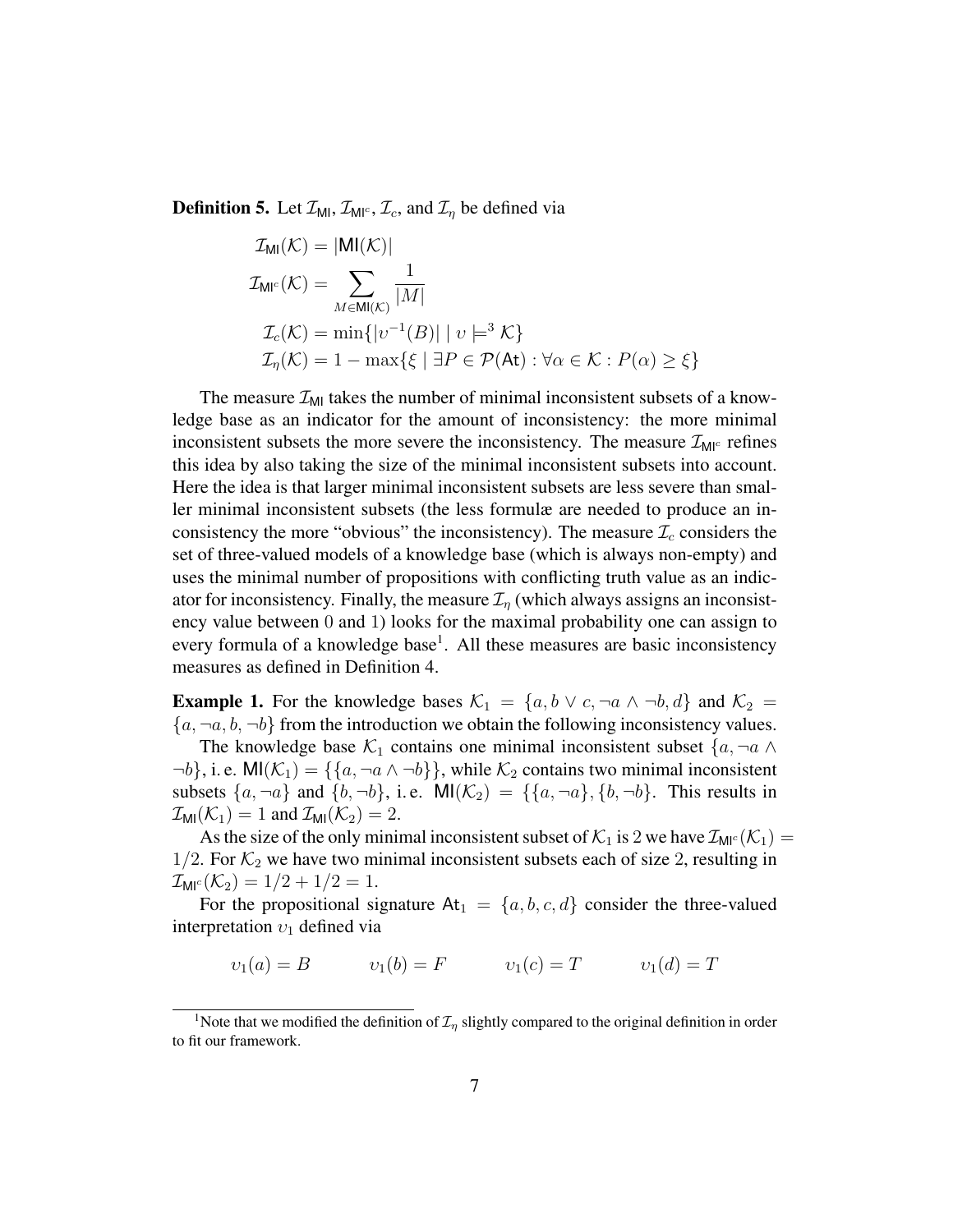and observe  $v_1 \models^3 \mathcal{K}_1$ . Note that  $|v^{-1}(B)| = 1$  and that there cannot be another v which assigns to fewer propositions the value B. So we have  $\mathcal{I}_c(\mathcal{K}_1) = 1$ . For the propositional signature  $At_2 = \{a, b\}$  consider the three-valued interpretation  $v_2$  defined via

$$
v_2(a) = B \qquad \qquad v_2(b) = B
$$

and observe  $v_2 \models^3 \mathcal{K}_2$ . Note that  $|v^{-1}(B)| = 2$  and that there cannot be another v which assigns to fewer propositions the value B. So we have  $\mathcal{I}_c(\mathcal{K}_2) = 2$ .

For At<sub>1</sub> consider the probability function  $P_1$  :  $Int(At_1) \rightarrow [0, 1]$  defined via  $P_1(abcd) = 1/2$ ,  $P_1(\overline{a}bcd) = 1/2$  and  $P_1(\omega) = 0$  for all remaining  $\omega \in \text{Int}(At_1)$ . Then we have

$$
P_1(a) = P_1(abcd) = 0.5
$$
  
\n
$$
P_1(b \lor c) = P_1(abcd) + P_1(\overline{a}\overline{b}cd) = 0.5 + 0.5 = 1
$$
  
\n
$$
P_1(\neg a \land \neg b) = P_1(\overline{a}\overline{b}cd) = 0.5
$$
  
\n
$$
P_1(d) = P_1(abcd) + P_1(\overline{a}\overline{b}cd) = 0.5 + 0.5 = 1
$$

and therefore for all  $\alpha \in \mathcal{K}_1$  it is  $P_1(\alpha) \geq 1/2$ . Observe that there cannot be another P which assigns larger probability to all formulas, so we have  $\mathcal{I}_n(\mathcal{K}_1) =$  $1 - 1/2 = 1/2$ . For At<sub>2</sub> consider the probability function  $P_2$ :  $Int(At_2) \rightarrow [0, 1]$ defined via  $P_2(ab) = 1/2$ ,  $P_2(\overline{ab}) = 1/2$  and  $P_2(\omega) = 0$  for all remaining  $\omega \in$ Int(At<sub>2</sub>). Then we have  $P_2(a) = P_2(b)$  and also  $\mathcal{I}_n(\mathcal{K}_2) = 1 - 1/2 = 1/2$ .

In summary, these are the inconsistency values obtained for the discussed inconsistent measures:

$$
\mathcal{I}_{\text{MI}}(\mathcal{K}_1) = 1 \qquad \mathcal{I}_{\text{MI}^c}(\mathcal{K}_1) = 1/2 \qquad \mathcal{I}_c(\mathcal{K}_1) = 1 \qquad \mathcal{I}_{\eta}(\mathcal{K}_1) = 1/2
$$
\n
$$
\mathcal{I}_{\text{MI}}(\mathcal{K}_2) = 2 \qquad \mathcal{I}_{\text{MI}^c}(\mathcal{K}_2) = 1 \qquad \mathcal{I}_c(\mathcal{K}_2) = 2 \qquad \mathcal{I}_{\eta}(\mathcal{K}_2) = 1/2
$$

Example 2. In the previous example, all considered inconsistency measures agreed that  $K_1$  is not more inconsistent than  $K_2$ . While e. g.  $\mathcal{I}_{\eta}$  is indifferent about  $\mathcal{K}_1$  and  $\mathcal{K}_2$  the measure  $\mathcal{I}_{\text{MI}^c}$  evaluates  $\mathcal{K}_1$  to be less inconsistent than  $\mathcal{K}_2$ . It can also be the case that inconsistency measures behave completely incomparable. Consider the knowledge bases  $K_3$  and  $K_4$  defined via

$$
\mathcal{K}_3 = \{a, b, c, d, \neg(a \lor b \lor c \lor d), e, f, g, h, \neg(e \lor f \lor g \lor h)\}\
$$
  

$$
\mathcal{K}_4 = \{a, \neg a\}
$$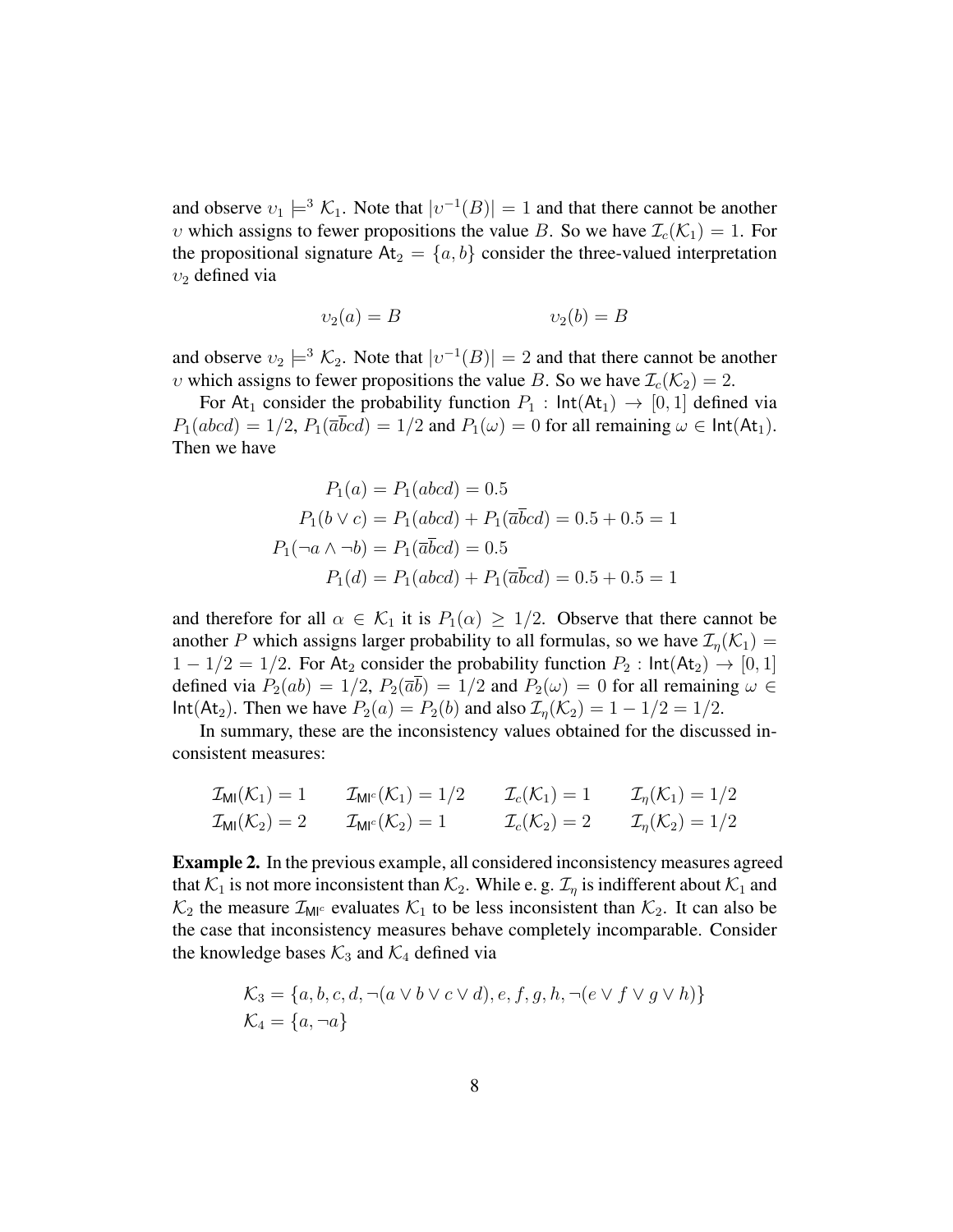Observe that  $M(\mathcal{K}_3) = \{m_1, m_2\}$  with  $m_1 = \{a, b, c, d, \neg(a \lor b \lor c \lor d)\}\$  and  $m_2 = \{e, f, g, h, \neg(e \lor f \lor g \lor h)\}\$ , and  $\text{MI}(\mathcal{K}_4) = \{m_3\}$  with  $m_3 = \{a, \neg a\}\$ . Then we have

$$
\mathcal{I}_{\text{MI}}(\mathcal{K}_3) = |\text{MI}(\mathcal{K}_3)| = 2
$$
  

$$
\mathcal{I}_{\text{MI}}(\mathcal{K}_4) = |\text{MI}(\mathcal{K}_4)| = 1
$$

but

$$
\mathcal{I}_{\mathsf{MI}^c}(\mathcal{K}_3) = \frac{1}{|m_1|} + \frac{1}{|m_2|} = \frac{2}{5}
$$

$$
\mathcal{I}_{\mathsf{MI}^c}(\mathcal{K}_4) = \frac{1}{|m_3|} = \frac{1}{2}
$$

So  $\mathcal{I}_{\text{MI}}$  and  $\mathcal{I}_{\text{MI}^c}$  completely disagree on the order of  $\mathcal{K}_3$  and  $\mathcal{K}_4$ .

For a more detailed introduction to inconsistency measures see e. g. (Grant and Hunter, 2006) and for some recent developments see e. g. (Besnard, 2014; Jabbour et al., 2014a; Mu et al., 2014; McAreavey et al., 2014; Jabbour et al., 2014b).

#### 3. An Inconsistency Measure based on Hitting Sets

The basic idea of our novel inconsistency measure  $\mathcal{I}_{hs}$  is inspired by the measure  $\mathcal{I}_{\eta}$  which seeks a probability function that maximizes the probability of all formulæ of a knowledge base. Basically, the measure  $\mathcal{I}_n$  looks for a minimal number of models of parts of the knowledge base and maximizes their probability in order to maximize the probability of the formulæ. By just considering this basic idea we arrive at the notion of a *hitting set* for inconsistent knowledge bases.

**Definition 6.** A subset  $H \subseteq \text{Int}(At)$  is called a *hitting set* of K if for every  $\alpha \in \mathcal{K}$ there is  $\omega \in H$  with  $\omega \models \alpha$ .

Some observations on hitting sets are as follows.

Proposition 1. *Let* K *be a knowledge base. The following two statements are equivalent:*

- 1. *there is no*  $\phi \in \mathcal{K}$  *with*  $\phi \models \perp$
- 2. *there exists a hitting set* H *of* K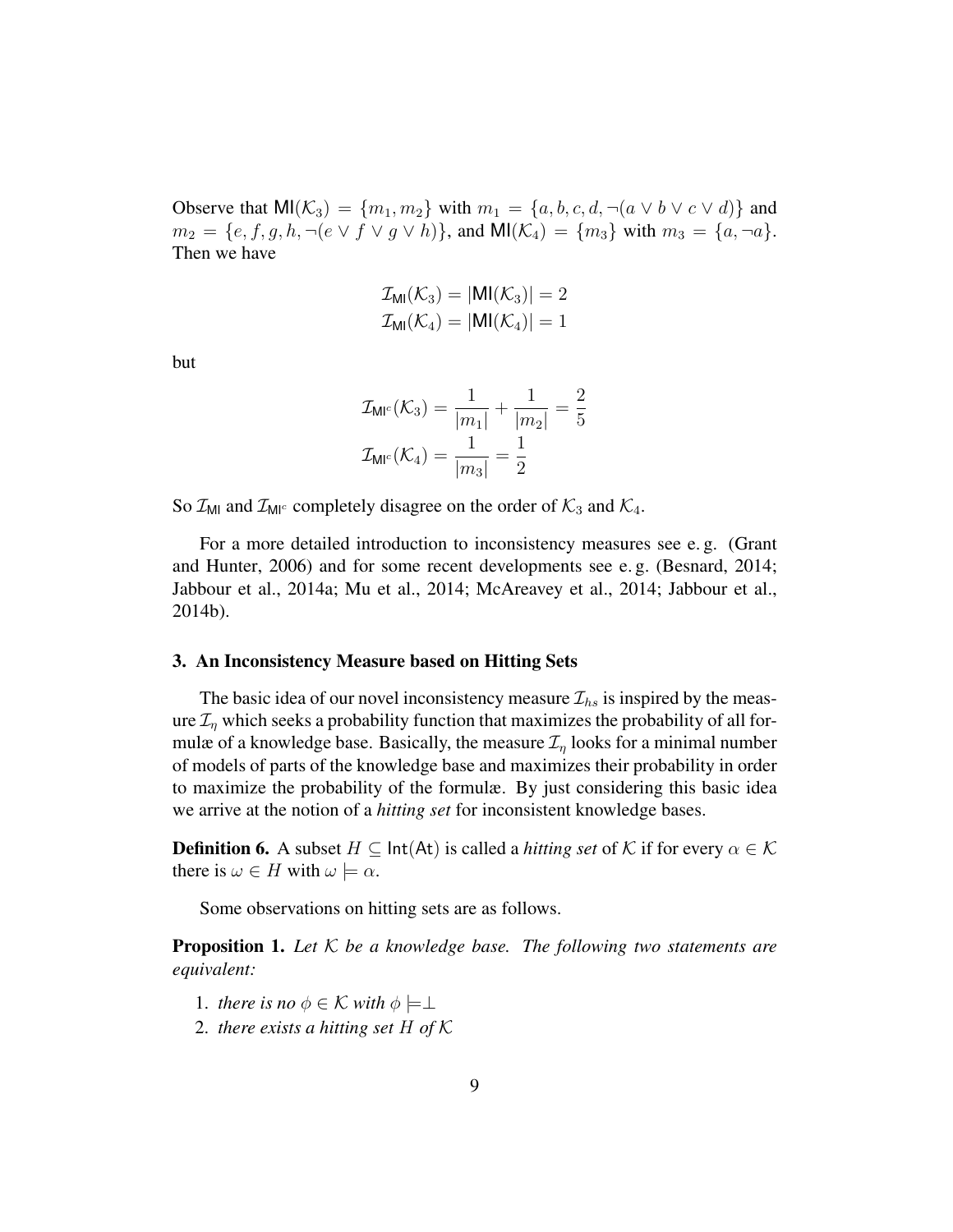#### Proposition 2. *Let* K *be a knowledge base.*

- 1. If H is a hitting set of K then every H' with  $H \subseteq H'$  is a hitting set of K.
- 2.  $H = \emptyset$  *is a hitting set of*  $K$  *if and only if*  $K = \emptyset$ *.*
- 3. K is consistent if and only if there is a hitting set H of K with  $|H| = 1$ .
- 4. If H is a hitting set of K then H is a hitting set of every K' with  $K' \subseteq K$ .

We then define the measure  $\mathcal{I}_{hs}$  as the minimal cardinality of a hitting set of the knowledge base minus one.

**Definition 7.** The function  $\mathcal{I}_{hs}$  :  $\mathbb{K} \to \mathbb{R}_0^+ \cup \{\infty\}$  is defined via

 $\mathcal{I}_{hs}(\mathcal{K}) = \min\{|H| \mid H$  is a hitting set of  $\mathcal{K}\}-1$ 

with min  $\emptyset = \infty$  for every  $\mathcal{K} \in \mathbb{K} \setminus \{\emptyset\}$  and  $\mathcal{I}_{hs}(\emptyset) = 0$ .

Note that, following Proposition 1, we have  $\mathcal{I}_{hs}(\mathcal{K}) = \infty$  if and only if K contains a contradictory formula (e.g.  $a \wedge \neg a$ ). Observe also that we need a case differentiation for  $\mathcal{K} = \emptyset$  as  $\emptyset$  has also the hitting set  $\emptyset$ , see Proposition 2.

**Example 3.** We continue Example 1 and consider  $\mathcal{K}_1 = \{a, b \lor c, \neg a \land \neg b, d\}$ and  $\mathcal{K}_2 = \{a, \neg a, b, \neg b\}$ . Let  $H_1 \subseteq \text{Int}(At)$  be defined via  $H_1 = \{abcd, \overline{a}bcd\}$ . Observe that for both  $\mathcal{K}_1$  and  $\mathcal{K}_2$  we have that  $H_1$  is a hitting set, i.e., every formula of the knowledge base is satisfied by at least one interpretation of  $H_1$ . Furthermore,  $H_1$  is also a minimal hitting set (with respect to set cardinality) as, e. g., for  $\mathcal{K}_2$  the two formulas a and  $\neg a$  require at least two different interpretations to be satisfied. Therefore we have  $\mathcal{I}_{hs}(\mathcal{K}_1) = \mathcal{I}_{hs}(\mathcal{K}_2) = 1$ .

**Example 4.** Consider the knowledge base  $K_5$  defined via

$$
\mathcal{K}_5 = \{ a \lor d, a \land b \land c, b, \neg b \lor \neg a, a \land b \land \neg c, a \land \neg b \land c \}
$$

Then  $H_2 = \{abcd, a\overline{b}cd, ab\overline{c}d\} \subseteq \text{Int}(At)$  is a minimal hitting set for  $\mathcal{K}_5$  and therefore  $\mathcal{I}_{hs}(\mathcal{K}_5) = 2$ .

As the following result shows,  $\mathcal{I}_{hs}$  is indeed a suitable inconsistency measure.

**Proposition 3.** *The function*  $\mathcal{I}_{hs}$  *is a (basic) inconsistency measure.* 

The result below shows that  $\mathcal{I}_{hs}$  also behaves well with some more properties mentioned in the literature (Hunter and Konieczny, 2010; Thimm, 2013).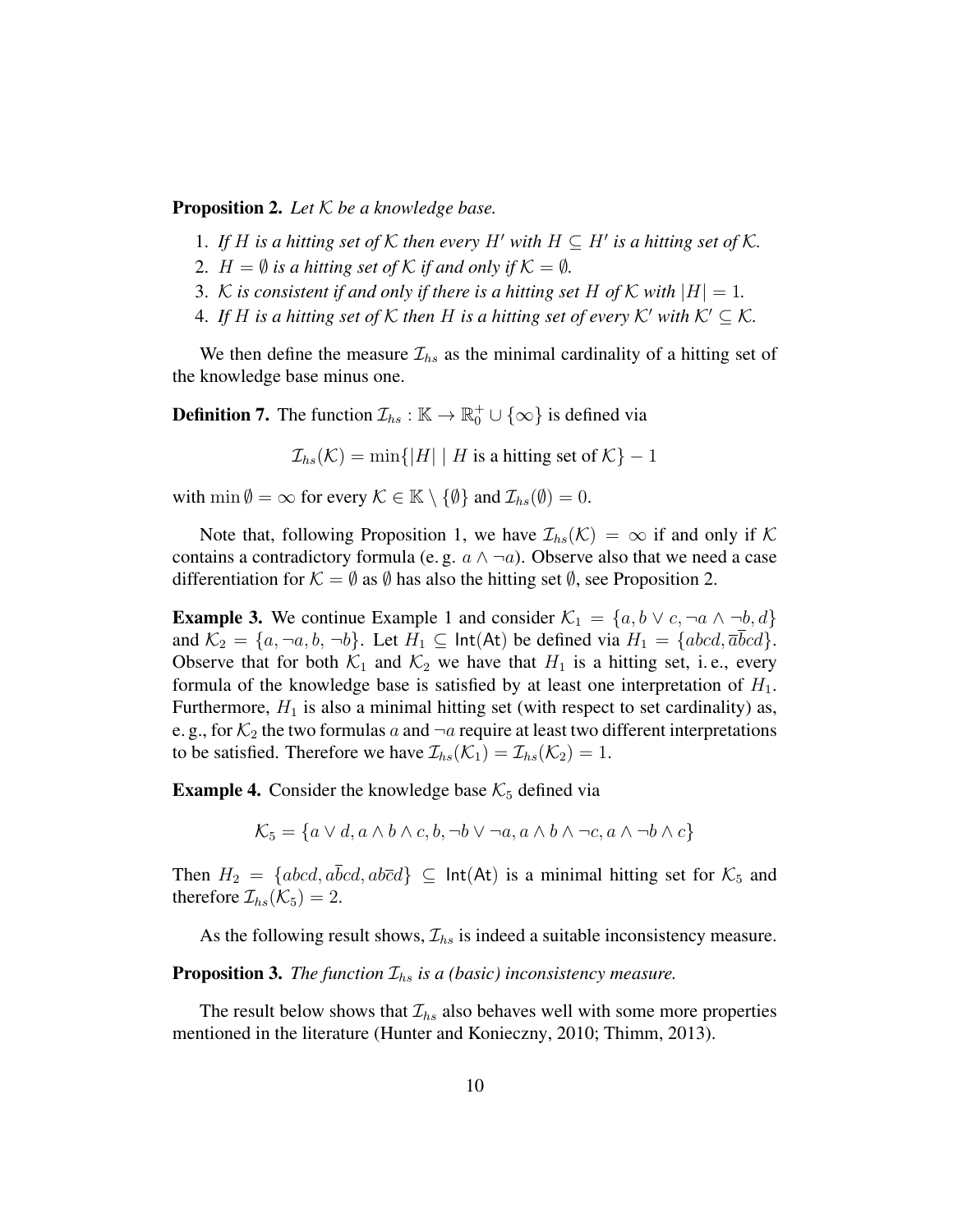**Proposition 4.** *The measure*  $\mathcal{I}_{hs}$  *satisfies the following properties:* 

- *If*  $\alpha \in \mathcal{K}$  *is such that* At $(\alpha) \cap At(\mathcal{K} \setminus {\{\alpha\}}) = \emptyset$  *then*  $\mathcal{I}_{hs}(\mathcal{K}) = \mathcal{I}_{hs}(\mathcal{K} \setminus {\{\alpha\}})$ *(*safe formula independence*).*
- *If*  $K \equiv \sigma$   $K'$  *then*  $\mathcal{I}_{hs}(K) = \mathcal{I}_{hs}(K')$  (irrelevance of syntax).
- *If*  $\alpha \models \beta$  *and*  $\alpha \not\models \bot$  *then*  $\mathcal{I}_{hs}(\mathcal{K} \cup {\alpha}) \geq \mathcal{I}_{hs}(\mathcal{K} \cup {\beta})$  *(dominance).*

However,  $\mathcal{I}_{hs}$  is incompatible with some other properties such as *super-additivity* and *MinInc-separability* (Hunter and Konieczny, 2010).

**Example 5.** A measure *I* satisfies *super-additivity* if for  $K \cap K' = \emptyset$  we have  $\mathcal{I}(\mathcal{K} \cup \mathcal{K}') \geq \mathcal{I}(\mathcal{K}) + \mathcal{I}(\mathcal{K}')$ . A measure *I* satisfies *MinInc-separability* if MI( $\mathcal{K} \cup$  $K'$  = MI( $K$ )  $\cup$  MI( $K'$ ) and MI( $K$ )  $\cap$  MI( $K'$ ) =  $\emptyset$  implies  $\mathcal{I}(\mathcal{K} \cup \mathcal{K}') = \mathcal{I}(\mathcal{K}) +$  $\mathcal{I}(\mathcal{K}')$ . Consider

$$
\mathcal{K}_4 = \{a, \neg a\}
$$

$$
\mathcal{K}_6 = \{b, \neg b\}
$$

Then we have  $\mathcal{I}_{hs}(\mathcal{K}_4) = \mathcal{I}_{hs}(\mathcal{K}_6) = 1$ . However, we also have  $\mathcal{I}_{hs}(\mathcal{K}_4 \cup \mathcal{K}_6) = 1$ as  $\{ab,\overline{ab}\}\$ is a hitting set of  $\mathcal{K}_4\cup\mathcal{K}_6$ . It follows that  $\mathcal{I}_{hs}$  violates *super-additivity*. Furthermore, observe that  $MI(\mathcal{K}_4) = {\mathcal{K}_4}$  and  $MI(\mathcal{K}_6) = {\mathcal{K}_6}$  and therefore  $MI(\mathcal{K}_4 \cup \mathcal{K}_6) = MI(\mathcal{K}_4) \cup MI(\mathcal{K}_6)$  and  $MI(\mathcal{K}_4) \cap MI(\mathcal{K}_6) = \emptyset$ . It follows that  $\mathcal{I}_{hs}$ also violates *MinInc-separability*.

The measure  $\mathcal{I}_{hs}$  can also be nicely characterized by a consistent *partitioning* of a knowledge base.

**Definition 8.** A set  $\Phi = {\Phi_1, \ldots, \Phi_n}$  with  $\Phi_1 \cup \ldots \cup \Phi_n = \mathcal{K}$  and  $\Phi_i \cap \Phi_j = \emptyset$ for  $i, j = 1, \ldots, n, i \neq j$ , is called a *partitioning* of K. A partitioning  $\Phi =$  $\{\Phi_1, \ldots, \Phi_n\}$  is consistent if  $\Phi_i \not\models \perp$  for  $i = 1, \ldots, n$ .

Proposition 5. *For every knowledge base* K

 $\mathcal{I}_{hs}(\mathcal{K}) = \min\{|\Phi| \mid \Phi \text{ is a consistent partitioning of } \mathcal{K}\}-1$ 

*with*  $\min \emptyset = \infty$  *for every*  $\mathcal{K} \in \mathbb{K} \setminus \{\emptyset\}$  *and*  $\mathcal{I}_{hs}(\emptyset) = 0$ *.* 

As  $\mathcal{I}_{hs}$  is inspired by  $\mathcal{I}_{\eta}$  we go on by comparing these two measures.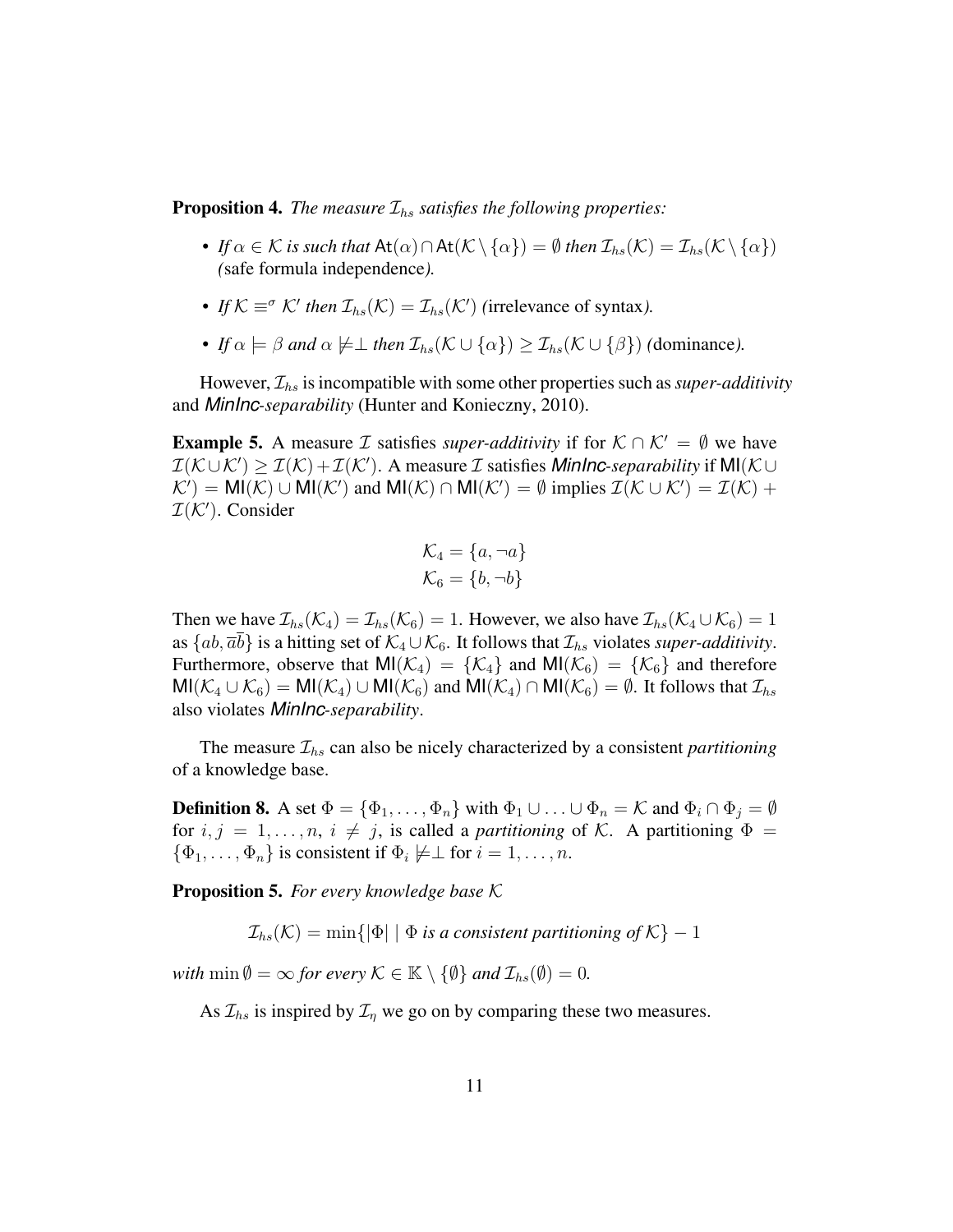**Proposition 6.** Let  $K$  be a knowledge base. If  $\infty > \mathcal{I}_{hs}(K) > 0$  then

$$
\mathcal{I}_{\eta}(\mathcal{K}) \leq 1 - \frac{1}{\mathcal{I}_{hs}(\mathcal{K}) + 1}
$$

Note that for  $\mathcal{I}_{hs}(\mathcal{K}) = 0$  we always have  $\mathcal{I}_n(\mathcal{K}) = 0$  as well, as both are basic inconsistency measures. Furthermore,  $\mathcal{I}_{hs}(\mathcal{K}) = \infty$  is equivalent to the existence of a  $\phi \in \mathcal{K}$  with  $\phi \models \perp$ , cf. Proposition 1, which is equivalent to  $\mathcal{I}_n(\mathcal{K}) = 1$ (Knight, 2002). Although Proposition 6 describes a loose relationship between  $\mathcal{I}_n$ and  $\mathcal{I}_{hs}$  both measures are in general different as we will see below.

We say that an inconsistency measure  $\mathcal{I}_1$  *is subsumed by* an inconsistency measure  $\mathcal{I}_2$ , denoted by  $\mathcal{I}_1 \sqsubseteq \mathcal{I}_2$ , if the order on knowledge bases imposed by  $\mathcal{I}_1$ is a subset of the order imposed by  $\mathcal{I}_2$ . More formally,  $\mathcal{I}_1 \subseteq \mathcal{I}_2$  if and only if  $\mathcal{I}_1(\mathcal{K}) < \mathcal{I}_1(\mathcal{K}')$  implies  $\mathcal{I}_2(\mathcal{K}) < \mathcal{I}_2(\mathcal{K}')$  for all  $\mathcal{K}, \mathcal{K}' \in \mathbb{K}$ . Two inconsistency measures  $\mathcal{I}_1$  and  $\mathcal{I}_2$  are *equivalent*, denoted by  $\mathcal{I}_1 \simeq \mathcal{I}_2$ , if and only if  $\mathcal{I}_1 \sqsubseteq \mathcal{I}_2$ and  $\mathcal{I}_2 \sqsubseteq \mathcal{I}_1$ .

It turns out that  $\mathcal{I}_{hs}$  is neither equivalent nor is subsumed by any of the previously discussed inconsistency measures<sup>2</sup>.

**Proposition 7.** *There is no subsumption relation between*  $\mathcal{I}_{hs}$  *and any*  $\mathcal{I} \in \{\mathcal{I}_{Ml}, \mathcal{I}_{Ml}, \mathcal{I}_{c}, \mathcal{I}_{n}\}.$ 

**Corollary 1.**  $\mathcal{I}_{hs} \neq \mathcal{I}_{Ml}$ ,  $\mathcal{I}_{hs} \neq \mathcal{I}_{Ml}$ <sup>c</sup>,  $\mathcal{I}_{hs} \neq \mathcal{I}_{c}$ , and  $\mathcal{I}_{hs} \neq \mathcal{I}_{n}$ .

**Example 6.** Consider the knowledge bases  $K_7$  and  $K_8$  given as

$$
\mathcal{K}_7 = \{a \land b \land c, \neg a \land \neg b \land \neg c\}
$$

$$
\mathcal{K}_8 = \{a \land b, \neg a \land b, a \land \neg b\}
$$

Then we have e.g.  $\mathcal{I}_{hs}(\mathcal{K}_7) = 2 < 3 = \mathcal{I}_{hs}(\mathcal{K}_8)$  but  $\mathcal{I}_c(\mathcal{K}_7) = 3 > 2 = \mathcal{I}_c(\mathcal{K}_8)$ .

## 4. Inconsistency Measurement in Streams

In the following, we introduce and formalize the problem of inconsistency measurement in streams of propositional formulaæ. The goal of this formalization is to obtain stream-based inconsistency measures that approximate given inconsistency measures when the latter would have been applied to the knowledge base as a whole. We first formalize this setting and, afterwards, provide concrete approaches for some inconsistency measures.

We use a very simple formalization of a stream that is sufficient for our needs.

<sup>&</sup>lt;sup>2</sup>Note that this result corrects Corollary 1 from (Thimm, 2014b) where  $\mathcal{I}_{hs} \sqsubseteq \mathcal{I}_n$  was claimed.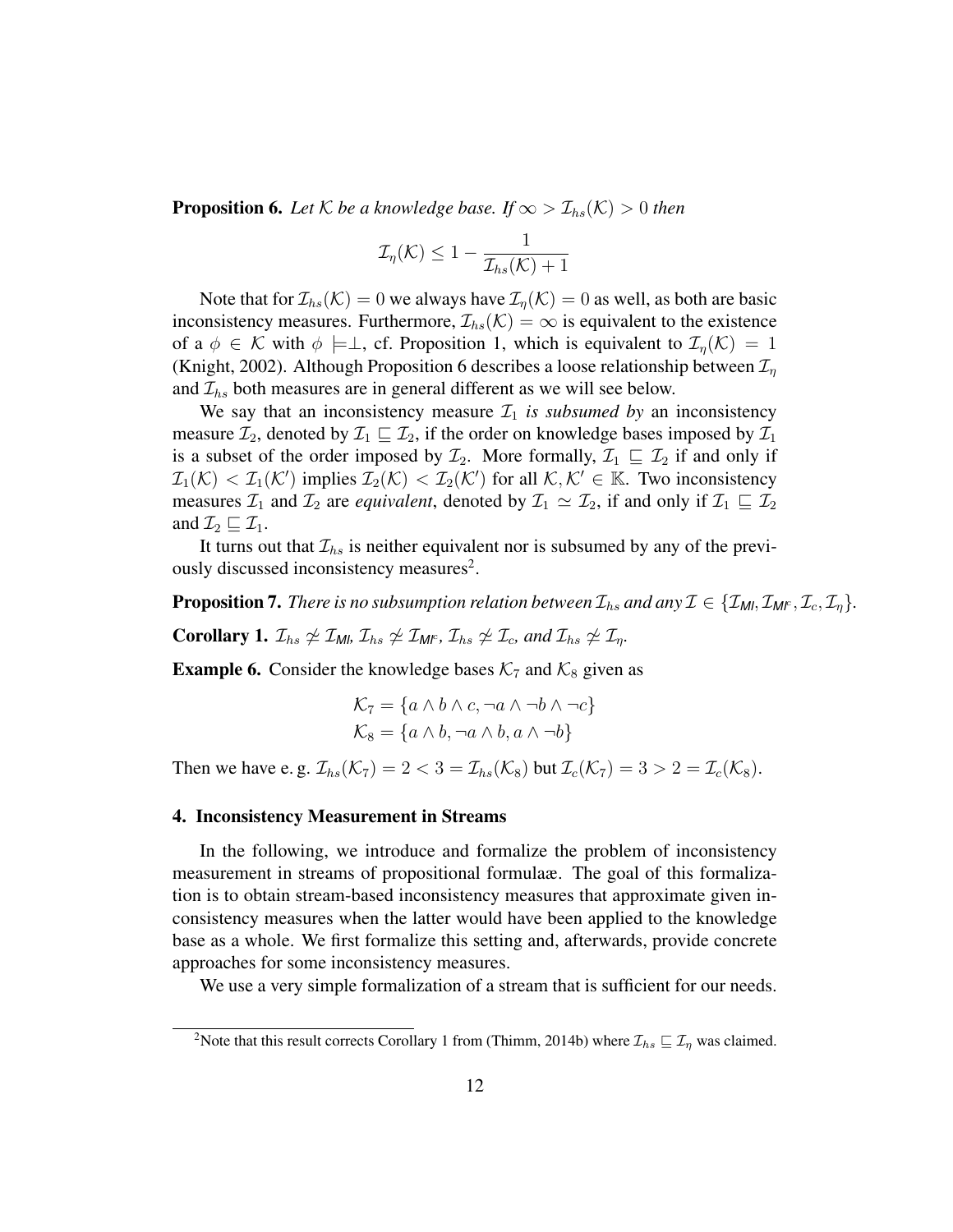**Definition 9.** A *propositional stream* S is a function  $S : \mathbb{N} \to \mathcal{L}(A_t)$ . Let S be the set of all propositional streams.

A propositional stream models a sequence of propositional formulæ. On a wider scope, a propositional stream can also be interpreted as a very general abstraction of the output of a linked open data crawler (such as LDSpider (Isele et al., 2010)) that crawls knowledge formalized as RDF (*Resource Description Framework*) from the web, possibly enriched with OWL semantics to have a well-defined notion of consistency. For notational convenience, we write a propositional stream S with  $S(0) = \phi_0$ ,  $S(1) = \phi_1$ ,  $S(2) = \phi_2$ ,... also as a tuple  $\mathcal{S} = \langle \phi_0, \phi_1, \phi_2, \ldots \rangle$ 

Using the abstraction of a propositional stream, we can also model large knowledge bases by propositional streams that indefinitely repeat the formulæ of the knowledge base. For that, we assume for a knowledge base  $\mathcal{K} = \{\phi_1, \ldots, \phi_n\}$ the existence of a *canonical enumeration*  $\mathcal{K}^c = \langle \phi_1, \ldots, \phi_n \rangle$  of the elements of  $K$ . This enumeration can be arbitrary and has no specific meaning other than to enumerate the elements in an unambiguous way.

**Definition 10.** Let K be a knowledge base and  $\mathcal{K}^c = \langle \phi_1, \dots, \phi_n \rangle$  its canonical enumeration. The *K*-stream  $S_K$  is defined as  $S_K(i) = \phi_{(i \mod n)+1}$  for all  $i \in \mathbb{N}$ .

Using  $K$ -streams we can formalize the desired behavior of stream-based inconsistency measures as follows. Given a K-stream  $S_K$  and an inconsistency measure  $\mathcal I$  we aim at defining a measure  $\mathcal J_{\mathcal I}$  that processes the elements of  $\mathcal S_{\mathcal K}$ one by one and approximates (or converges to)  $\mathcal{I}(\mathcal{K})$ .

**Definition 11.** A *stream-based inconsistency measure*  $\mathcal{J}$  is a function  $\mathcal{J} : \mathbb{S} \times$  $\mathbb{N} \to \mathbb{R}_0^+ \cup \{\infty\}.$ 

**Definition 12.** Let  $\mathcal I$  be an inconsistency measure and  $\mathcal J$  a stream-based inconsistency measure. Then  $\mathcal J$  *approximates* (or *is an approximation of*)  $\mathcal I$  if for all  $\mathcal{K} \in \mathbb{K}$  we have  $\lim_{i \to \infty} \mathcal{J}(\mathcal{S}_{\mathcal{K}}, i) = \mathcal{I}(\mathcal{K})$ .

A stream-based inconsistency measure  $\mathcal J$  is supposed to maintain some state information (which is hidden in the formal definition) that is updated when processing the *i*-th element of a propositional stream. For  $i \in \mathbb{N}$  we say that  $\mathcal{J}(\mathcal{S}, i)$ is the *inconsistency value* of S wrt.  $\mathcal J$  at time point *i*. We also require that  $\mathcal J$  is not able to process formulas from the future, i. e., the value  $\mathcal{J}(\mathcal{S}, i)$  is independent of every value  $S(j)$  for  $j > i$ . More formally: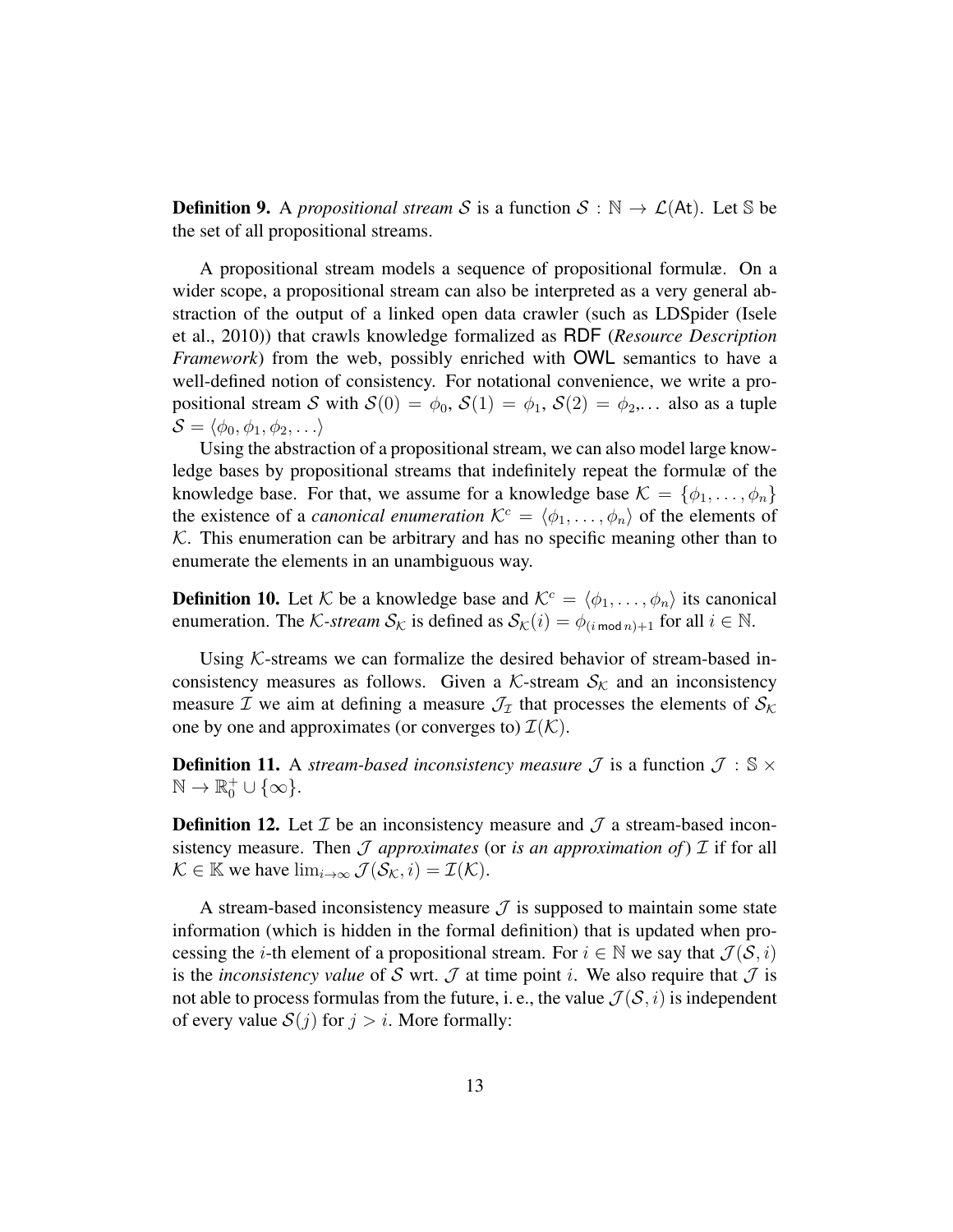**Definition 13.** A stream-based inconsistency measure  $\mathcal{J}$  is *future-ignorant* if and only if for all  $S, S' \in \mathbb{S}$ , if  $S(i) = S'(i)$  for all  $i = 0, \ldots, n$  then  $\mathcal{J}(S, n) =$  $\mathcal{J}(\mathcal{S}', n)$ .

In the following, we only consider future-ignorant stream-based inconsistency measures.

#### 5. Stream-based Inconsistency Measures

In this section we develop concrete approaches for adopting classical inconsistency measures, including the  $\mathcal{I}_{hs}$  measure developed above, to the streaming scenario. First, we present an approach based on considering a window on the stream at any time point  $i \in \mathbb{N}$ . Second, we provide approximation algorithms for both  $\mathcal{I}_{hs}$  and  $\mathcal{I}_{c}$  that use concepts of the programming paradigms of *simulated annealing* and *evolutionary algorithms*.

#### *5.1. A Window-based Approach for Stream-based Inconsistency Measures*

The simplest form of implementing a stream-based variant of any algorithm or function is to use a window-based approach, i. e., to consider at any time point a specific excerpt from the stream and apply the original algorithm or function on this excerpt, cf. (Beck et al., 2015). This approach gives us for each time point  $i \in \mathbb{N}$  the inconsistency value of the considered excerpt. In order to not dismiss the inconsistency value determined at time point  $i$  in time point  $i+1$ , we aggregate the newly determined inconsistency value at time point  $i + 1$  with the one from the previous step using an aggregation function.

**Definition 14.** An *aggregation function g* is a function  $g : (\mathbb{R}_0^+ \cup {\infty}) \times (\mathbb{R}_0^+ \cup$  $\{\infty\}) \to \mathbb{R}_0^+ \cup \{\infty\}$  with

- 1.  $g(x, y) \in [\min\{x, y\}, \max\{x, y\}]$  for all  $x, y \in \mathbb{R}_0^+$ ,
- 2.  $g(x,\infty) \geq x$  for all  $x \in \mathbb{R}_0^+$ ,
- 3.  $g(\infty, y) \ge y$  for all  $y \in \mathbb{R}_0^+$ , and
- 4.  $q(\infty,\infty) = \infty$ .

Possible aggregation functions are, e. g., the maximum function max or a smoothing function  $g_{\alpha}(x, y) = \alpha x + (1 - \alpha)y$  for some  $\alpha \in [0, 1]$  (for every  $x, y \in \mathbb{R}_0^+ \cup \{\infty\}$ .<sup>3</sup>

<sup>&</sup>lt;sup>3</sup>With max $(x, \infty)$  = max $(\infty, x)$  = max $(\infty, \infty)$  =  $\infty$ ,  $g_{\alpha}(x, \infty)$  =  $g_{\alpha}(\infty, x)$  =  $g_{\alpha}(\infty, \infty) = \infty$  for  $x \in \mathbb{R}_0^+$ .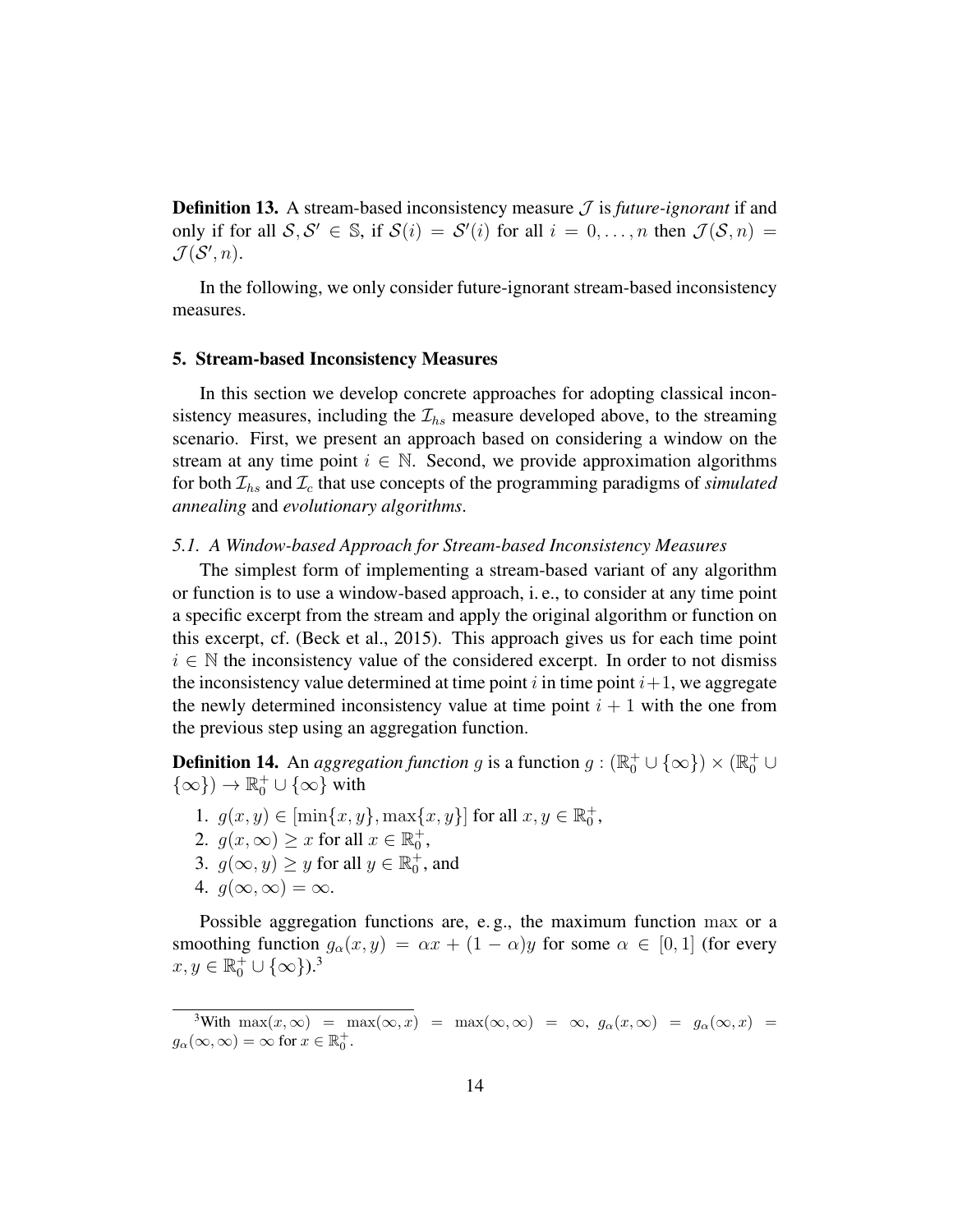For any propositional stream S let  $S^{i,j}$  (for  $i \leq j$ ) be the knowledge base obtained by taking the formulæ from S between positions i and j, i.e.,  $S^{i,j}$  =  $\{\mathcal{S}(i), \ldots, \mathcal{S}(j)\}.$ 

**Definition 15.** Let  $\mathcal{I}$  be an inconsistency measure,  $w \in \mathbb{N} \cup \{\infty\}$ , and g an aggregation function. We define the *window-based inconsistency measure*  $\mathcal{J}_\mathcal{I}^{w,g}$  $\mathcal{I}^{w,g}$ :  $\mathbb{S} \times \mathbb{N} \to \mathbb{R}_0^+ \cup \{\infty\}$  via

$$
\mathcal{J}_{\mathcal{I}}^{w,g}(\mathcal{S},i) = \begin{cases} \mathcal{I}(\{\mathcal{S}(0)\}) & \text{if } i = 0\\ g(\mathcal{I}(\mathcal{S}^{\max\{0,i-w+1\},i}), \mathcal{J}_{\mathcal{I}}^{w,g}(\mathcal{S},i-1)) & \text{otherwise} \end{cases}
$$

for every S and  $i \in \mathbb{N}^4$ 

The intuition behind the window-based inconsistency measure  $\mathcal{J}^{w,g}_{\mathcal{I}}$  is as follows. At a specific time point *i* the current inconsistency value  $\mathcal{J}_\mathcal{I}^{w,g}(\mathcal{S},i)$  is determined by, first, determining the inconsistency value of the knowledge base obtained from joining the previously encountered  $w \in \mathbb{N}$  formulas, and then aggregating this value with the previously determined value  $\mathcal{J}_{\mathcal{I}}^{w,g}(\mathcal{S},i-1)$ . If  $w = \infty$ , the value  $\mathcal{J}_\mathcal{I}^{w,g}(\mathcal{S},i)$  is determined by aggregating the in  $\mathcal{I}^{w,g}(\mathcal{S}, i)$  is determined by aggregating the inconsistency value of the union of all but the last encountered formula with the inconsistency value of the union of all encountered formulas. Observe that  $\mathcal{J}_\mathcal{I}^{w,g}$  $\tau^{w,g}$  is indeed a future-ignorant stream-based inconsistency measure.

**Example 7.** Consider the propositional stream  $S_1$  given via

 $\mathcal{S}_1 = \langle a \wedge b, \neg a, \neg b, a \vee b, \neg b \wedge \neg a, \ldots \rangle$ 

All further elements of  $S_1$  are unimportant for this example. Consider further the inconsistency measure  $\mathcal{I}_{\text{M1}}$ , the aggregation function  $g_{0.7}$  (smoothing function for  $\alpha = 0.7$ ), and the window size 3. We consider the first four timepoints in the evaluation of  $\mathcal{J}_{\mathcal{I}_{\mathsf{MII}}}^{3,g_{0.7}}$  $\tau^{3, g_{0.7}}_{\mathcal{M} \mathsf{I}}$  .

• At timepoint  $i = 0$  we obtain

$$
\mathcal{J}_{\mathcal{I}_{\text{MI}}}^{3,g_0.7}(\mathcal{S}_1,0)=\mathcal{I}_{\text{MI}}(\{\mathcal{S}_1(0)\})=\mathcal{I}_{\text{MI}}(\{a\wedge b\})=0
$$

 $\sqrt[4]{4}$ For  $w = \infty$  we define  $\max\{0, -\infty\} = 0$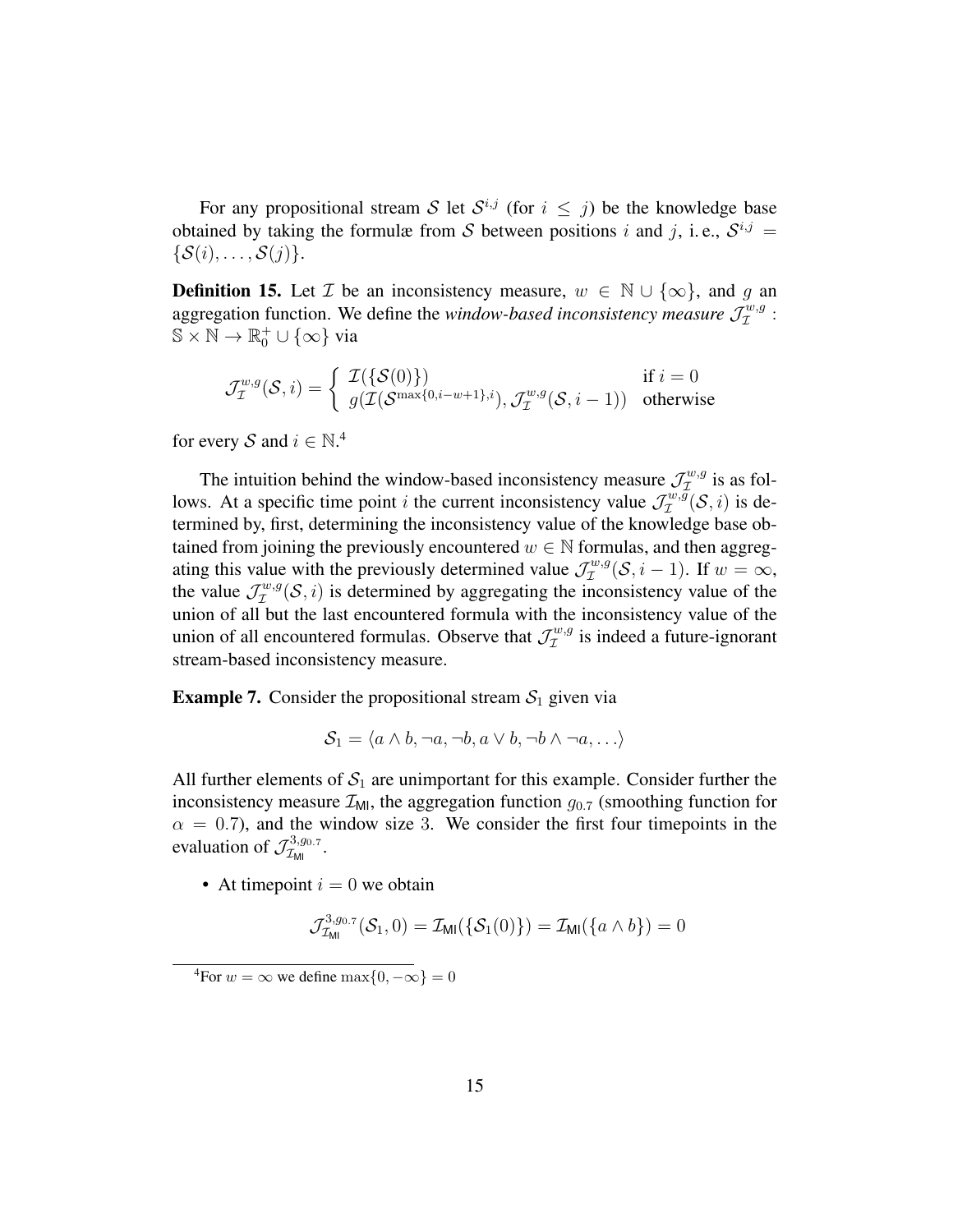• For  $i = 1$  note that  $S^{\max\{0, i-w+1\}, i} = S^{\max\{0, -1\}, 1} = S^{0,1} = \{a \wedge b, \neg a\}$  and we have

$$
\mathcal{J}_{\mathcal{I}_{\mathsf{M}1}}^{3, g_0.7}(\mathcal{S}_1, 1) = g_{0.7}(\mathcal{I}_{\mathsf{M}1}(\mathcal{S}_1^{\max\{0, 1-w\}, 1}), \mathcal{J}_{\mathcal{I}_{\mathsf{M}1}}^{3, g_0.7}(\mathcal{S}_1, 0))
$$
  
=  $g_{0.7}(\mathcal{I}_{\mathsf{M}1}(\{a \wedge b, \neg a\}), 0)$   
=  $0.7 \cdot 1 + (1 - 0.7) \cdot 0 = 0.7$ 

• For  $i = 2$  we have

$$
\mathcal{J}_{\mathcal{I}_{\mathsf{M}1}}^{3,g_0.7}(\mathcal{S}_1,2) = g_{0.7}(\mathcal{I}_{\mathsf{M}1}(\mathcal{S}_1^{\max\{0,2-w\},2}), \mathcal{J}_{\mathcal{I}_{\mathsf{M}1}}^{3,g_0.7}(\mathcal{S}_1,1))
$$
  
=  $g_{0.7}(\mathcal{I}_{\mathsf{M}1}(\{a \wedge b, \neg a, \neg b\}), 0.7)$   
=  $0.7 \cdot 2 + (1 - 0.7) \cdot 0.7 = 1.61$ 

• For  $i = 3$  we have

$$
\mathcal{J}_{\mathcal{I}_{\text{MM}}}^{3,g_{0.7}}(\mathcal{S}_1,3) = g_{0.7}(\mathcal{I}_{\text{MM}}(\mathcal{S}_1^{\max\{0,3-w+1\},3}), \mathcal{J}_{\mathcal{I}_{\text{MM}}}^{3,g_{0.7}}(\mathcal{S}_1,2))
$$
  
=  $g_{0.7}(\mathcal{I}_{\text{MM}}(\{\neg a,\neg b,a \lor b\}),1.61)$   
=  $0.7 \cdot 1 + (1 - 0.7) \cdot 1.61 = 1.183$ 

Some observations on the properties of  $\mathcal{J}_\mathcal{I}^{w,g}$  $\tau^{w,g}_{\tau}$  are as follows.

**Proposition 8.** Let  $\mathcal{I}$  be an inconsistency measure,  $w \in \mathbb{N} \cup \{\infty\}$ , and g an *aggregation function.*

- 1. If w is finite then  $\mathcal{J}_\mathcal{I}^{w,g}$  is not *an approximation of*  $\mathcal{I}$ *.*
- 2. If  $w = \infty$  and  $g(x, y) \ge (x + y)/2$  then  $\mathcal{J}_\mathcal{I}^{w,g}$  $I^{w,g}_{\mathcal{I}}$  is an approximation of  $\mathcal{I}.$
- 3.  $\mathcal{J}_\mathcal{I}^{w,g}$  $\mathcal{I}_{\mathcal{I}}^{w,g}(\mathcal{S}_{\mathcal{K}},i) \leq \mathcal{I}(\mathcal{K})$  for every  $\mathcal{K} \in \mathbb{K}$  and  $i \in \mathbb{N}$ .

As can be seen from Example 7 and item 1. of Proposition 8, the main issue with the window-based approach to measuring inconsistency in streams is that only local information (wrt. the current window) can be used to determine the inconsistency value. If, for example, there is a minimal inconsistent subset not covered by any window—as  $\{S_1(0), S_1(4)\} = \{a \wedge b, \neg b \wedge \neg a\}$  in Example 7 the inconsistency value obtained by the window-based approach will always be an underestimation of the actual inconsistency value, cf. item 2 of Proposition 8.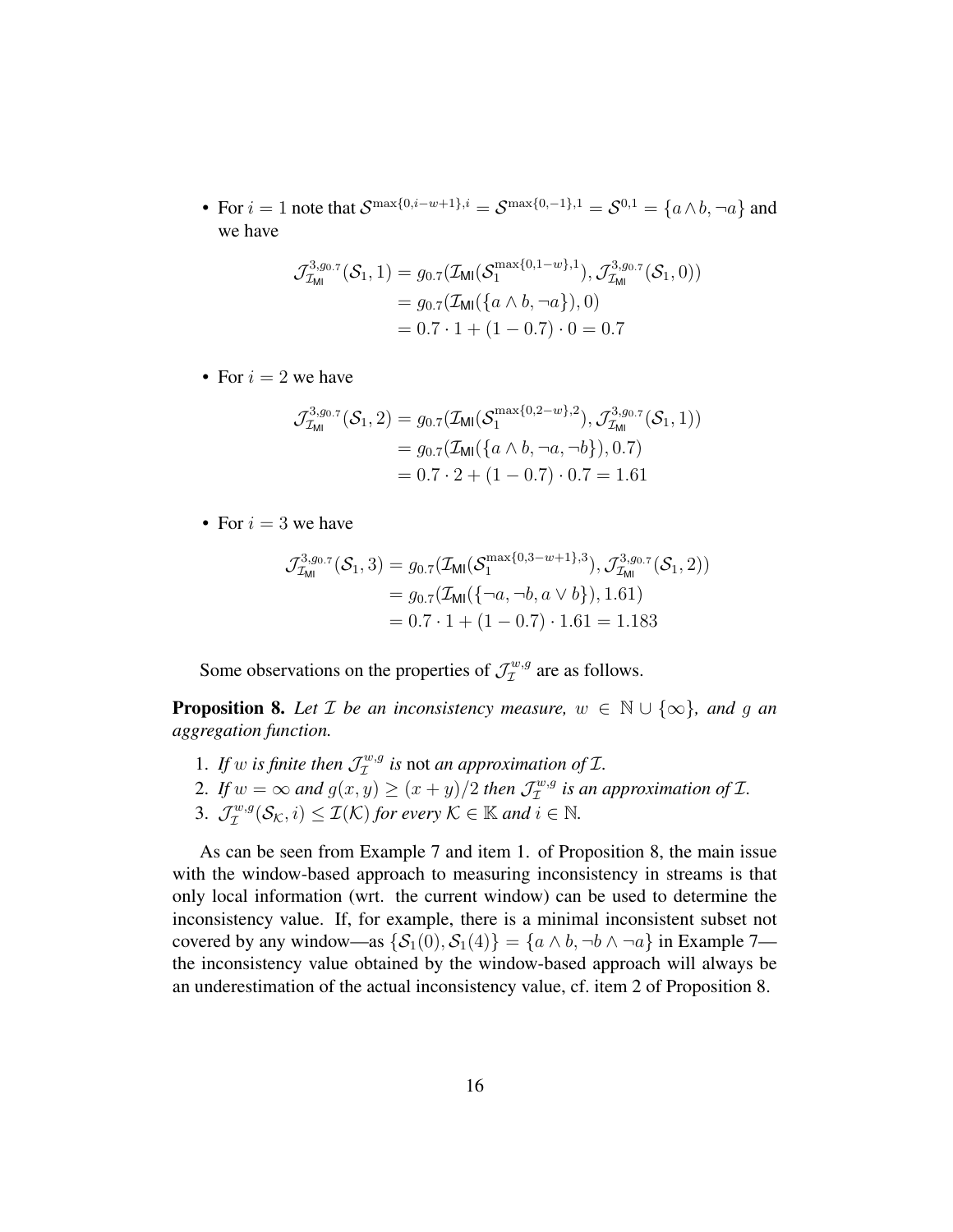#### *5.2. Stream-based Approximation Algorithms for*  $\mathcal{I}_{hs}$  *and*  $\mathcal{I}_{c}$

The approximation algorithms for  $\mathcal{I}_{hs}$  and  $\mathcal{I}_c$  that are presented in this subsection are using concepts of the programming paradigms of *simulated annealing* and *evolutionary algorithms*, which are both approaches to solve non-convex optimization problems (Lawrence, 1987). Let  $f : X \to \mathbb{R}$  be some function that has to be maximized. The basic idea of evolutionary algorithms is to maintain a population of domain elements  $X_p \subseteq X$ . In each iteration step a subset of  $X_p$  with maximal values wrt.  $f$  is selected and the rest discarded. From the selected set, new domain elements are generated by *crossover* (combing two or more of the selected domain elements) and *mutation* (random alteration of a selected domain element). This process is repeated until some convergence criterium is satisfied. In the best case the population converges to the global maximum of  $f$ . Simulated annealing works roughly as follows. In the beginning, a single domain element  $x \in X$  is selected at random. In each iteration a random choice is made whether to locally improve x (select an  $x' \in X$  in the vicinity that has larger value wrt. f than x) or to "jump" to a different part in  $X$ . The probability of jumping decreases with the number of iterations (this feature is also called *cooling*) and the algorithm stops in some local maximum, which is, in the best case, also the global maximum.

The basic idea for the stream-based approximation of  $\mathcal{I}_{hs}$  is as follows. At any processing step we maintain a candidate set  $C \in 2^{\text{Int}(At)}$  (initialized with the empty set) that approximates a hitting set of the underlying knowledge base. At the beginning of a processing step we make a random choice (with decreasing probability the more formulæ we already encountered) whether to remove some element of  $C$ . This action ensures that  $C$  does not contain superfluous elements and mirrors the cooling step in simulated annealing. Afterwards we check whether there is still an interpretation in  $C$  that satisfies the currently encountered formula. If this is not the case we add some random model of the formula to  $C$  (as in the mutation step of evolutionary algorithms). Finally, we update the previously computed inconsistency value with  $|C| - 1$ , taking also some aggregation function g (as for the window-based approach) into account. In order to increase the probability of successfully finding a minimal hitting set we do not maintain a single candidate set C but a (multi-)set  $Cand = \{C_1, \ldots, C_m\}$  (as in evolutionary algorithms) for some previously specified parameter  $m \in \mathbb{N}$  and use the minimum size of these candidate hitting sets.

We call a function  $f : \mathbb{N} \to [0, 1]$  *null-bound* if there is  $k > 0$  such that f is strictly decreasing on  $\{0, \ldots, k\}$  and  $f(i) = 0$  for all  $i > k$ .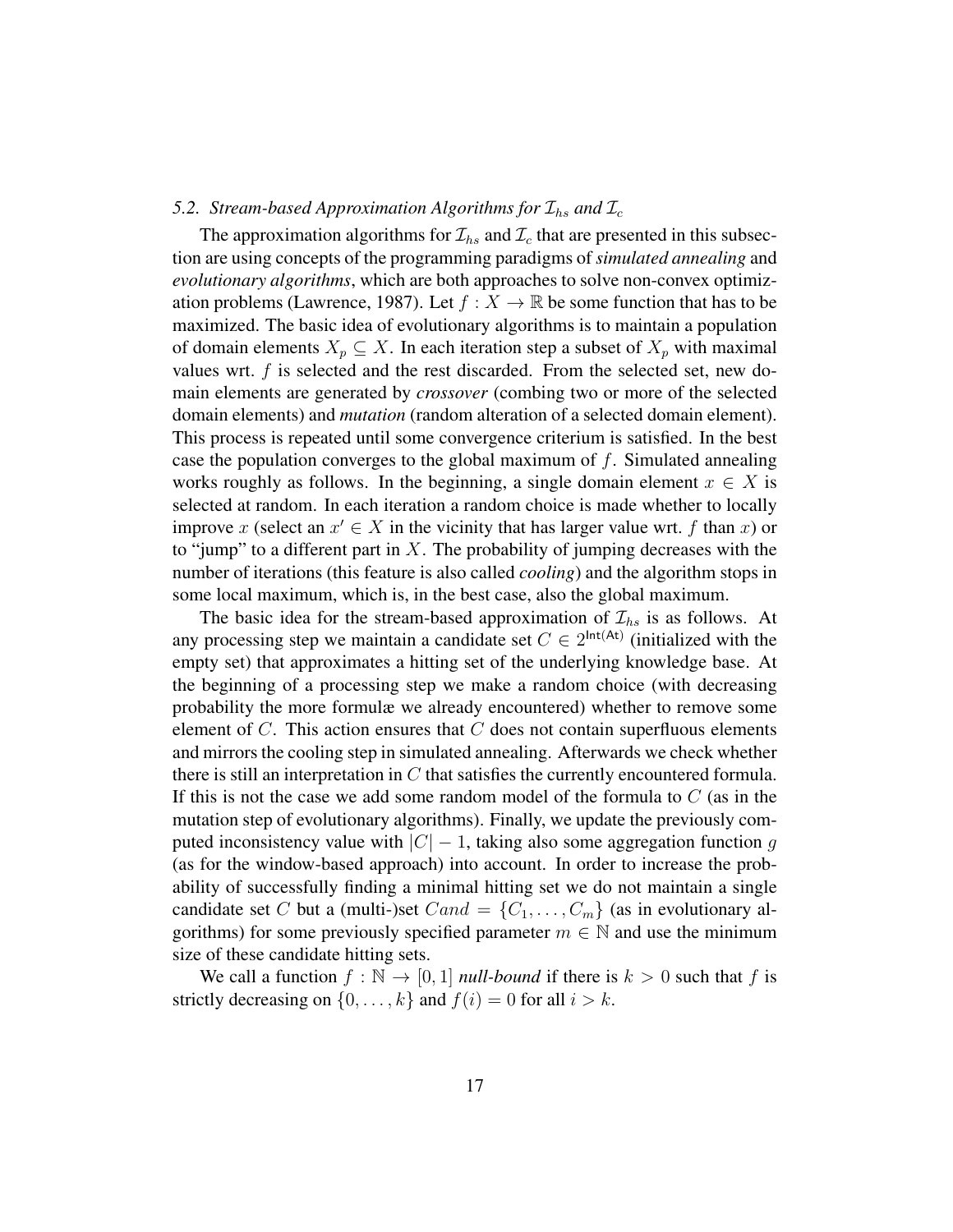Algorithm 1 hs-stream $^{m,g,f}(\mathcal{S},i)$ 

- 1:  $currentValue = 0$
- 2:  $Cand = \{\emptyset, \ldots, \emptyset\}$
- 3:  $N = 0$
- 4: for all  $j = 0, \ldots, i$  do
- 5:  $currentValue = update_{hs}^{m,g,f}(\mathcal{S}(j))$
- 6: return currentV alue

# $\mathbf{Algorithm \ 2}$  update $_{hs}^{m,g,f}(form)$

```
1: N = N + 12: if form \equiv \perp then<br>3: currentValuecurrentValue = \infty4: if currentValue = \infty then<br>5: return currentValue
          5: return currentV alue
 6: newValue = \infty7: for all C \in Cand do<br>8: rand \in [0, 1]8: rand \in [0, 1]<br>9: if rand < f(
          if rand \langle f(N) \rangle then
10: Remove some random \omega from C
11: if \neg \exists \omega \in C : \omega \models form then<br>12: Add random \omega \in \text{Mod}(for)Add random \omega \in \text{Mod}(form) to C
13: newValue = min(newValue, (|C| - 1))14: currentValue = g(newValue, currentValue)15: return currentV alue
```
**Definition 16.** Let  $m \in \mathbb{N}$ , g an aggregation function, and  $f : \mathbb{N} \to [0, 1]$  nullbound. We define the approximation algorithm  $\mathcal{J}_{hs}^{m,g,f}$  via<sup>5</sup>

$$
\mathcal{J}_{hs}^{m,g,f}(\mathcal{S},i)=\texttt{hs-stream}^{m,g,f}(\mathcal{S},i)
$$

for every S and  $i \in \mathbb{N}$ . The algorithm hs-stream<sup>m,g,f</sup>(S,i) is given in Algorithm 1 and its subroutine update ${}_{hs}^{m,g,f}$  is depicted in Algorithm 2.

<sup>&</sup>lt;sup>5</sup>Note that  $\mathcal{J}_{hs}^{m,g,f}$  is not strictly a stream-based inconsistency measure (as a mathematical function) according to Definition 11 as it is a randomized algorithm.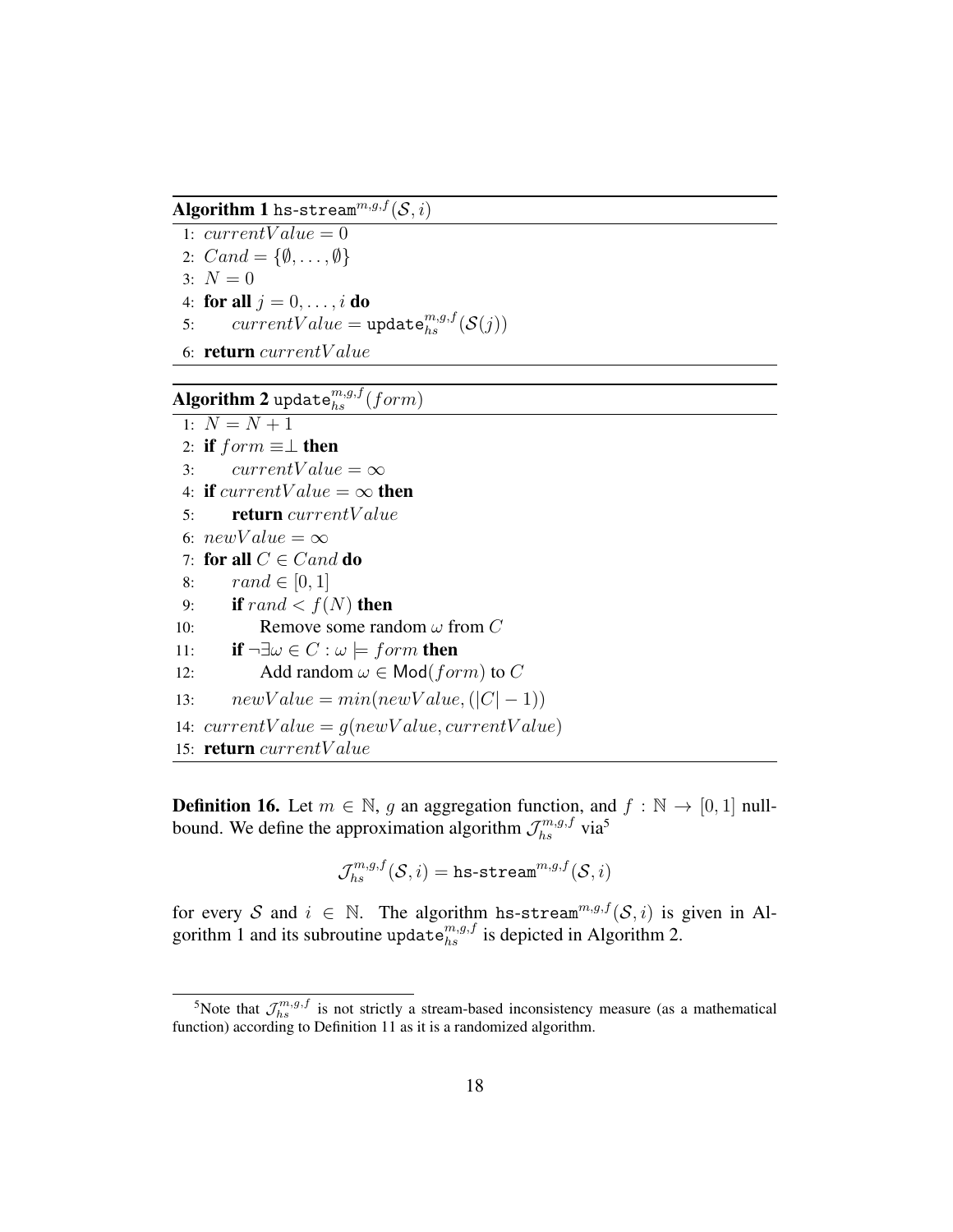At the first call of the algorithm hs-stream<sup>m,g,f</sup> the value of  $currentValue$ (which contains the currently estimated inconsistency value) is initialized to 0, the (multi-)set  $Cand \subseteq 2^{\text{Int}(At)}$  (which contains a population of candidate hitting sets) is initialized with m empty sets, and N is initialized with 0. The function  $f$  can be any null-bound function and ensures that every candidate C reaches some stable result eventually. The parameter  $m$  increases the probability that at least one of the candidate hitting sets attains the global optimum of a minimal hitting set. The algorithm hs-stream $^{m,g,f}$  then repeatedly calls the subroutine update $_{hs}^{m,g,f}$  that updates the inconsistency value with each formula in the stream, up to the  $i$ -th formula.

In order to address the special case of contradictory formulas, lines 2–5 of update $_{hs}^{m,g,f}$  ensure that  $currentValue$  and thus the inconsistency value is set to ∞.

Example 8. We continue Example 7 and consider again the propositional stream  $S_1$  given via

$$
S_1 = \langle a \wedge b, \neg a, \neg b, a \vee b, \neg b \wedge \neg a, \ldots \rangle
$$

We consider  $m = 1$  (only one candidate hitting set is maintained) and use the maximum function max as our aggregation function ( $q = \text{max}$ ). Let  $f = f_0$  be defined as  $f_0(n) = 1/(n + 1)$  for  $n \in \{0, ..., 10\}$  and  $f_0(n) = 0$  for  $n > 10$ . We consider the first four timepoints in the evaluation of  $\mathcal{J}_{hs}^{1,\max,f_1}$ .

- For  $i = 0$ , we first initialize *currentValue* = 0, *Cand* = { $\emptyset$ }, and *N* = 0 in Algorithm 1, and then set  $N = 1$  in line 1 of Algorithm 2. Lines 2–5 in Algorithm 2 are skipped as we do not have any contradictory formulas in  $S_1$ . In line 6 we set  $newValue = \infty$ . In line 7 we select  $C_1 = \emptyset$ . Suppose in line 8 we determine  $rand = 0.7$ . As  $f_0(1) = 1/2$  we do not execute line 10. As there is no  $\omega \in C_1$  that satisfies  $form = S_1(0) = a \wedge b$  we add some model, e.g., ab, to  $C_1$  in line 12. We set  $newValue = 0$  in line 13 and current Value =  $max(0, 0) = 0$  in line 14.
- For  $i = 1$ , suppose in line 8 of Algorithm 2 we determine  $rand = 0.4$ . As  $f_0(2) = 1/3$  we do not execute line 10. As there is no  $\omega \in C_1 = \{ab\}$  that satisfies  $form = S_1(1) = \neg a$  we add some model, e.g.,  $\overline{ab}$ , to  $C_1$  in line 12 (now we have  $C_1 = \{ab, \overline{ab}\}\)$ ). We set  $newValue = 1$  in line 13 and  $currentValue = max(1, 0) = 1$  in line 14.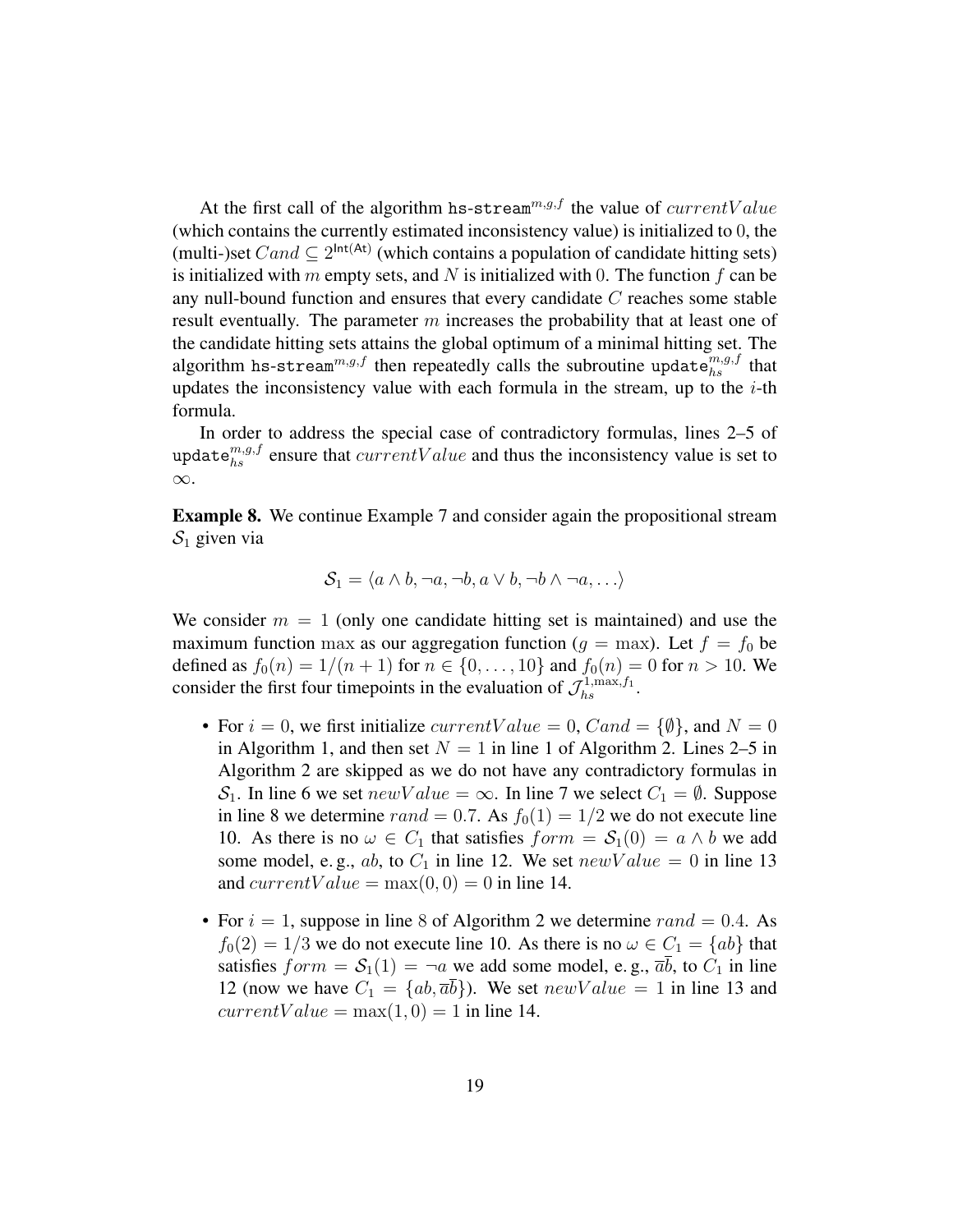- For  $i = 2$ , suppose in line 8 of Algorithm 2 we determine  $rand = 0.5$ . As  $f_0(3) = 1/4$  we do not execute line 10. Note that there is  $\omega \in C_1$  with  $\omega \models form = S_1(2) = \neg b \ (\omega = \overline{a}\overline{b}).$  Therefore we skip line 12 and set  $newValue = 1$  in line 13 and  $currentValue = \max(1, 1) = 1$  in line 14.
- For  $i = 3$ , suppose in line 8 of Algorithm 2 we determine rand = 0.1. As  $f_0(3) = 1/5 > rand$  we execute line 10 and remove ab from  $C_1$ . As there is no  $\omega \in C_1$  that satisfies  $form = S_1(3) = a \vee b$  we add some model, e.g., ab, to  $C_1$  in line 12. We set  $newValue = 1$  in line 13 and  $currentValue = max(1, 1) = 1$  in line 14.

As  $\mathcal{J}_{hs}^{m,g,f}$  is a random process we cannot show that  $\mathcal{J}_{hs}^{m,g,f}$  is an approximation of  $\mathcal{I}_{hs}$  in the general case. However, we can give the following result.

**Proposition 9.** *For every*  $p \in [0, 1)$ *, g some aggregation function with*  $q(x, y) \ge$  $(x + y)/2$ ,  $f : \mathbb{N} \to [0, 1]$  *a null-bound function, and*  $\mathcal{K} \in \mathbb{K}$  *there is*  $m \in \mathbb{N}$  *such that with probability greater or equal p it is the case that*  $\lim_{i\to\infty}\mathcal{J}_{hs}^{m,g,f}(\mathcal{S}_{\mathcal{K}},i)=$  $\mathcal{I}_{hs}(\mathcal{K}).$ 

This result states that  $\mathcal{J}_{hs}^{m,g,f}$  indeed approximates  $\mathcal{I}_{hs}$  if we choose the number of populations large enough. In the next section we will provide some empirical evidence that even for small values of  $m$  results are satisfactory. As for the runtime, note that in lines 2 and 11 of Algorithm 2 an FNP-complete problem is solved (determining some model of a propositional formula). However, under the reasonable assumption that formulas are usually quite small compared to the size of the whole knowledge base the impact of this step is negligible.

Both Definition 16 and Algorithms 1 and 2 can be modified slightly in order to approximate  $\mathcal{I}_c$  instead of  $\mathcal{I}_{hs}$ , yielding a new measure  $\mathcal{J}_c^{m,g,f}$ .

**Definition 17.** Let  $m \in \mathbb{N}$ , g an aggregation function, and  $f : \mathbb{N} \to [0, 1]$  some null-bound function. We define the approximation algorithm  $\mathcal{J}_c^{m,g,f}$  via<sup>6</sup>

$$
\mathcal{J}^{m,g,f}_c(\mathcal{S},i) = \texttt{c-stream}^{m,g,f}(\mathcal{S},i)
$$

for every S and  $i \in \mathbb{N}$ . The algorithm c-stream<sup>m,g,f</sup>(S, i) is given in Algorithm 3 and its subroutine update $c_c^{m,g,f}$  is depicted in Algorithm 4.

<sup>&</sup>lt;sup>6</sup>Note that  $\mathcal{J}_c^{m,g,f}$  is not strictly a stream-based inconsistency measure (as a mathematical function) according to Definition 11 as it is a randomized algorithm.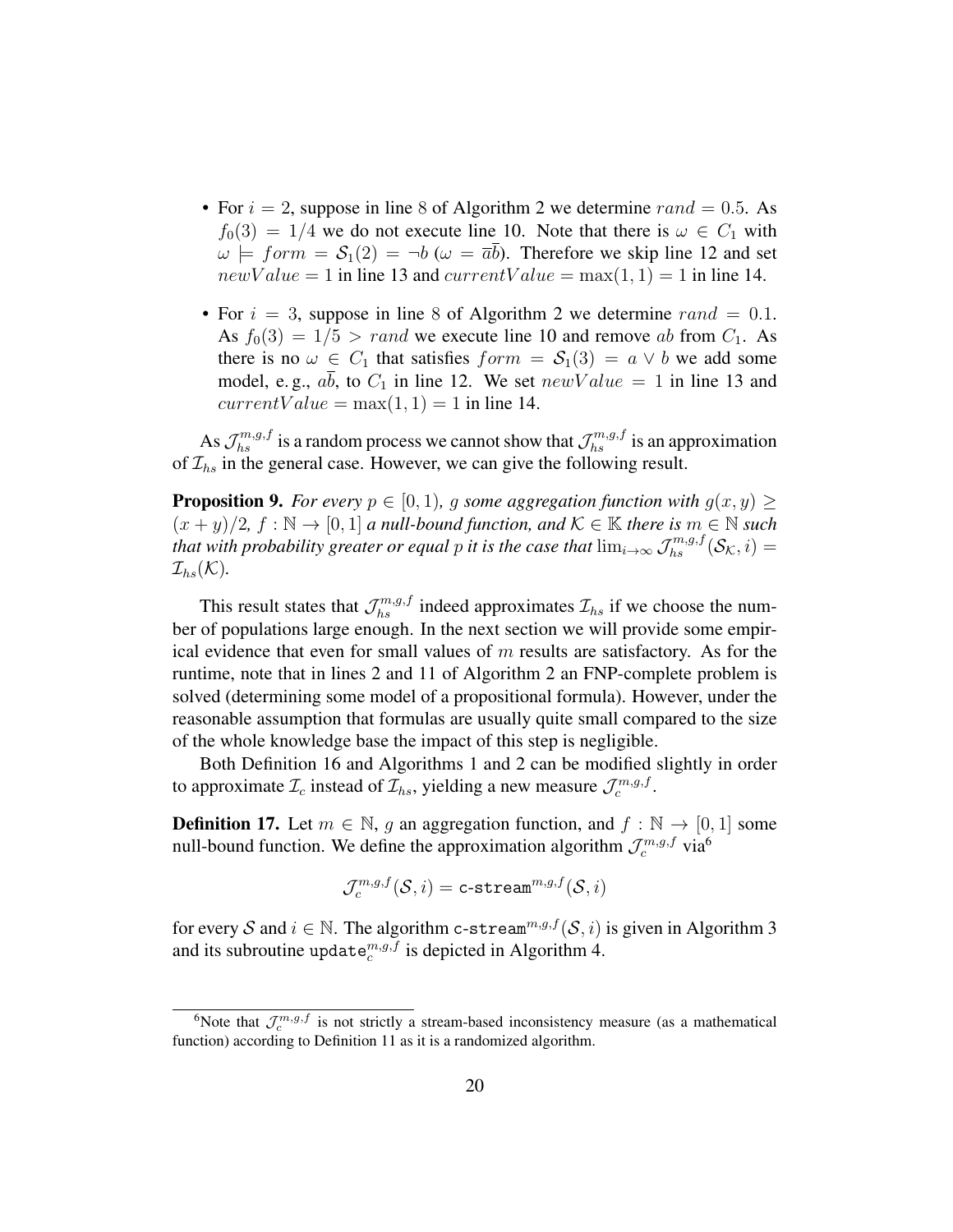Algorithm 3 c-stream $^{\overline{m},g,f}(\overline{\mathcal{S}},i)$ 

- 1:  $currentValue = 0$
- 2:  $Cand = \{v_1, \ldots, v_m\}$
- 3:  $N = 0$
- 4: for all  $i = 0, \ldots, i$  do
- 5:  $currentValue = update_c^{m,g,f}(\mathcal{S}(j))$
- 6: return currentV alue

In c-stream $^{m,g,f}(\mathcal{S},i)$  and update $^{m,g,f}_{c}$ , the set of candidates  $Cand$  contains three-valued interpretations instead of sets of classical interpretations (initialized with randomly chosen interpretations  $v_1, \ldots, v_m$  with  $v_i^{-1}(B) = \emptyset$  for  $i = 1, \ldots, m$ ). In line 6 of update  $c^{m,g,f}$ , we flip some arbitrary proposition from B to T or F. Similarly, in lines 8–13 of update $_{c}^{m,g,f}$  we flip some propositions to B in order to satisfy the new formula. Finally, the inconsistency value is determined by taking the number of  $B$ -valued propositions (the minimum of all candidates in  $Cand$ ).

With respect to the accuracy of  $\mathcal{J}_c^{m,g,f}$ , we can make a similar statement as for  $\mathcal{J}_{hs}^{m,g,f}.$ 

**Proposition 10.** *For every*  $p \in [0, 1)$ *, q some aggregation function with*  $q(x, y)$  >  $(x + y)/2$ ,  $f : \mathbb{N} \to [0, 1]$  *a null-bound function, and*  $\mathcal{K} \in \mathbb{K}$  *there is*  $m \in \mathbb{N}$  *such that with probability greater or equal p it is the case that*  $\lim_{i\to\infty} \mathcal{J}_c^{m,g,f}(\mathcal{S}_{\mathcal{K}},i)=$  $\mathcal{I}_c(\mathcal{K})$ .

In order to evaluate the accuracy and performance of these stream-based inconsistency measures in more detail, we perform some empirical experiments in the following section.

#### 6. Empirical Evaluation

In this section we describe our empirical experiments on runtime, accuracy, and scalability of the discussed stream-based inconsistency measures. Our Java implementations<sup>7</sup> have been added to the *Tweety Libraries for Knowledge Representation* (Thimm, 2014c).

 ${}^7\mathcal{I}_{\mathsf{M} \mathsf{l}}, \mathcal{I}_{\mathsf{M} \mathsf{l}^c}, \mathcal{I}_\eta, \mathcal{J}^{w,g}_\mathcal{I}$ w.g.http://mthimm.de/r?r=tweety-inc-commons

 $\mathcal{I}_{c}, \mathcal{I}_{hs}$ : http://mthimm.de/r?r=tweety-inc-pl

 $\mathcal{J}_{hs}^{m,g,f}$ : http://mthimm.de/r?r=tweety-stream-hs

 $\mathcal{J}^{m,g,f}_{c}$ : http://mthimm.de/r?r=tweety-stream-c

Evaluation framework: http://mthimm.de/r?r=tweety-stream-eval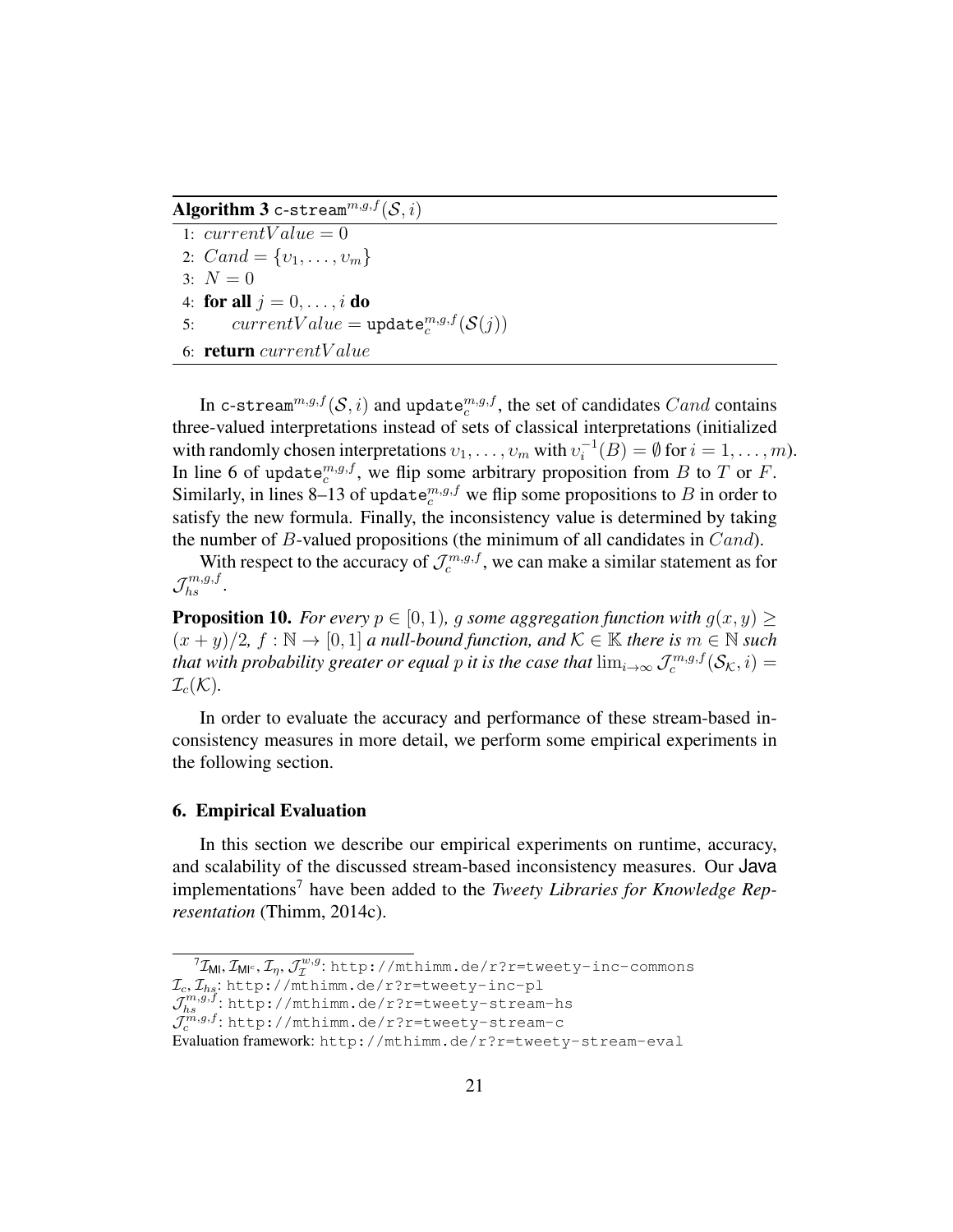$\mathbf{Algorithm~4}$  update $_c^{m,g,f}(form)$ 

1:  $N = N + 1$ 2:  $newValue = \infty$ 3: for all  $v \in C$  and do<br>4: rand  $\in [0, 1]$ 4:  $\text{rand} \in [0, 1]$ <br>5:  $\text{if } \text{rand} < f$ 5: **if**  $rand < f(N)$  and  $v^{-1}(B) \neq \emptyset$  then 6: Set random proposition in  $v$  from B to T or F 7: **if**  $v \not\models^3 form$  then 8: Select random  $\omega \in \text{Mod}(form)$ <br>9: **for all**  $p \in \text{At } \textbf{do}$ 9: **for all**  $p \in \mathsf{At} \mathbf{do}$ <br>10: **if**  $\omega \models p$  and 10: **if**  $\omega \models p$  and  $v(p) = F$  **then**<br>11:  $v(p) = B$  $v(p) = B$ 12: **if**  $\omega \not\models p$  and  $v(p) = T$  **then**<br>13:  $v(p) = B$  $v(p) = B$ 14:  $newValue = min(newValue, |v^{-1}(B)|)$ 15:  $currentValue = g(newValue, currentValue)$ 16: return currentV alue

#### *6.1. Evaluated Approaches*

For our evaluation, we considered the inconsistency measures  $\mathcal{I}_{ML}$ ,  $\mathcal{I}_{ML}$ ,  $\mathcal{I}_{\tau}$ ,  $\mathcal{I}_{\tau}$ , and  $\mathcal{I}_{hs}$ . We used the SAT solver *lingeling*<sup>8</sup> for the sub-problems of determining consistency and to compute a model of a formula.

For enumerating the set of MIs of a knowledge base (as required by  $\mathcal{I}_{ML}$  and  $\mathcal{I}_{\text{MI}^c}$ ) we used MARCO<sup>9</sup>, a tool for computing all minimal unsatisfiable sets of clauses from a knowledge base given in conjunctive normal form (CNF). In order to apply MARCO to our general non-CNF knowledge bases, we used the following approach. First, a general knowledge base  $K$  is converted to CNF, i.e., each formula of  $K$  is converted to a set of clauses. In doing so, we retain a mapping from each original formula to its set of clauses (note that clauses may appear multiple times in the resulting knowledge base, if they originate from different formulas). On the knowledge base in CNF we apply MARCO, which returns the set of all minimal sets of unsatisfiable clauses. Using the mapping to the original formulas, from each minimal set of unsatisfiable clauses a set of formulas is derived.

<sup>8</sup>http://fmv.jku.at/lingeling/

<sup>9</sup>http://sun.iwu.edu/˜mliffito/marco/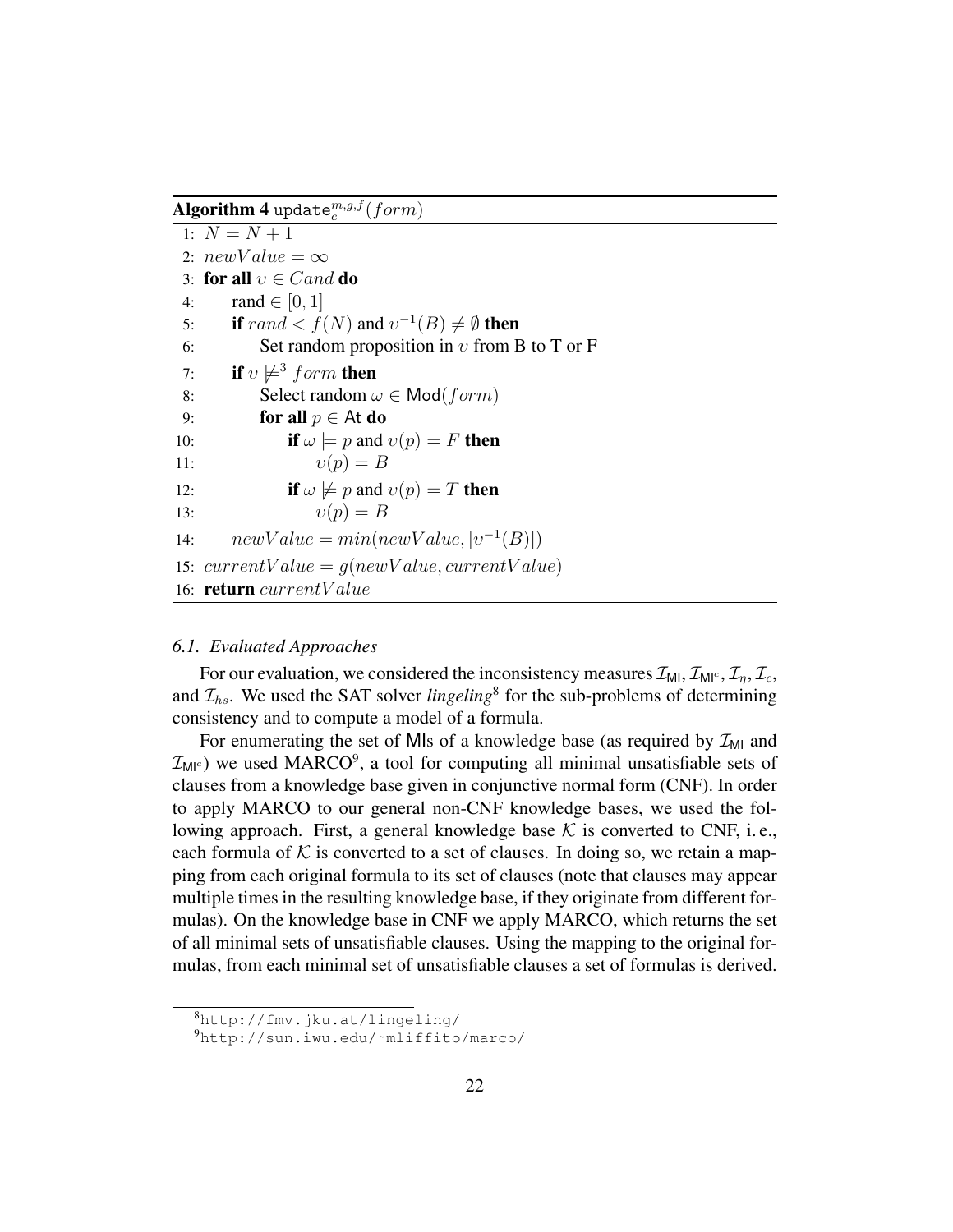By construction, the resulting set of formulas is inconsistent, but not necessarily minimally inconsistent. Therefore, after all these sets have been computed, a final minimality check is performed and all non-minimal sets are filtered out. This approach is similar to the one employed by MIMUS (McAreavey et al., 2014), a tool which also determines MIs from a general knowledge base and is based on CAMUS<sup>10</sup>. We decided to use MARCO with the above preprocessing step instead of MIMUS directly, as initial experiments suggested that the former one is usually faster if the knowledge base contains at least one minimal inconsistent subset (which is the standard case in our evaluation). This observation is consistent with the observations made by Liffiton and Malik (2013), where CAMUS is criticized to be slower than MARCO for determining many minimal unsatisfiable sets. While CAMUS is a multi-purpose tool that also computes *minimal correction sets*, MARCO is optimized for computing minimal unsatisfiable sets of clauses fast.

The measure  $\mathcal{I}_{\eta}$  was implemented using the linear optimization solver  $lp\_solve^{11}$ .

The measures  $\mathcal{I}_{\text{MI}}$ ,  $\mathcal{I}_{\text{MI}^c}$ , and  $\mathcal{I}_{\eta}$  were used to define three different versions of the window-based measure  $\mathcal{J}_{\mathcal{I}}^{w,g}$  $I_{\mathcal{I}}^{w,g}$  (with  $w = 500, 1000, 2000$  and  $g = \text{max}$ ). For the measures  $\mathcal{I}_c$  and  $\mathcal{I}_{hs}$  we tested each three versions of their streaming variants  $\mathcal{J}_c^{m,g_0,\tau_5,f_1}$  and  $\mathcal{J}_{hs}^{m,g_0,\tau_5,f_1}$  (with  $m = 10, 100, 500$ ) with  $f_1 : \mathbb{N} \to [0,1]$  defined via  $f_1(i) = 1/(i+1)$  for all  $i \in \mathbb{N}$  with  $i \leq 2^{32}$  and  $f_1(i) = 0$  otherwise. Furthermore,  $g_{0.75}$  is the smoothing function for  $\alpha = 0.75$  as defined in the previous section.

#### *6.2. Experiment Setup*

For measuring the runtime of the different approaches we generated 100 random knowledge bases in CNF with each 5000 formulæ and 30 propositions.<sup>12</sup> A knowledge base was generated by randomly determining the propositions appearing in a clause (uniformly distributed and up to a maximum of 4) and randomly negating some of these propositions (uniformly for each proposition). For each generated knowledge base  $K$  we considered its  $K$ -stream and processing of the stream was aborted after 40000 iterations. We fed the  $K$ -stream to each of the evaluated stream-based inconsistency measures and measured the average runtime per iteration and the total runtime. For each iteration, we set a time-out of 2 minutes and aborted processing of the stream completely if a time-out occurred.

<sup>10</sup>http://sun.iwu.edu/˜mliffito/camus/

<sup>11</sup>http://lpsolve.sourceforge.net

<sup>12</sup>All sampling algorithms can be found at

http://mthimm.de/r?r=tweety-sampler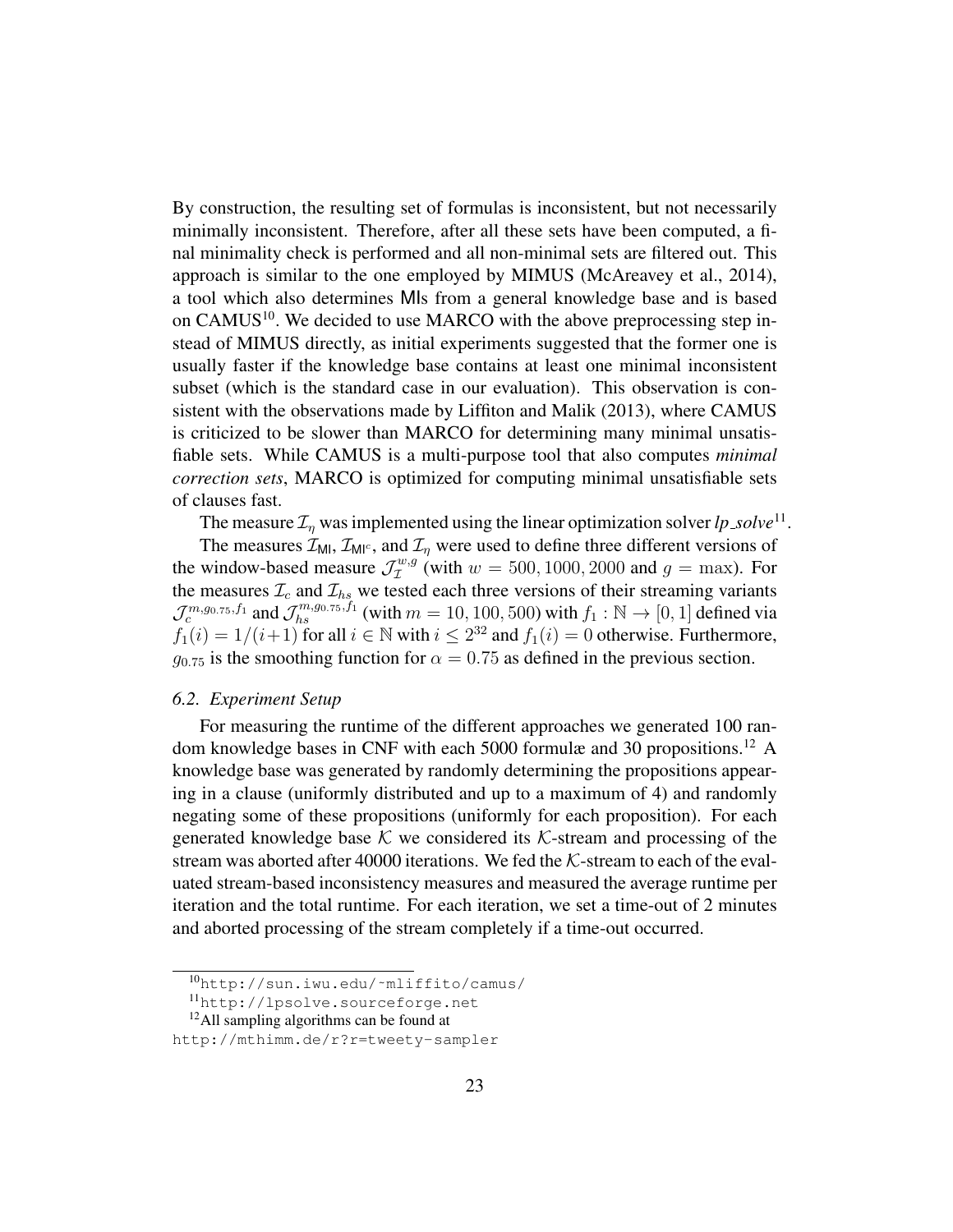| Measure                                                    | RT (iteration)    | $RT$ (total)     | Measure                                   | RT (iteration)    | $RT$ (total) |
|------------------------------------------------------------|-------------------|------------------|-------------------------------------------|-------------------|--------------|
| $\mathcal{J}^{500,\rm max}_{\mathcal{I}_{\textsf{MI}}}$    | 198 <sub>ms</sub> | 133m             | $\mathcal{J}_{c}^{10,g_{0.75},f_{1}}$     | 0.16ms            | 6.406s       |
| $\mathcal{J}^{1000,\rm max}_{\mathcal{I}_{\rm ML}}$        | 359 <sub>ms</sub> | 240 <sub>m</sub> | $\mathcal{J}^{100,g_{0.75},f_{1}}_{c}$    | 1.1 <sub>ms</sub> | 43.632s      |
| $\mathcal{J}^{2000,\rm max}_{\mathcal{I}_{\rm MI}}$        | 14703ms           | 9812m            | $\mathcal{J}_c^{500, g_{0.75}, f_1}$      | 5.21ms            | 208.422s     |
| $\mathcal{J}^{500,\rm max}_{\mathcal{I}_{\rm MIC}}$        | 198 <sub>ms</sub> | 134m             | $\mathcal{J}_{hs}^{10,g_{0.75},f_{1}}$    | 0.07ms            | 2.788s       |
| $\mathcal{J}^{1000,\rm max}_{\mathcal{I}_{\mathsf{M}l^c}}$ | 361ms             | 241m             | $\mathcal{J}_{hs}^{100, g_{0.75}, f_{1}}$ | 0.24ms            | 9.679s       |
| $\mathcal{J}^{2000,\rm max}_{\mathcal{I}_{\rm Ml^c}}$      | 14812ms           | 9874m            | $\mathcal{J}_{hs}^{500,g_{0.75},f_{1}}$   | 1.02ms            | 40.614s      |

Table 2: Runtimes for the evaluated measures; each value is averaged over 100 random knowledge bases of 5000 formulæ; the total runtime is after 40000 iterations

In order to measure accuracy, for each of the considered approaches we generated another 100 random knowledge bases (not necessarily in CNF) with specifically set inconsistency values, used otherwise the same settings as above, and measured the returned inconsistency values.

To evaluate the scalability of our stream-based approach of  $\mathcal{I}_{hs}$  we conducted a third experiment<sup>13</sup> where we fixed the number of propositions  $(60)$  and the specifically set inconsistency value (200) and varied the size of the knowledge bases from 5000 to 50000 (with steps of 5000 formulæ). We measured the total runtime up to the point when the inconsistency value was within a tolerance of  $\pm 1$  of the expected inconsistency value.

The experiments were conducted on a server with two Intel Xeon X5550 QuadCore (2.67 GHz) processors with 8 GB RAM running SUSE Linux 2.6.

#### *6.3. Results*

Our first observation concerns the inconsistency measure  $\mathcal{I}_\eta$  which proved to be not suitable to work on large knowledge bases. Computing the value  $\mathcal{I}_n(\mathcal{K})$ for some knowledge base  $K$  includes solving a linear optimization problem over a number of variables which is (in the worst-case) exponential in the number of propositions of the signature. In our setting with  $|At| = 30$  the generated optimization problem contained therefore  $2^{30} = 1073741824$  variables. Hence, even

<sup>&</sup>lt;sup>13</sup>We did the same experiment with our stream-based approach of  $\mathcal{I}_c$  but do not report the results due to the similarity to  $\mathcal{I}_{hs}$ .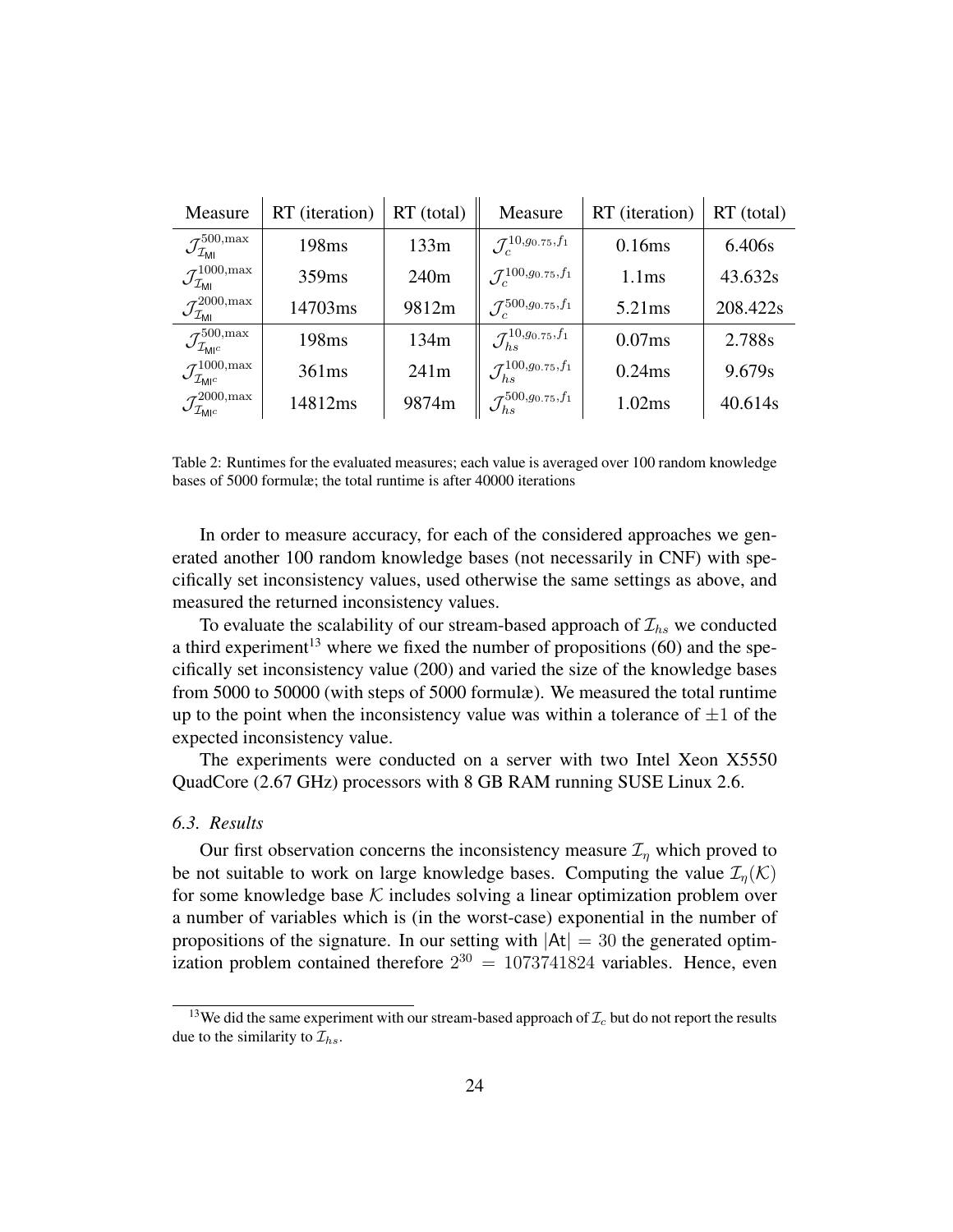

value); each value is averaged over 100 random knowledge bases of 5000 formulæ (30 proposivalue); each value is averaged over  $\alpha$  random knowledge bases of 5000 formule (50 propositions); the serving inconsistency values tions) with varying inconsistency values value); each value is averaged over 100 random knowledge bases of 5000 formulæ (30 propositions) with varying inconsistency values tions) with varying inconsistency values tions) with varying inconsistency values tions) with varying inconsistency values Figure 1: Accuracy performance for the evaluated measures (dashed line is actual inconsistency

minutes for every step. In the following, we will therefore not report on further  $\frac{1}{2}$  minutes for every step. In the following, we will therefore not report on further the optimization  $\mathcal{L}_{\eta}$ .<br>As for the mustime of the window besed engagedee of  $\mathcal{I}$  and  $\mathcal{I}$  and out propositions of the signature of the signature of the signature of the signature of the signature of  $\frac{1}{2}$  minutes for every step. In the following we will therefore not report on further minutes for every step. In the following, we will therefore not report on further the optimization problem itself could not be constructed within the timeout of 2 the optimization problem is equivalent constructed with the timeout of  $\mathcal{I}_\eta$ . the optimization problem itself construction problem in the timeout of  $\mathcal{L}_{\eta}$ .

This for the funther of the window-based approaches of  $\mathcal{L}_{\text{MI}}$  and  $\mathcal{L}_{\text{MI}}$  and  $\mathcal{L}_{\text{MI}}$  and  $\mathcal{L}_{\text{MI}}$ sucally based<br>and  $7^{w,g}$  on  $\mathcal{A}_{\mathcal{I}_{\text{MIC}}}$  on the one hand, and  $\mathcal{J}_c^{(2,3,3)}$  and  $\mathcal{J}_{hs}^{(3,3,3)}$  on the other hand, have comparable runtimes, respectively. The former two have almost identical runtimes.<br>which is obvious as the determination of the MIs is the main problem in both their which is obvious as the determination of the MIs is the main problem in both their which is obvious as the determination of the wife is the main problem in both their<br>computations. Clearly,  $\mathcal{J}_k^{m,g,f}$  and  $\mathcal{J}_k^{m,g,f}$  are significantly faster per iteration (and computations, creary,  $\sigma_c$  and  $\sigma_{hs}$  are significantly raster per rectation (and  $\sigma_{hs}$ ) in total) than  $\sigma_{w,g}$  and  $\sigma_{w,g}$  and  $\sigma_{w,g}$  and  $\sigma_{w,g}$  $w_{\text{full}}$  in  $\sigma_{\text{full}}$  in  $\sigma_{\text{full}}$  can be main problem in both the main problem in both the main problem in both the main problem in both the main problem in both the main problem in  $\sigma_{\text{full}}$ nundreds and thousands of miniseconds for the former (for an variants of m and  $w$ ). The impact of increasing m for  $\mathcal{I}^{m,g,f}$  and  $\mathcal{I}^{m,g,f}$  is expectedly linear while w). The impact of increasing m for  $J_c^{m}$  and  $J_{hs}^{m}$  is expectedly linear while<br>the impact of increasing the window size w for  $J_{\tau}^{w,g}$  and  $J_{\tau}^{w,g}$  is exponential (this sucall-based<br>and  $7^{w,g}$  on and, and  $J_c^{(0)}$  and  $J_{hs}^{(0)}$  on the other hand, have comparison  $I_c^{(0)}$  in former two bays almost identical must parable runtimes, respectively. The former two have almost identical runtimes which is obvious as the determination of the MIs is the main problem in both their which is obvious as the determination of the wils is the main problem in both their<br>computations. Clearly,  $\mathcal{I}^{m,g,f}$  and  $\mathcal{I}^{m,g,f}_r$  are significantly faster per iteration (and is respectively. The formulations, respectively. The formulation of the former than the former than  $\mathcal{J}_{\text{LM}}^{w,g}$  and  $\mathcal{J}_{\text{LM}}^{w,g}$ , only very few milliseconds for the latter and several homological runtimes and t nundreds and thousands of milliseconds for the former (for all variants of m and<br>y) The impact of increasing m for  $T^{m,g,f}$  and  $T^{m,g,f}$  is expectedly linear while w). The impact of increasing m for  $J_c^{m, g, g}$  and  $J_{hs}^{m, g}$  is expectedly linear while<br>the impact of increasing the window size w for  $J_{\tau}^{w, g}$  and  $J_{\tau}^{w, g}$  is exponential (this As for the runtime of the window-based approaches of  $\mathcal{L}_{\text{MI}}$  and  $\mathcal{L}_{\text{MI}}$  and our stream-based approaches for  $\mathcal{I}_c$  and  $\mathcal{I}_{hs}$  see Table 2. There one can see that  $\mathcal{J}_{\mathcal{I}_{ML}}^{w,g}$  $A_{\mathcal{I}_{\text{Mnc}}}^{w,g}$  on the one hand, and  $\mathcal{J}_c^{m,g,f}$  and  $\mathcal{J}_{hs}^{m,g,f}$  on the other hand, have comparable runtimes, respectively. The former two have almost identical runtimes which is obvious as the determination of the MIs is the main problem in both their<br>commutations. Closely,  $\mathcal{I}_{m,q,f}^{m,q,f}$  and  $\mathcal{I}_{m,q,f}^{m,q,f}$  are significantly factor non-iteration (and computations. Clearly,  $\mathcal{J}_c^{m,g,j}$  and  $\mathcal{J}_{hs}^{m,g,j}$  are significantly faster per iteration (and in total) than  $\mathcal{J}_{\mathcal{I}_{ML}}^{w,y}$  and  $\mathcal{J}_{\mathcal{I}_{ML}}^{w,y}$ , only very few milliseconds for the latter and several hundreds and thousands of milliseconds for the former (for all variants of m and w). The impact of increasing m for  $\mathcal{J}_c^{m,g,f}$  and  $\mathcal{J}_{hs}^{m,g,f}$  is expectedly linear while<br>the impact of increasing the window size w for  $\mathcal{J}_{s}^{w,g}$  and  $\mathcal{J}_{s}^{w,g}$  is expresential (this As for the runtime of the window-based approaches of  $\mathcal{I}_{\text{MI}}$  and  $\mathcal{I}_{\text{MI}^c}$  and our  $\mathcal{J}_{\mathcal{I}_{\text{MIC}}}^{w,g}$  on the one hand, and  $\mathcal{J}_{c}^{m,g,f}$  and  $\mathcal{J}_{hs}^{m,g,f}$  on the other hand, have comparable runtimes, respectively. The former two have almost identical runtimes, which is obvious as the determination of the MIs is the main problem in both their<br>commutations. Closely,  $\mathcal{I}^{m,g,f}$  and  $\mathcal{I}^{m,g,f}$  are cignificantly fector per iteration (and computations. Clearly,  $\mathcal{J}_c^{m,g,j}$  and  $\mathcal{J}_{hs}^{m,g,j}$  are significantly faster per iteration (and in total) than  $J_{T_{\text{MI}}}^{\pi, \pi}$  and  $J_{T_{\text{MI}c}}^{\pi, \pi}$ , only very few milliseconds for the latter and several hundreds and thousands of milliseconds for the former (for all variants of m and w). The impact of increasing m for  $\mathcal{J}_c^{m,g,f}$  and  $\mathcal{J}_{hs}^{m,g,f}$  is expectedly linear while the impact of increasing the window size w  $\mu_{\text{MI}}$ and  $\mathcal{J}^{w,g}_{\mathcal{I}_{\mathsf{M} \mid c}}$  $\mathcal{I}_{\mathcal{M}_{\text{IC}}}^{w,g}$  on the one hand, and  $\mathcal{J}_{c}^{m,g,f}$  and  $\mathcal{J}_{hs}^{m,g,f}$  on the other hand, have comparable runtimes, respectively. The former two have almost identical runtimes, computations. Clearly,  $\mathcal{J}_c^{m,g,f}$  and  $\mathcal{J}_{hs}^{m,g,f}$  are significantly faster per iteration (and in total) than  $\mathcal{J}_{\mathcal{I}_{\mathsf{MI}}}^{w,g}$  $\mathcal{I}_{\mathcal{I}_{\mathsf{M}|\mathcal{I}}}^{w,g}$  and  $\mathcal{J}_{\mathcal{I}_{\mathsf{M}|\mathcal{I}}^{w,g}}^{w,g}$  $I_{\text{Mpc}}^{w,g}$ , only very few milliseconds for the latter and several hundreds and thousands of milliseconds for the former (for all variants of  $m$  and w). The impact of increasing m for  $\mathcal{J}_c^{m,g,f}$  and  $\mathcal{J}_{hs}^{m,g,f}$  is expectedly linear while the impact of increasing the window size w for  $\mathcal{J}_{\mathcal{I}_{\mathsf{MII}}}^{w,g}$  $\tau_{\text{min}}^{w,g}$  and  $\mathcal{J}_{\mathcal{I}_{\text{MI}^c}}^{w,g}$  $\tau_{\text{MIC}}^{w,g}$  is exponential (this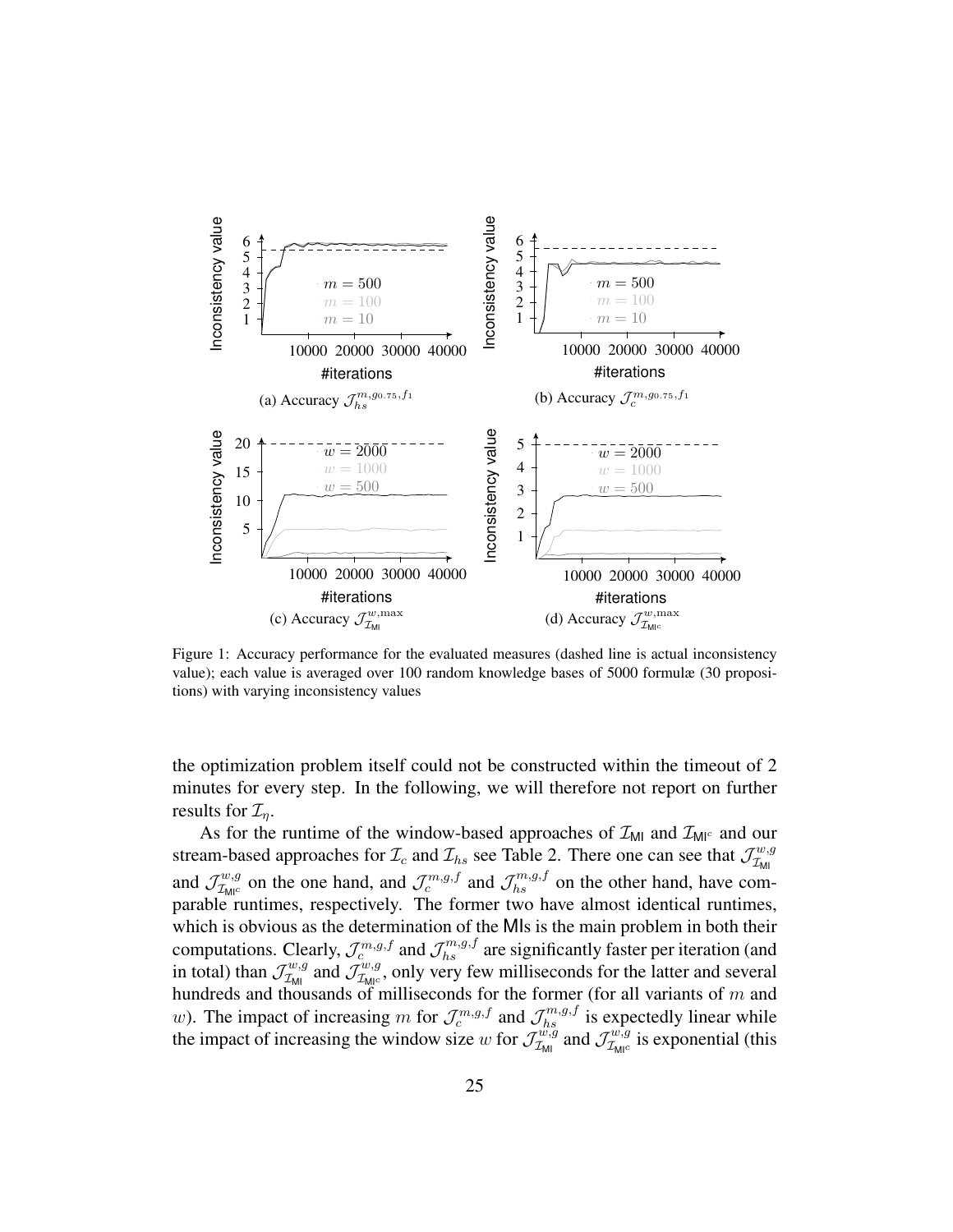

Figure 2: Evaluation of the scalability of  $\mathcal{J}_{hs}^{m,g_0.75, f_1}$ ; each value is averaged over 10 random knowledge bases of the given size knowledge bases of the given size

is also clear as both solve an FNP-hard problem).

As for the accuracy of the different approaches see Figure 1. There one can see that both  $\mathcal{J}_{hs}^{m,g,f}$  and  $\mathcal{J}_{c}^{m,g,f}$  (Figures 1a and 1b) converge quite quickly (almost right after the knowledge base has been processed once) into a  $[-1, 1]$  interval of the actual inconsistency value, where  $\mathcal{J}_{hs}^{m,g,f}$  is even closer to it. The windowbased approaches (Figures 1c and 1d) have a comparable bad performance (this is clear as those approaches cannot *see* all MIs at any iteration due to the limited  $\overline{f}^m$  is the limited window size). Surprisingly, the impact of larger values of m for  $\mathcal{J}_{hs}^{m,g,f}$  and  $\mathcal{J}_{c}^{m,g,f}$ is rather small in terms of accuracy which suggests that the random process of our algorithm is quite robust. Even for  $m = 10$  the results are quite satisfactory.

As for the scalability of  $\mathcal{J}_{hs}^{m,g_0.75,f_1}$  see Figure 2. There one can observe a linear increase in the runtime of all variants wrt. the size of the knowledge base. Furthermore, the difference between the variants is also linear in the parameter m (which is also clear as each population is an independent random process). It is noteworthy, that the average runtime for  $\mathcal{J}_{hs}^{10,0,0.75,f_1}$  is about 66.1 seconds for knowledge bases with 50000 formulæ. As the significance of the parameter  $m$  for the accuracy is also only marginal, the measure  $\mathcal{J}_{hs}^{10,0,0.75, f_1}$  is clearly an effective and accurate stream-based inconsistency measure.  $\mathbf{u}$  is about 6.1 seconds for  $\mathbf{f}$  is about 6.1 second seconds for  $\mathbf{f}$  is about 6.1 second seconds for  $\mathbf{f}$  is about 6.1 second seconds for  $\mathbf{f}$  is about 6.1 second seconds for  $\mathbf{f}$  is about 6.1 s

# 7. Related Work

arios. The closest rainity of related works are approaches for effective inconsistency measure computation for the classical setting (where a knowledge base is given as a whole). This work is the first to address inconsistency measurement in streaming scenarios. The closest family of related works are approaches for efficient inconsist-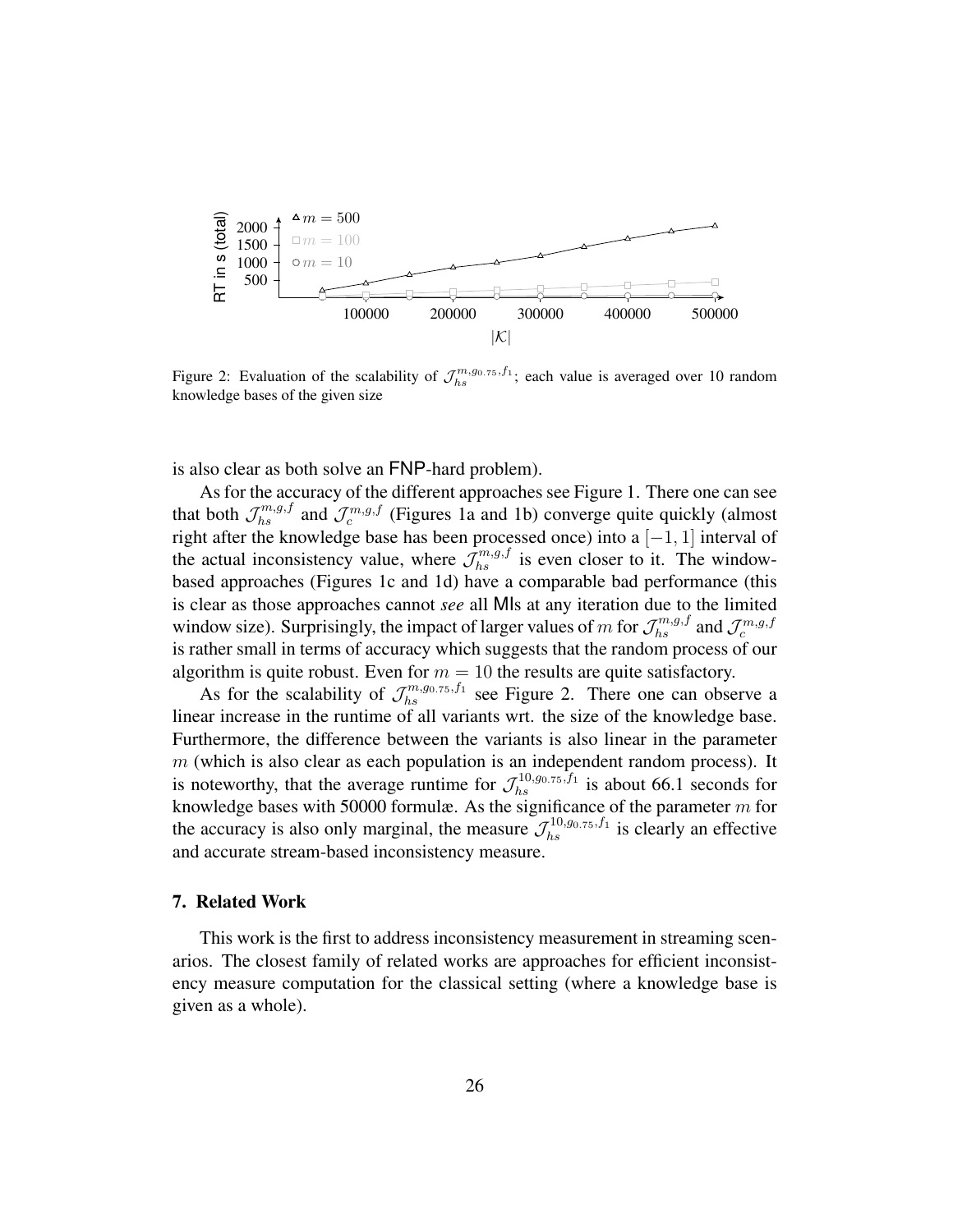In (Ma et al., 2009, 2010; Xiao et al., 2010) Ma and colleagues present an anytime algorithm that approximates an inconsistency measure based on a 4-valued paraconsistent logic (similar to the contension inconsistency measure). The algorithm provides lower and upper bounds for this measure and can be stopped at any point in time with some guaranteed quality. The main difference between our framework and the algorithm of (Ma et al., 2009, 2010) is that the latter needs to process the whole knowledge base in each atomic step and is therefore not directly applicable for the streaming scenario. The empirical evaluation in (Ma et al., 2009, 2010) also suggests that our streaming variant of  $\mathcal{I}_{hs}$  is much more performant as Ma et al. report an average runtime of their algorithm of about 240 seconds on a knowledge base with 120 formulæ and 20 propositions (no evaluation on larger knowledge bases is given) while our measure has a runtime of only a few seconds for knowledge bases with 5000 formulæ with comparable accuracy $<sup>14</sup>$ .</sup>

In (McAreavey et al., 2014) an approach is developed for computing measures based on minimal inconsistent subsets (such as  $\mathcal{I}_{\text{MI}}$  and  $\mathcal{I}_{\text{MI}^c}$ ) more efficiently. Core to the computation of these measures is the determination of  $MI(K)$ for an arbitrary knowledge base  $K$ . While the computational challenges of determining the set of minimal inconsistent subsets for knowledge bases in CNF has been studied for some time in the SAT community—see e. g. (Liffiton and Sakallah, 2005; Büning and Kullmann, 2009; Liffiton and Malik, 2013; Previti and Marques-Silva, 2013)—additional issues arise when considering knowledge bases that are not in CNF. These issues are addressed by McAreavey et al. (2014) where an approach for efficiently computing minimal inconsistent sets for arbitrary knowledge is presented. The approach has been implemented in the tool MIMUS which is based on the tool CAMUS<sup>15</sup> for computing minimal inconsistent subsets of knowledge bases in CNF. In (McAreavey et al., 2014) this tool has been empirically evaluated, also in the context of measuring inconsistency with measures based on minimal inconsistent subsets. Compared to (McAreavey et al., 2014) we consider arbitrary inconsistency measures and not just those based on minimal inconsistent subsets. Still, the work of McAreavey et al. is relevant for applying those inconsistency measures to our streaming scenario. We slightly adapted the general approach of McAreavey et al.  $(2014)$  and used MARCO<sup>16</sup>, instead of the predecessor CAMUS, for our empirical evaluation (see Section 6).

 $<sup>14</sup>$ Although hardware specifications for these experiments are different this huge difference is</sup> quite relevant.

<sup>15</sup>http://sun.iwu.edu/˜mliffito/camus/

<sup>16</sup>http://sun.iwu.edu/˜mliffito/marco/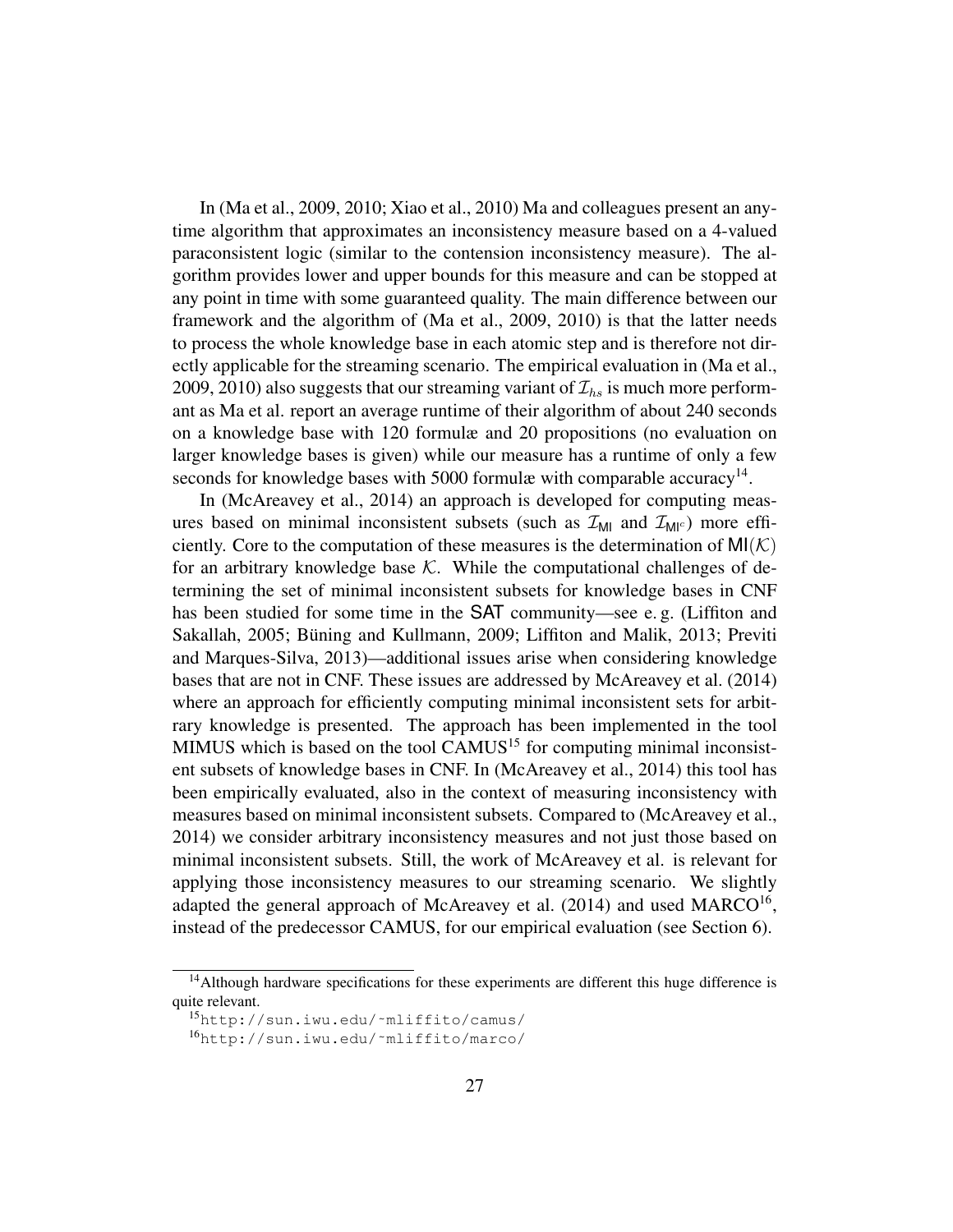#### 8. Summary and Conclusion

In this paper we introduced and discussed the problem of stream-based inconsistency measurement. For that, we developed a novel inconsistency measure  $\mathcal{I}_{hs}$  that is based on the notion of a *hitting set* and analyzed its properties. We presented a general framework for applying classical inconsistency measures to the streaming scenario and developed specific approximation algorithms for  $\mathcal{I}_{hs}$ and the contension measure  $\mathcal{I}_c$ . Our empirical evaluation showed that the latter two approaches outperform the baseline window-based approaches to measure inconsistency and streams and provide general evidence of the feasibility of streambased inconsistency measurement.

All discussed inconsistency measures (classical and stream-based ones), as well as the evaluation framework have been implemented in Java and added to the open source project *Tweety*<sup>17</sup> (Thimm, 2014c). Current work is about the application of our work on linked open data sets (Isele et al., 2010) enriched with OWL semantics.

Acknowledgements. I thank the anonymous reviewers for their valuable comments to improve a previous version of this paper.

### References

- Beck, H., Dao-Tran, M., Eiter, T., Fink, M., 2015. LARS: A Logic-based Framework for Analyzing Reasoning over Streams. In: Proceedings of the Twenty-Ninth AAAI Conference on Artificial Intelligence (AAAI'15).
- Besnard, P., 2014. Revisiting Postulates for Inconsistency Measures. In: Fermé, E., Leite, J. a. (Eds.), Logics in Artificial Intelligence. Vol. 8761 of Lecture Notes in Computer Science. Springer International Publishing, pp. 383–396.
- Büning, H. K., Kullmann, O., 2009. Minimal Unsatisfiability and Autarkies. In: Handbook of Satisfiability. IOS Press, pp. 339–401.
- Cook, S. A., 1971. The Complexity of Theorem-Proving Procedures. In: Proceedings of the 3rd Annual ACM Symposium on Theory of Computing. pp. 151–158.

<sup>17</sup>http://tweetyproject.org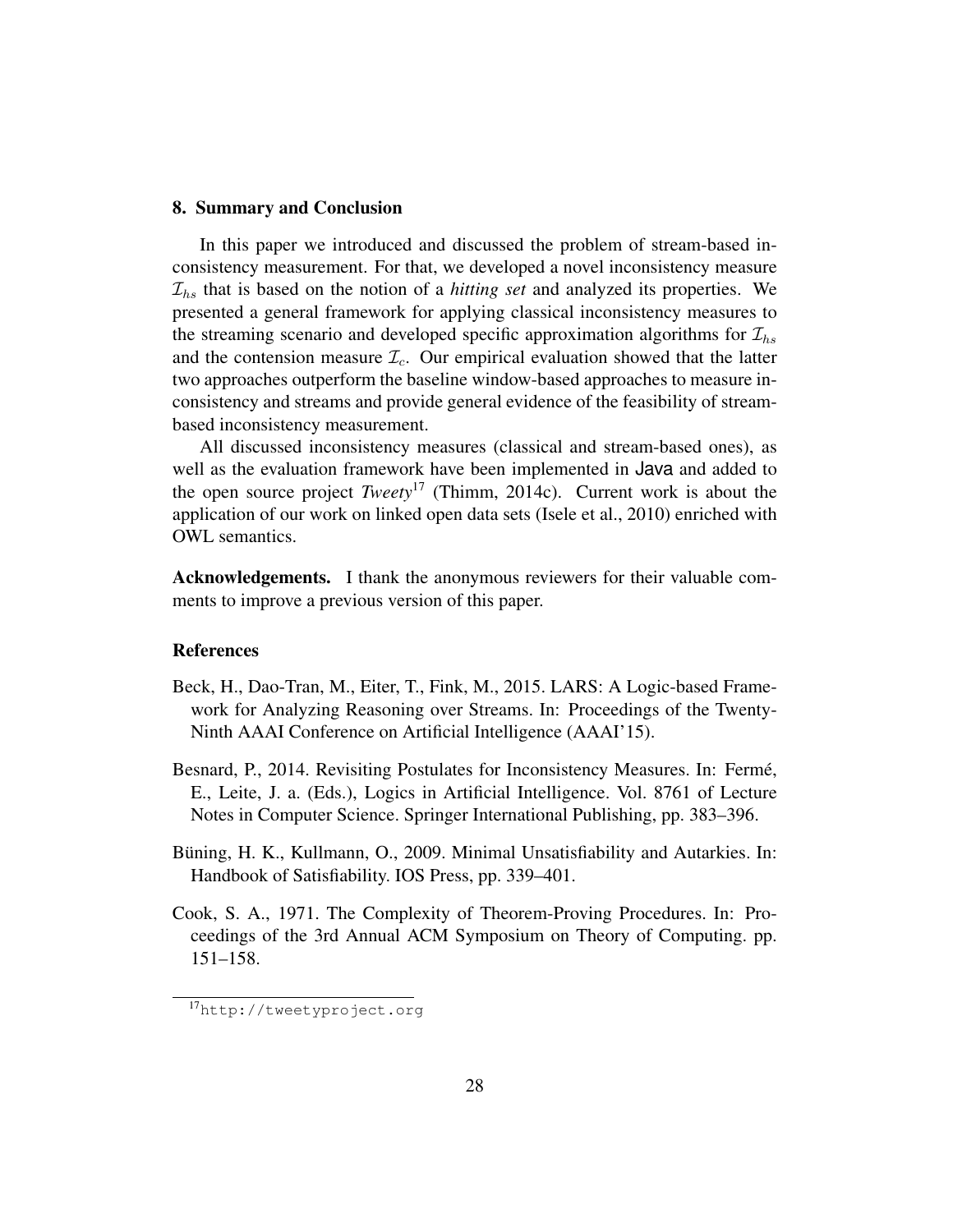- Daniel, L., December 2009. Paraconsistent Probabilistic Reasoning. Ph.D. thesis, L'École Nationale Supérieure des Mines de Paris.
- Deng, X., Haarslev, V., Shiri, N., 2007. Measuring Inconsistencies in Ontologies. In: Proceedings of the 4th European conference on The Semantic Web (ESWC '07). Springer International Publishing, Berlin, Heidelberg, pp. 326–340.
- Doder, D., Raskovic, M., Markovic, Z., Ognjanovic, Z., 2010. Measures of Inconsistency and Defaults. International Journal of Approximate Reasoning 51, 832–845.
- Grant, J., Hunter, A., 2006. Measuring Inconsistency in Knowledgebases. Journal of Intelligent Information Systems 27, 159–184.
- Grant, J., Hunter, A., May 2008. Analysing Inconsistent First-Order Knowledgebases. Artificial Intelligence 172 (8-9), 1064–1093.
- Grant, J., Hunter, A., 2011. Measuring Consistency Gain and Information Loss in Stepwise Inconsistency Resolution. In: Liu, W. (Ed.), Proceedings of the 11th European Conference on Symbolic and Quantitative Approaches to Reasoning with Uncertainty (ECSQARU'11). No. 6717 in Lecture Notes in Artificial Intelligence. Springer International Publishing, pp. 362–373.
- Grant, J., Hunter, A., 2013. Distance-based Measures of Inconsistency. In: Proceedings of the 12th Europen Conference on Symbolic and Quantitative Approaches to Reasoning with Uncertainty (ECSQARU'13). Vol. 7958 of Lecture Notes in Computer Science. Springer International Publishing, pp. 230–241.
- Hansson, S. O., 2001. A Textbook of Belief Dynamics. Kluwer Academic Publishers.
- Hunter, A., 2002. Measuring Inconsistency in Knowledge via Quasi-Classical Models. In: Proceedings of the 18th American National Conference on Artificial Intelligence (AAAI'02). MIT Press, pp. 68–73.
- Hunter, A., Konieczny, S., 2004. Approaches to Measuring Inconsistent Information. In: Inconsistency Tolerance. Vol. 3300 of Lecture Notes in Computer Science. Springer International Publishing, pp. 189–234.
- Hunter, A., Konieczny, S., September 2008. Measuring Inconsistency through Minimal Inconsistent Sets. In: Brewka, G., Lang, J. (Eds.), Proceedings of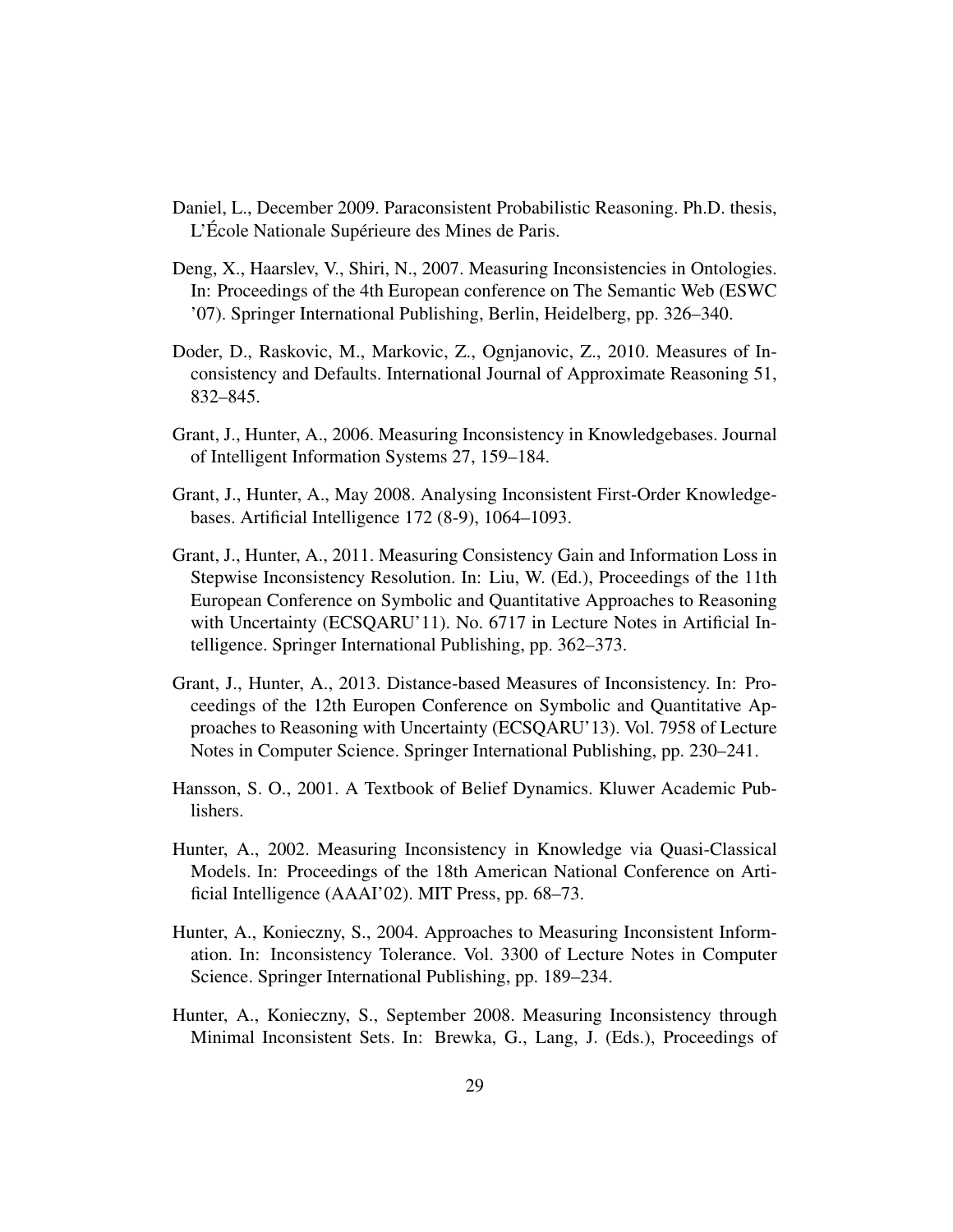the Eleventh International Conference on Principles of Knowledge Representation and Reasoning (KR'2008). AAAI Press, Menlo Park, California, Sydney, Australia, pp. 358–366.

- Hunter, A., Konieczny, S., July 2010. On the Measure of Conflicts: Shapley Inconsistency Values. Artificial Intelligence 174 (14), 1007–1026.
- Isele, R., Umbrich, J., Bizer, C., Harth, A., 2010. LDSpider: An Open-Source Crawling Framework for the Web of Linked Data. In: Proceedings of 9th International Semantic Web Conference (ISWC'10).
- Jabbour, S., Ma, Y., Raddaoui, B., 2014a. Inconsistency Measurement Thanks to MUS Decomposition. In: Proceedings of the 13th International Conference on Autonomous Agents and Multiagent Systems (AAMAS'14). pp. 877–884.
- Jabbour, S., Ma, Y., Raddaoui, B., Sais, L., 2014b. Prime Implicates Based Inconsistency Characterization. In: Proceedings of the 21st European Conference on Artificial Intelligence (ECAI'14). pp. 1037–1038.
- Knight, K. M., 2001. Measuring inconsistency. Journal of Philosophical Logic 31, 77–98.
- Knight, K. M., 2002. A Theory of Inconsistency. Ph.D. thesis, University Of Manchester.
- Lawrence, D., 1987. Genetic Algorithms and Simulated Annealing. Pitman Publishing.
- Liffiton, M. H., Malik, A., 2013. Enumerating Infeasibility: Finding Multiple MUSes Quickly. In: Proceedings of the 10th International Conference on Integration of Artificial Intelligence and Operations Research techniques in Constraint Programming (CPAIOR'13). pp. 160–175.
- Liffiton, M. H., Sakallah, K. A., 2005. On Finding All Minimally Unsatisfiable Subformulas. In: Proceedings of the 8th International Conference on Theory and Applications of Satisfiability Testing (SAT'05). Springer International Publishing, pp. 173–186.
- Ma, J., Liu, W., Miller, P., 2012. A Characteristic Function Approach to Inconsistency Measures for Knowledge Bases. In: Proceedings of the 6th International Conference on Scaleable Uncertainty Management (SUM'12). pp. 473–485.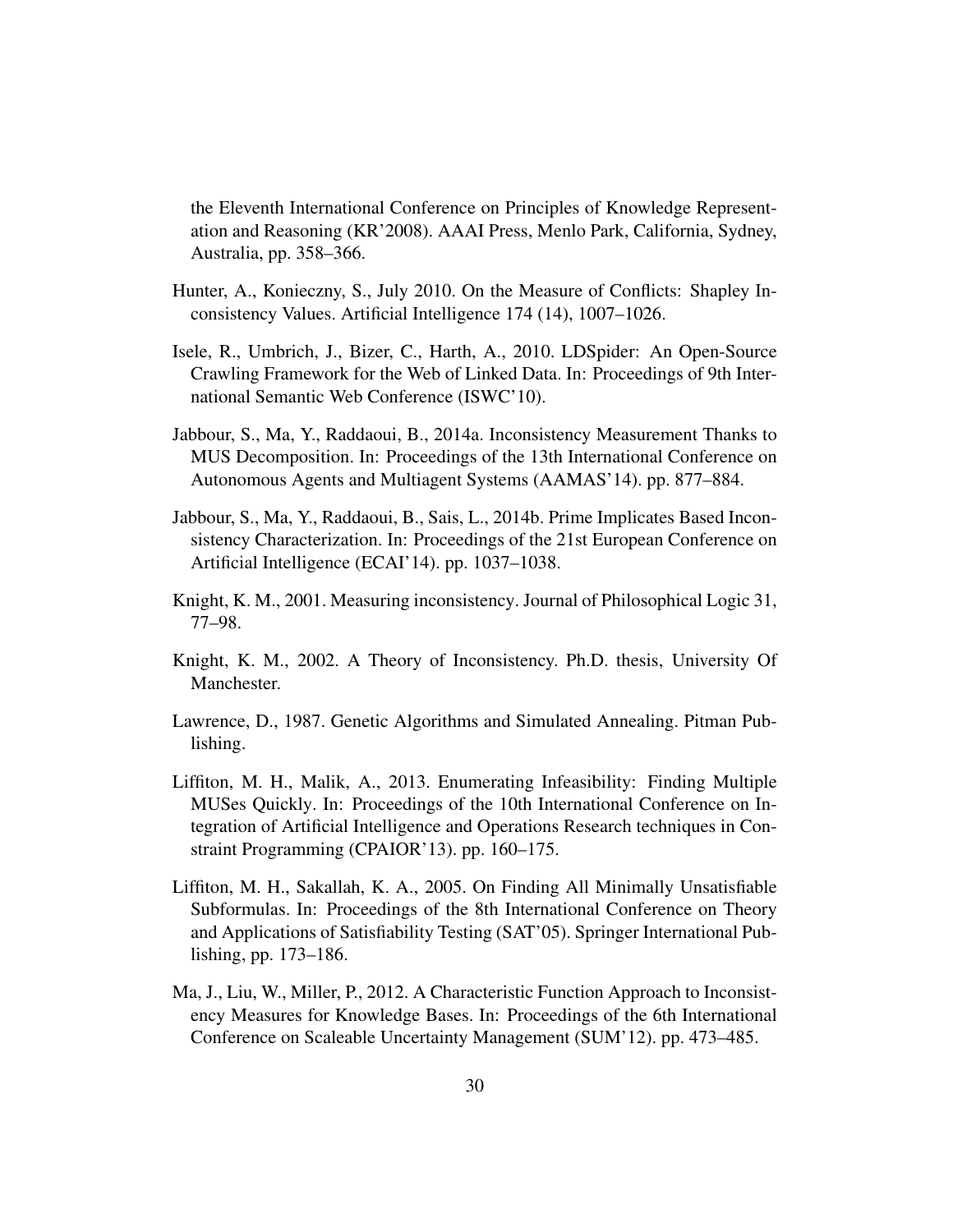- Ma, Y., Qi, G., Hitzler, P., Lin, Z., 2007. Measuring Inconsistency for Description Logics Based on Paraconsistent Semantics. In: Proceedings of the 9th European Conference on Symbolic and Quantitative Approaches to Reasoning with Uncertainty (ECSQARU'07). Springer International Publishing, Berlin, Heidelberg, pp. 30–41.
- Ma, Y., Qi, G., Xiao, G., Hitzler, P., Lin, Z., 2009. An Anytime Algorithm for Computing Inconsistency Measurement. In: Knowledge Science, Engineering and Management. No. 5914 in Lecture Notes in Computer Science. Springer International Publishing, pp. 29–40.
- Ma, Y., Qi, G., Xiao, G., Hitzler, P., Lin, Z., 2010. Computational Complexity and Anytime Algorithm for Inconsistency Measurement. International Journal of Software and Informatics 4 (1), 3–21.
- Makinson, D., 2005. Bridges from Classical to Nonmonotonic Logic. College Publications.
- McAreavey, K., Liu, W., Miller, P., 2014. Computational Approaches to Finding and Measuring Inconsistency in Arbitrary Knowledge Bases. International Journal of Approximate Reasoning 55, 1659–1693.
- Mu, K., Liu, W., Jin, Z., 2011a. A general framework for measuring inconsistency through minimal inconsistent sets. Knowledge and Information Systems 27, 85–114.
- Mu, K., Liu, W., Jin, Z., Bell, D. A., 2011b. A Syntax-based Approach to Measuring the Degree of Inconsistency for Belief Bases. International Journal of Approximate Reasoning 52 (7), 978–999.
- Mu, K., Wang, K., Wen, L., 2014. Approaches to Measuring Inconsistency for Stratified Knowledge Bases. International Journal of Approximate Reasoning 55, 529–556.
- Muiño, D. P., September 2011. Measuring and Repairing Inconsistency in Probabilistic Knowledge Bases. International Journal of Approximate Reasoning 52 (6), 828–840.
- Potyka, N., 2014. Linear Programs for Measuring Inconsistency in Probabilistic Logics. In: Proceedings of the 14th International Conference on Principles of Knowledge Representation and Reasoning (KR'14). pp. 568–577.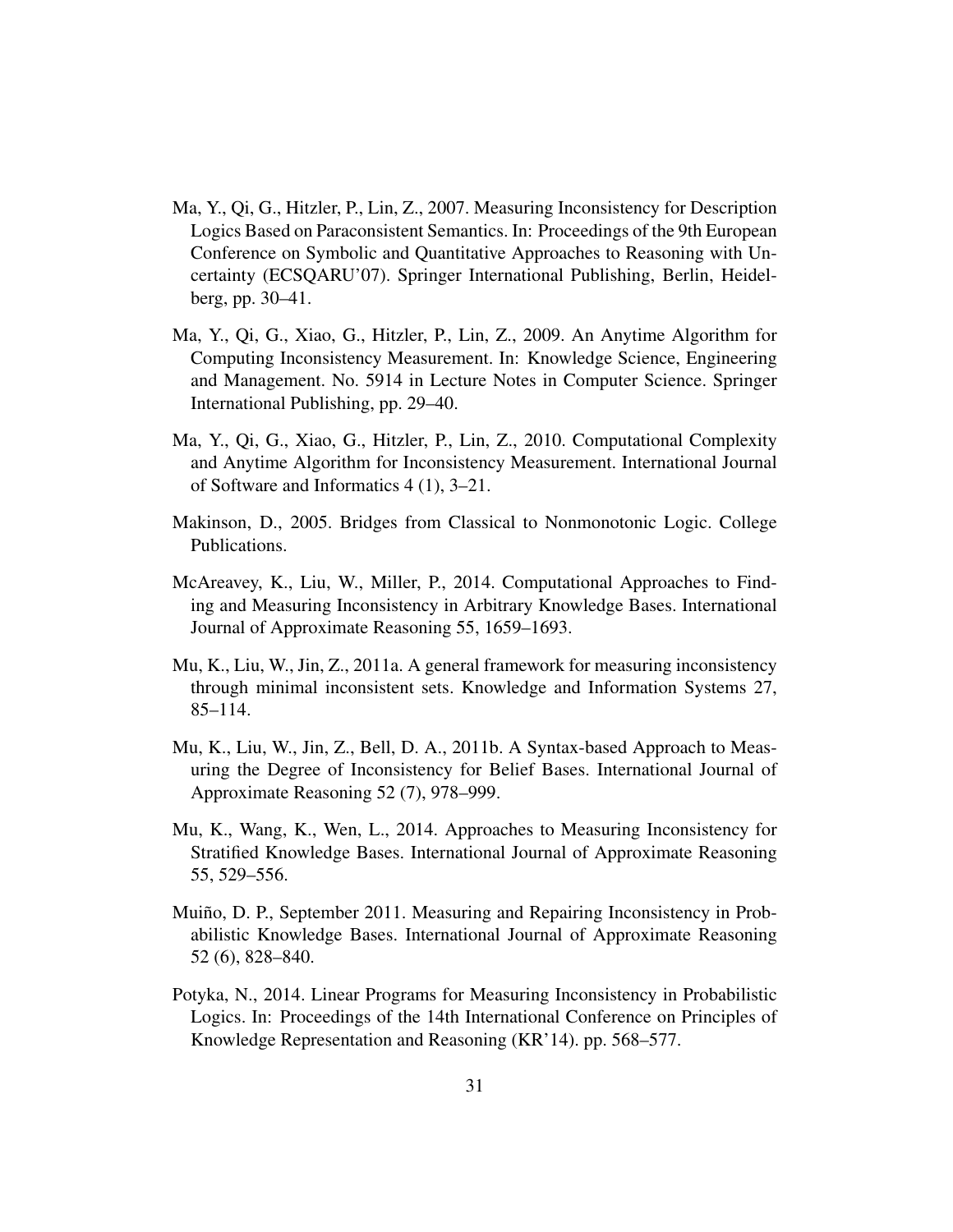- Previti, A., Marques-Silva, J., 2013. Partial MUS Enumeration. In: Proceedings of the 27th Conference on Artificial Intelligence (AAAI'13). pp. 818–825.
- Priest, G., 1979. Logic of Paradox. Journal of Philosophical Logic 8, 219–241.
- Qi, G., Hunter, A., 2007. Measuring Incoherence in Description Logic-based Ontologies. In: Proceedings of the 6th International Semantic Web Conference and 2nd Asian Semantic Web Conference (ISWC'07/ASWC'07). Springer International Publishing, Berlin, Heidelberg, pp. 381–394.
- Sacramento, E. R., Casanova, M. A., Breitman, K. K., Furtado, A. L., de Macedo, J. A. F., Vidal, V. M. P., 2012. Dealing with Inconsistencies in Linked Data Mashups. In: Proceedings of the 16th International Database Engineering and Applications Sysmposium (IDEAS'12). pp. 175–180.
- Thimm, M., April 2013. Inconsistency Measures for Probabilistic Logics. Artificial Intelligence 197, 1–24.
- Thimm, M., August 2014a. Coherence and Compatibility of Markov Logic Networks. In: Proceedings of the 21st European Conference on Artificial Intelligence (ECAI'14). pp. 891–896.
- Thimm, M., September 2014b. Towards Large-scale Inconsistency Measurement. In: Proceedings of the 37th German Conference on Artificial Intelligence (KI'14). pp. 195–206.
- Thimm, M., 2014c. Tweety A Comprehensive Collection of Java Libraries for Logical Aspects of Artificial Intelligence and Knowledge Representation. In: Proceedings of the 14th Int. Conference on Principles of Knowledge Representation and Reasoning (KR'14). pp. 528–537.
- Xiao, G., Lin, Z., Ma, Y., Qi, G., 2010. Computing Inconsistency Measurements under Multi-Valued Semantics by Partial Max-SAT Solvers. In: Proceedings of the Twelfth International Conference on the Principles of Knowledge Representation and Reasoning (KR'10). pp. 340–349.
- Xiao, G., Ma, Y., 2012. Inconsistency Measurement based on Variables in Minimal Unsatisfiable Subsets. In: Proceedings of the 20th European Conference on Artificial Intelligence (ECAI'12). pp. 864–869.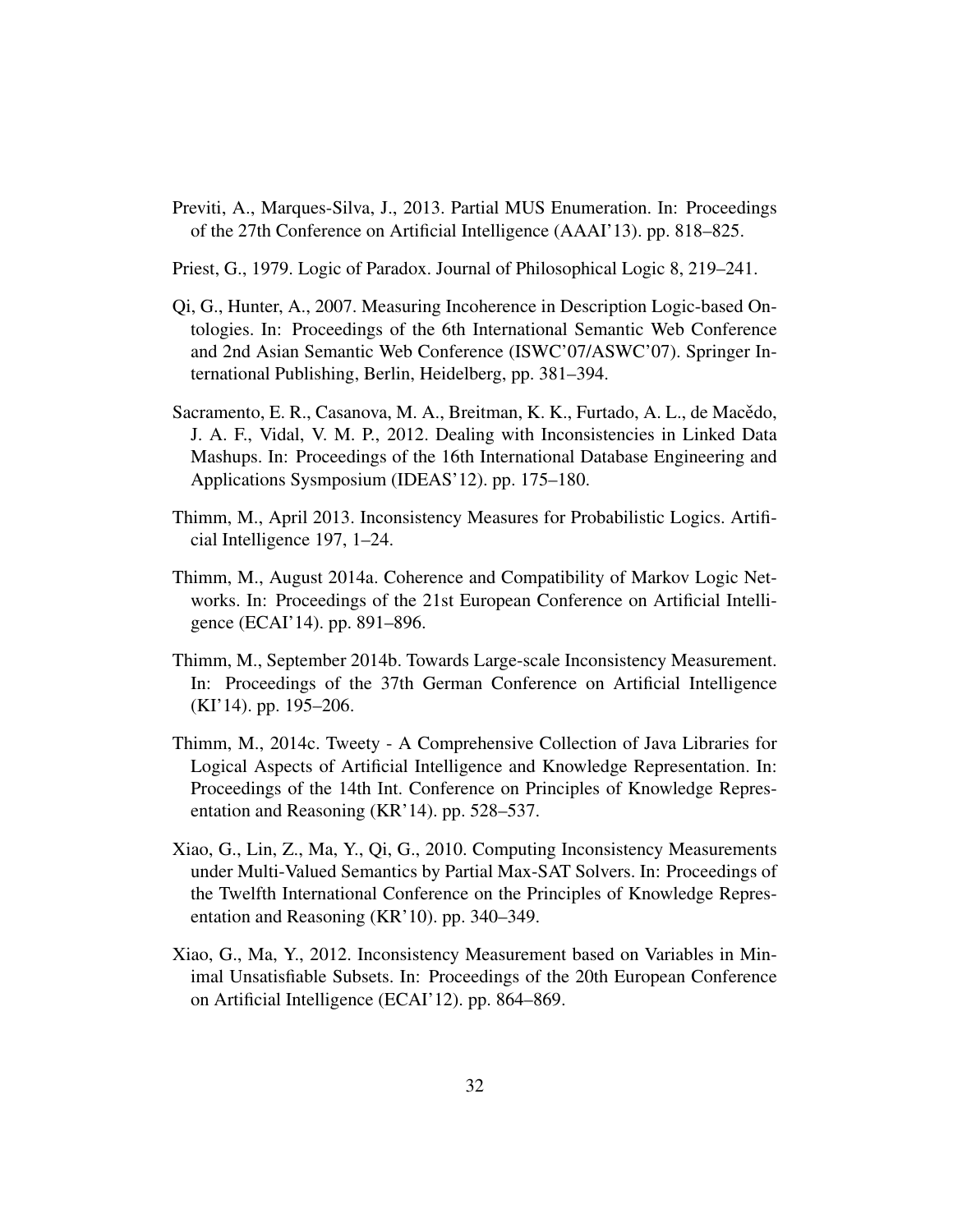Zhou, L., Huang, H., Qi, G., Ma, Y., Huang, Z., Qu, Y., 2009. Measuring Inconsistency in DL-Lite Ontologies. In: Proceedings of the 2009 IEEE/WIC/ACM International Joint Conference on Web Intelligence and Intelligent Agent Technology (WI-IAT'09). IEEE Computer Society, Washington, DC, USA, pp. 349– 356.

#### Appendix A. Proofs of Technical Results

Proposition 1. *Let* K *be a knowledge base. The following two statements are equivalent:*

- 1. *there is no*  $\phi \in \mathcal{K}$  *with*  $\phi \models \perp$
- 2. *there exists a hitting set* H *of* K

*Proof.* Let  $\mathcal{K} = \{\phi_1, \dots, \phi_n\}$ . First, assume that there is no  $\phi_i \in \mathcal{K}$  with  $\phi_i \models \perp$ for  $i = 1, \ldots, n$ . It follows  $\text{Mod}(\phi_i) \neq \emptyset$  for every  $i = 1, \ldots, n$ . Let  $\omega_i \in$ Mod( $\phi_i$ ), then by definition  $\{\omega_1, \ldots, \omega_n\}$  is a hitting set of K. Let now  $H =$  $\{\omega_1, \dots, \omega_m\}$  be a hitting set of K. Then for every  $\phi \in \mathcal{K}$  there is  $\omega \in H$  with  $\omega \models \phi$ . Therefore there can be no  $\phi \in \mathcal{K}$  with  $\text{Mod}(\phi) \neq \emptyset$ .  $\omega \models \phi$ . Therefore there can be no  $\phi \in \mathcal{K}$  with  $\mathsf{Mod}(\phi) \neq \emptyset$ .

## Proposition 2. *Let* K *be a knowledge base.*

- 1. If H is a hitting set of K then every H' with  $H \subseteq H'$  is a hitting set of K.
- 2.  $H = \emptyset$  *is a hitting set of*  $\mathcal K$  *if and only if*  $\mathcal K = \emptyset$ *.*
- 3. K is consistent if and only if there is a hitting set H of K with  $|H| = 1$ .
- 4. If H is a hitting set of K then H is a hitting set of every K' with  $K' \subseteq K$ .

*Proof.* Let  $\mathcal{K} = \{\phi_1, \ldots, \phi_n\}.$ 

- 1. Let H be a hitting set of K and let H' be such that  $H \subseteq H'$ . Then for every  $\phi \in \mathcal{K}$  we have  $\omega \in H \subseteq H'$  such that  $\omega \models \phi$ . Therefore  $H'$  is a hitting set of  $K$ .
- 2. Let  $\mathcal{K} = \emptyset$ . Then  $H = \emptyset$  is a trivial hitting set of  $\mathcal K$  by definition of universal quantification. Note also that for any K with  $\mathcal{K} \neq \emptyset$  the set  $H = \emptyset$  cannot be a hitting set.
- 3. Let  $\mathcal{K} \neq \emptyset$  be consistent. Then there is  $\omega \in \text{Int}(At)$  with  $\omega \models \mathcal{K}$ , i.e.,  $\omega \models \phi$ for every  $\phi \in \mathcal{K}$ . Therefore,  $\{\omega\}$  is a hitting set of K with  $|\{\omega\}| = 1$ . Let H be any hitting set of K with  $|H| = 1$ , i. e.,  $H = {\omega}$ . Then  $\omega \models \phi$  for all  $\phi \in \mathcal{K}$  and, hence,  $\phi \models \mathcal{K}$ . Therefore,  $\mathcal{K}$  is consistent. For the case  $\mathcal{K} = \emptyset$ note that every subset of  $Int(At)$  is a hitting set of K.
- 4. Let H be a hitting set of K and let  $K' \subseteq K$ . Then for every  $\phi \in K'$  there is  $\omega \in H$  with  $\omega \models \phi$  as  $\mathcal{K}' \subseteq \mathcal{K}$ . Hence, H is a hitting set of  $\mathcal{K}$ .  $\Box$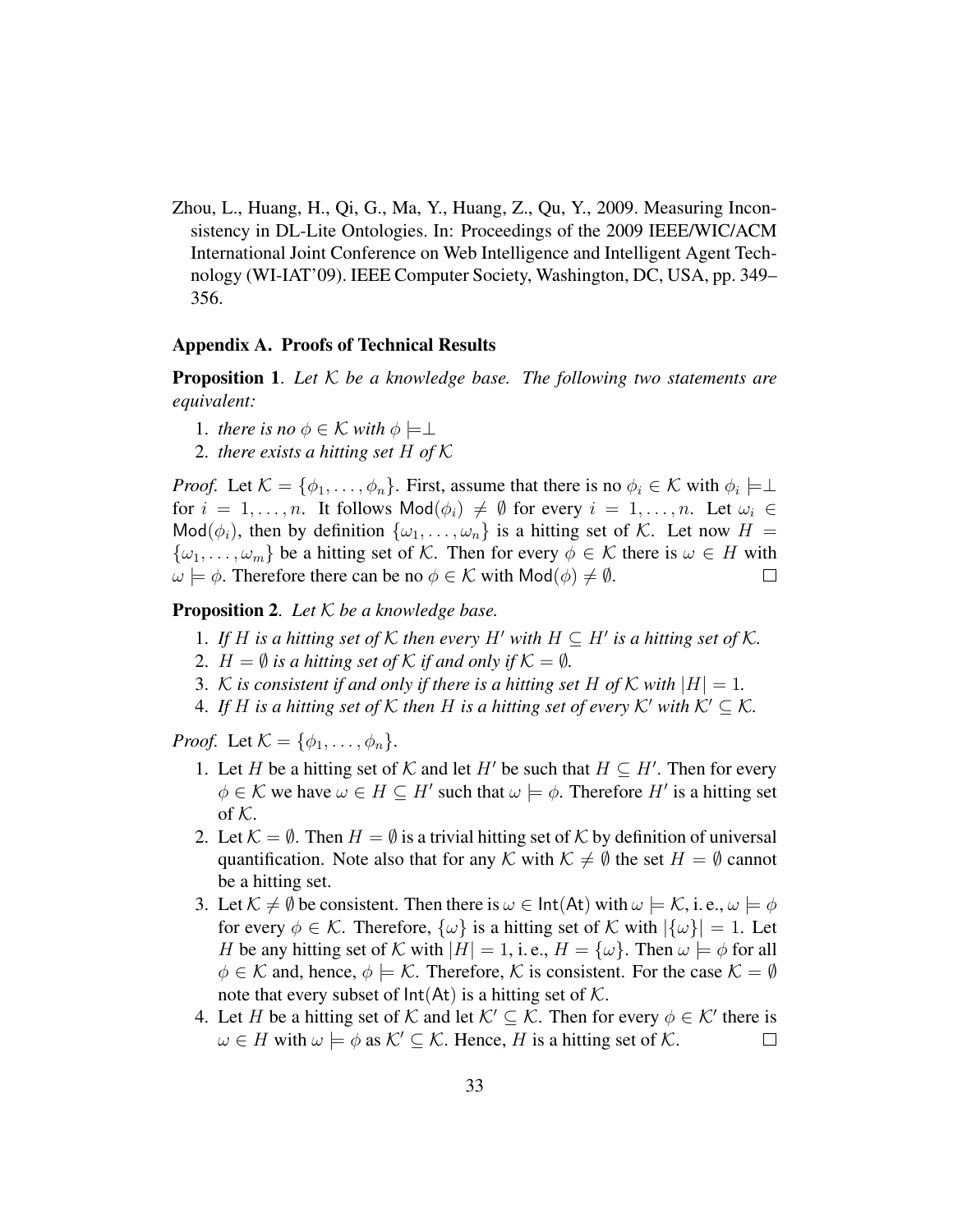**Proposition 3.** *The function*  $\mathcal{I}_{hs}$  *is a (basic) inconsistency measure.* 

*Proof.* We have to show that properties 1.), 2.), and 3.) of Definition 4 are satisfied.

- 1. This follows directly from items 2.) and 3.) of Proposition 2.
- 2. This follows directly from item 4.) of Proposition 2.
- 3. Let  $\alpha \in \text{Free}(\mathcal{K})$  and define  $\mathcal{K}' = \mathcal{K} \setminus \{\alpha\}$ . Let H be a hitting set of  $\mathcal{K}'$  with |H| being minimal and let  $\omega \in H$ . Furthermore, let  $\mathcal{K}^{\prime\prime} \subset \mathcal{K}$  be the set of all formulæ  $\beta$  such that  $\omega \models \beta$ . It follows that  $\mathcal{K}''$  is consistent. As  $\alpha$  is a free formula it follows that  $\mathcal{K}'' \cup {\alpha}$  is also consistent (otherwise there would be a minimal inconsistent subset of  $K''$  containing  $\alpha$ ). Let  $\omega'$  be a model of  $\mathcal{K}'' \cup \{\alpha\}$ . Then  $H' = (H \setminus \{\omega\}) \cup \{\omega'\}$  is a hitting set of  $\mathcal K$  and due to 2.) also of minimal cardinality. Hence, we have  $\mathcal{I}_{hs}(\mathcal{K}') = \mathcal{I}_{hs}(\mathcal{K})$ .

**Proposition 4.** *The measure*  $\mathcal{I}_{hs}$  *satisfies the following properties:* 

- *If*  $\alpha \in \mathcal{K}$  *is such that* At $(\alpha) \cap At(\mathcal{K} \setminus {\{\alpha\}}) = \emptyset$  *then*  $\mathcal{I}_{hs}(\mathcal{K}) = \mathcal{I}_{hs}(\mathcal{K} \setminus {\{\alpha\}})$ *(*safe formula independence*).*
- *If*  $K \equiv \sigma$   $K'$  *then*  $\mathcal{I}_{hs}(K) = \mathcal{I}_{hs}(K')$  (irrelevance of syntax).
- *If*  $\alpha \models \beta$  *and*  $\alpha \not\models \bot$  *then*  $\mathcal{I}_{hs}(\mathcal{K} \cup {\alpha}) > \mathcal{I}_{hs}(\mathcal{K} \cup {\beta})$  *(dominance).*

#### *Proof.*

- This is satisfied as safe formula independence follows from free formula independence, cf. (Hunter and Konieczny, 2010; Thimm, 2013).
- Let H be a hitting set of K with minimal cardinality. So, for every  $\alpha \in \mathcal{K}$ we have  $\omega \in H$  with  $\omega \models \alpha$ . Due to  $\alpha \equiv \sigma(\alpha)$  we also have  $\omega \models \sigma(\alpha)$  and, thus for very  $\beta \in \mathcal{K}'$  we have  $\omega \in H$  with  $\omega \models \beta$ . So H is also a hitting set of  $K'$ . Minimality follows from the fact that  $\sigma$  is a bijection.
- Let H be a minimal hitting set of  $\mathcal{K}_1 = \mathcal{K} \cup \{\alpha\}$  with minimal cardinality and let  $\omega \in H$  be such that  $\omega \models \alpha$ . Then we also have that  $\omega \models \beta$  and H is also a hitting set of  $\mathcal{K}_2 = \mathcal{K} \cup {\{\beta\}}$ . Hence,  $\mathcal{I}_{hs}(\mathcal{K}_1) > \mathcal{I}_{hs}(\mathcal{K}_2)$ . also a hitting set of  $\mathcal{K}_2 = \mathcal{K} \cup \{\beta\}$ . Hence,  $\mathcal{I}_{hs}(\mathcal{K}_1) \geq \mathcal{I}_{hs}(\mathcal{K}_2)$ .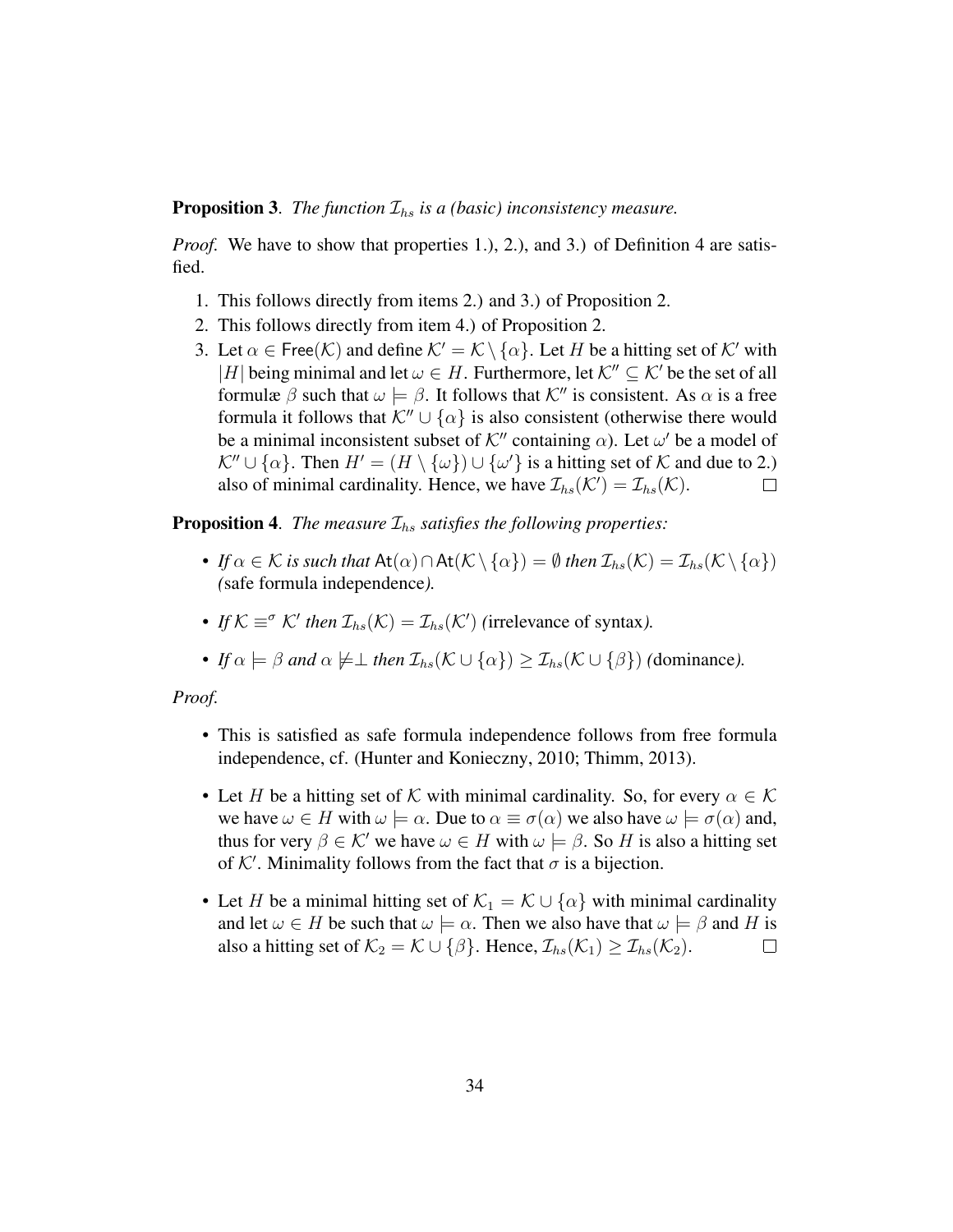Proposition 5. *For every knowledge base* K

 $\mathcal{I}_{hs}(\mathcal{K}) = \min\{|\Phi| \mid \Phi \text{ is a consistent partitioning of } \mathcal{K}\}-1$ 

*with*  $\min \emptyset = \infty$  *for every*  $K \in \mathbb{K} \setminus \{\emptyset\}$  *and*  $\mathcal{I}_{hs}(\emptyset) = 0$ *.* 

*Proof.* For  $\mathcal{K} = \emptyset$  and the case that K contains  $\phi$  with  $\phi \models \bot$ , the statement is trivially satisfied so assume  $\mathcal{K} \neq \emptyset$  and that K does not contain an inconsistent formula. Let  $\Phi = {\Phi_1, \ldots, \Phi_n}$  be a consistent partitioning with  $|\Phi|$  being minimal and let  $\omega_i \in \text{Int}(At)$  be such that  $\omega_i \models \Phi_i$  (for  $i = 1, ..., n$ ). Observe that  $\omega_i \neq \omega_j$  for all  $i \neq j$ , otherwise  $\Phi_i \cup \Phi_j$  would have a model  $\omega_i = \omega_j$  and  $\Phi' = \Phi \setminus {\Phi_i, \Phi_j} \cup {\Phi_i \cup \Phi_j}$  would be a consistent partitioning with  $|\Phi'| < |\Phi|$ . Then  $H = {\omega_1, \ldots, \omega_n}$  is a hitting set of K and we have  $\mathcal{I}_{hs}(\mathcal{K}) \leq |\Phi| - 1$ . Let now  $H = {\omega_1, \ldots, \omega_n}$  be a hitting set of K with |H| being minimal. Let  $\Phi = \{\Phi_1, \dots, \Phi_n\}$  be a set such that  $\phi \in \Phi_i$  implies  $\omega_i \models \phi$  for every  $\phi \in \mathcal{K}$ (note that there may be multiple partitionings satisfying this property but they all have the same cardinality). Note that  $\Phi$  is a partitioning of  $\mathcal K$  and that  $\Phi_i$  is consistent for every  $i = 1, ..., n$ . It follows  $\mathcal{I}_{hs}(\mathcal{K}) \geq |\Phi| - 1$  and therefore the claim. claim.

**Proposition 6.** Let  $K$  be a knowledge base. If  $\infty > \mathcal{I}_{hs}(K) > 0$  then

$$
\mathcal{I}_{\eta}(\mathcal{K}) \leq 1 - \frac{1}{\mathcal{I}_{hs}(\mathcal{K}) + 1}
$$

*Proof.* Let H be a minimal hitting set of K with minimal cardinality, i.e., we have  $\mathcal{I}_{hs}(\mathcal{K}) = |H| - 1$ . Define a probability function  $P : \mathsf{Int}(At) \to [0,1]$  via  $P(\omega) = 1/|H|$  for every  $\omega \in H$  and  $P(\omega') = 0$  for every  $\omega' \in \text{Int}(At) \setminus H$  (note that P is indeed a probability function). As H is a hitting set of K we have that  $P(\phi) \ge 1/|H|$  for every  $\phi \in \mathcal{K}$  as at least one model of  $\phi$  gets probability  $1/|H|$ <br>in P. So we have  $\mathcal{I}_n(\mathcal{K}) \le 1 - 1/|H| = 1 - 1/(\mathcal{I}_{b_0}(\mathcal{K}) + 1)$ . in P. So we have  $\mathcal{I}_n(\mathcal{K}) \leq 1 - 1/|H| = 1 - 1/(\mathcal{I}_{hs}(\mathcal{K}) + 1)$ .

**Proposition 7.** *There is no subsumption relation between*  $\mathcal{I}_{hs}$  *and any*  $\mathcal{I} \in \{\mathcal{I}_{Ml}, \mathcal{I}_{Ml}, \mathcal{I}_{c}, \mathcal{I}_{\eta}\}.$ 

*Proof.*

1.  $\mathcal{I}_{hs} \not\sqsubseteq \mathcal{I}_{\text{MI}}$ : Consider the knowledge bases  $\mathcal{K}_1$  and  $\mathcal{K}_2$  given as

$$
\mathcal{K}_8 = \{a \land b, \neg a \land b, a \land \neg b\}
$$

$$
\mathcal{K}_9 = \{a, b, c, \neg a \land \neg b \land \neg c\}
$$

Then we have  $\mathcal{I}_{hs}(\mathcal{K}_9) = 1 < 2 = \mathcal{I}_{hs}(\mathcal{K}_8)$  but  $\mathcal{I}_{\text{MI}}(\mathcal{K}_9) = 3 = \mathcal{I}_{\text{MI}}(\mathcal{K}_8)$ .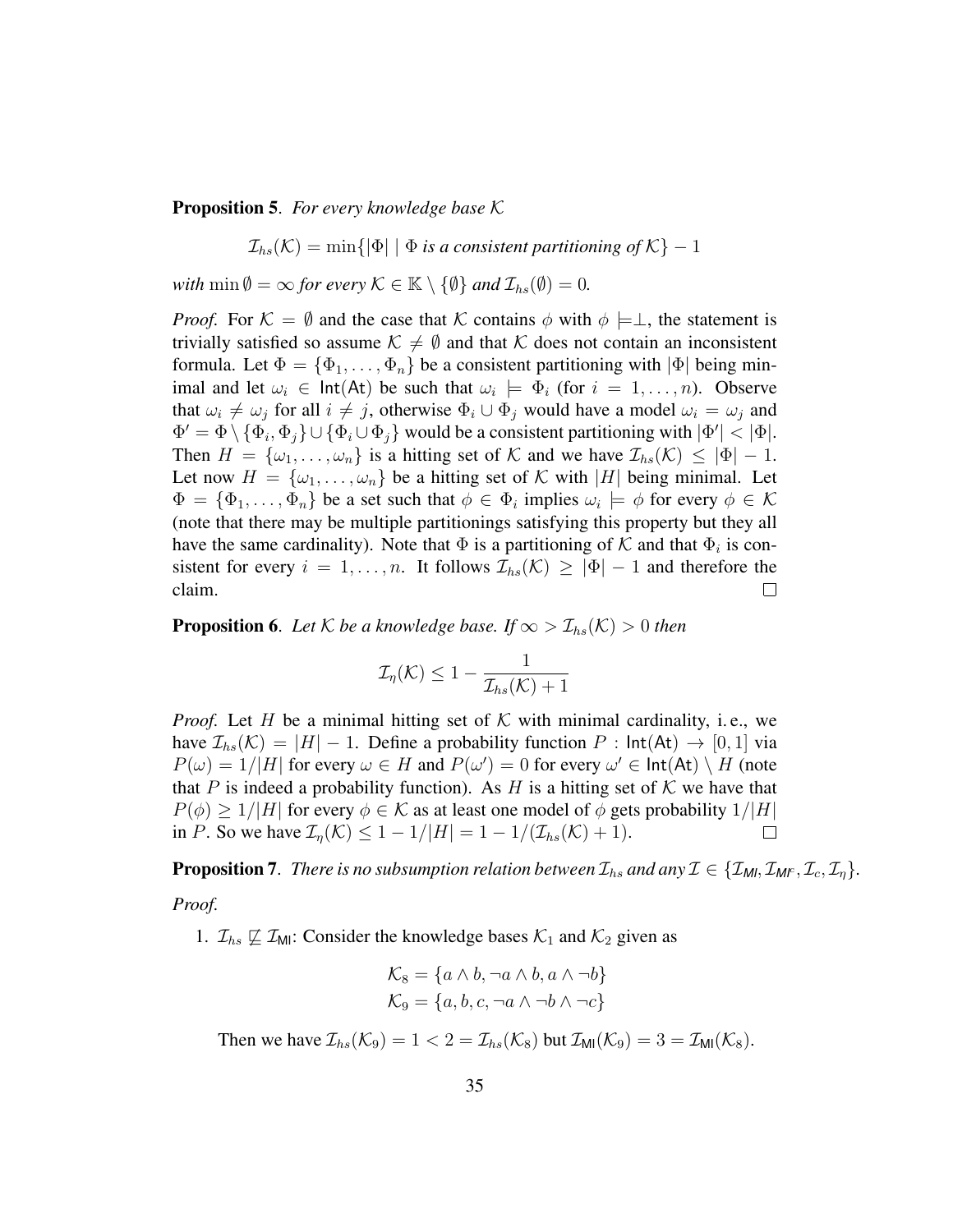2.  $\mathcal{I}_{\text{MI}} \not\sqsubseteq \mathcal{I}_{\text{hs}}$ : Consider the knowledge bases  $\mathcal{K}_4$  and  $\mathcal{K}_{10}$  given as

$$
\mathcal{K}_4 = \{a, \neg a\}
$$
  

$$
\mathcal{K}_{10} = \{a, \neg a \land \neg b, b\}
$$

Then we have  $\mathcal{I}_{\text{MI}}(\mathcal{K}_4) = 1 < 2 = \mathcal{I}_{\text{MI}}(\mathcal{K}_{10})$  but  $\mathcal{I}_{hs}(\mathcal{K}_4) = 1 = \mathcal{I}_{hs}(\mathcal{K}_{10})$ .

- 3.  $\mathcal{I}_{hs} \not\sqsubseteq \mathcal{I}_{MI}$ : For the knowledge bases from item 1.) we also have  $\mathcal{I}_{MI}(\mathcal{K}_8)$  =  $1.5 = \mathcal{I}_{\text{MI}}(\mathcal{K}_9).$
- 4.  $\mathcal{I}_{\mathsf{M}^{\mathsf{IC}}} \not\sqsubseteq \mathcal{I}_{\mathsf{h}}$ : For the knowledge bases from item 2.) we also have  $\mathcal{I}_{\mathsf{M}^{\mathsf{IC}}}(\mathcal{K}_4)$  =  $1/2 < 1 = \mathcal{I}_{\text{MI}^c}(\mathcal{K}_{10}).$
- 5.  $\mathcal{I}_{hs} \not\sqsubseteq \mathcal{I}_c$ : see Example 6.
- 6.  $\mathcal{I}_c \not\sqsubseteq \mathcal{I}_{hs}$ : see Example 6.
- 7.  $\mathcal{I}_{hs} \not\sqsubseteq \mathcal{I}_{\eta}$ : Consider the knowledge bases  $\mathcal{K}_4$  and  $\mathcal{K}_{11}$  given as

$$
\mathcal{K}_4 = \{a, \neg a\}
$$
\n
$$
\mathcal{K}_{11} = \{(a \land b \land c) \lor (a \land b \land \neg c) \lor (a \land \neg b \land c),
$$
\n
$$
(a \land b \land c) \lor (a \land b \land \neg c) \lor (a \land \neg b \land \neg c),
$$
\n
$$
(a \land b \land c) \lor (a \land b \land \neg c) \lor (\neg a \land b \land c),
$$
\n
$$
(a \land b \land c) \lor (a \land \neg b \land c) \lor (a \land \neg b \land c),
$$
\n
$$
(a \land b \land c) \lor (a \land \neg b \land c) \lor (a \land \neg b \land \neg c),
$$
\n
$$
(a \land b \land c) \lor (a \land \neg b \land c) \lor (\neg a \land b \land c),
$$
\n
$$
(a \land b \land c) \lor (a \land \neg b \land \neg c) \lor (\neg a \land b \land c),
$$
\n
$$
(a \land b \land \neg c) \lor (a \land \neg b \land c) \lor (a \land \neg b \land \neg c),
$$
\n
$$
(a \land b \land \neg c) \lor (a \land \neg b \land c) \lor (\neg a \land b \land c),
$$
\n
$$
(a \land b \land \neg c) \lor (a \land \neg b \land \neg c) \lor (\neg a \land b \land c),
$$
\n
$$
(a \land \neg b \land c) \lor (a \land \neg b \land \neg c) \lor (\neg a \land b \land c),
$$
\n
$$
(a \land \neg b \land c) \lor (a \land \neg b \land \neg c) \lor (\neg a \land b \land c)
$$

Then we have  $\mathcal{I}_{hs}(\mathcal{K}_4) = 1 < 2 = \mathcal{I}_{hs}(\mathcal{K}_{11})$  but  $\mathcal{I}_{\eta}(\mathcal{K}_4) = 1/2 > 2/5 = 1/2$  $\mathcal{I}_n(\mathcal{K}_{11})$ . Let us discuss  $\mathcal{K}_{11}$  a bit more. Consider the five interpretations  $\omega_1, \ldots, \omega_5$  of the propositional signature At  $= \{a, b, c\}$  defined via

$$
\omega_1 = abc
$$
  
\n
$$
\omega_2 = ab\overline{c}
$$
  
\n
$$
\omega_3 = a\overline{b}c
$$
  
\n
$$
\omega_4 = a\overline{b}\overline{c}
$$
  
\n
$$
\omega_5 = \overline{a}bc
$$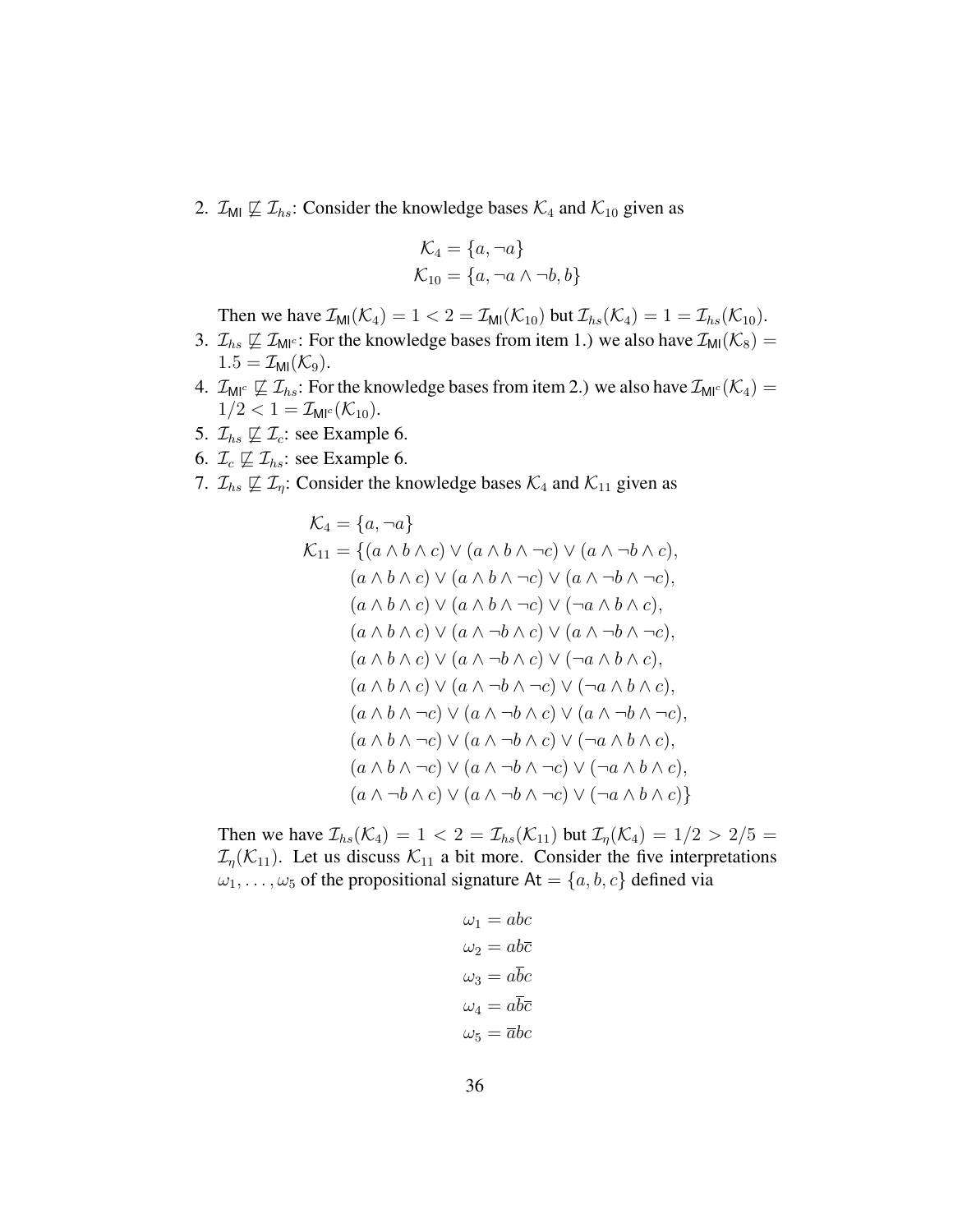Then  $K_{11}$  comprises of formulas  $\phi$  that are satisfied by exactly three out of these five interpretations (and for each 3-element subset of  $\{\omega_1, \ldots, \omega_5\}$ there is exactly one corresponding formula). It follows that a probability function  $P$  assigning probability  $1/5$  to each of these five interpretations (and zero to the remaining interpretations) yields  $P(\phi) = 3/5$  for each  $\phi \in$  $\mathcal{K}_2$  (and this is maximal), thus yielding  $\mathcal{I}_n(\mathcal{K}_{11}) = 1 - 3/5 = 2/5$ . Further, any 3-element subset of  $\{\omega_1, \ldots, \omega_5\}$  is also a hitting set of  $\mathcal{K}_{11}$ : as every  $\phi \in \mathcal{K}_2$  is satisfied by exactly three interpretations, one can remove any two of them and still maintain the hitting set property. So  $H = {\omega_1, \omega_2, \omega_3}$ is a hitting set and one can easily see that there is no smaller one, yielding  $\mathcal{I}_{hs}(\mathcal{K}_{11}) = |H| - 1 = 2.$ 

8.  $\mathcal{I}_\eta \not\sqsubseteq \mathcal{I}_{hs}$ : Consider the knowledge bases  $\mathcal{K}_4$  and  $\mathcal{K}_{12}$  given as

$$
\mathcal{K}_4 = \{a, \neg a\}
$$

$$
\mathcal{K}_{12} = \{a, b, \neg a \lor \neg b\}
$$

Then we have  $\mathcal{I}_{\eta}(\mathcal{K}_{12}) = 1/3 < 1/2 = \mathcal{I}_{\eta}(\mathcal{K}_{4})$  but  $\mathcal{I}_{hs}(\mathcal{K}_{12}) = 1 =$ <br> $\mathcal{I}_{hs}(\mathcal{K}_{4})$ .  $\mathcal{I}_{hs}(\mathcal{K}_4)$ .

**Corollary 1.**  $\mathcal{I}_{hs} \not\cong \mathcal{I}_{Mb} \mathcal{I}_{hs} \not\cong \mathcal{I}_{MF}$ ,  $\mathcal{I}_{hs} \not\cong \mathcal{I}_{c}$ , and  $\mathcal{I}_{hs} \not\cong \mathcal{I}_{n}$ .

*Proof.* This follows directly from Proposition 7 and the definition of equivalence.  $\Box$ 

**Proposition 8.** Let  $\mathcal{I}$  be an inconsistency measure,  $w \in \mathbb{N} \cup \{\infty\}$ , and g an *aggregation function.*

- 1. If w is finite then  $\mathcal{J}_\mathcal{I}^{w,g}$  is not *an approximation of*  $\mathcal{I}$ *.*
- 2.  $\mathcal{J}_\mathcal{I}^{w,g}(\mathcal{S}_\mathcal{K},i) \leq \mathcal{I}(\mathcal{K})$  *for every*  $\mathcal{K} \in \mathbb{K}$  and  $i \in \mathbb{N}$ .
- 3. If  $w = \infty$  and  $g(x, y) \ge (x + y)/2$  then  $\mathcal{J}_\mathcal{I}^{w,g}$  $I^{w,g}_{\mathcal{I}}$  is an approximation of  $\mathcal{I}$ .

*Proof.*

- 1. Assume K is a minimal inconsistent set with  $|\mathcal{K}| > w$ . Then  $\mathcal{I}(\mathcal{S}^{\max\{0,i-w\},i}) =$ 0 for all  $i > 0$  (as every subset of K is consistent) and  $\mathcal{J}_{\mathcal{I}}^{w,g}$  $\mathcal{I}^{w,g}(\mathcal{S}, i) = 0$  for all  $i > 0$  as well. As  $\mathcal I$  is an inconsistency measure  $\mathcal I(\mathcal K) > 0$  and, hence,  $\mathcal{J} _{\mathcal{I}} ^{w,g}$  $\mathcal{I}^{w,g}$  does not approximate  $\mathcal{I}$ .
- 2. This follows from the fact that  $\mathcal I$  is a basic inconsistency measure and therefore satisfies  $\mathcal{I}(\mathcal{K}) \leq \mathcal{I}(\mathcal{K}')$  for  $\mathcal{K} \subseteq \mathcal{K}'$ .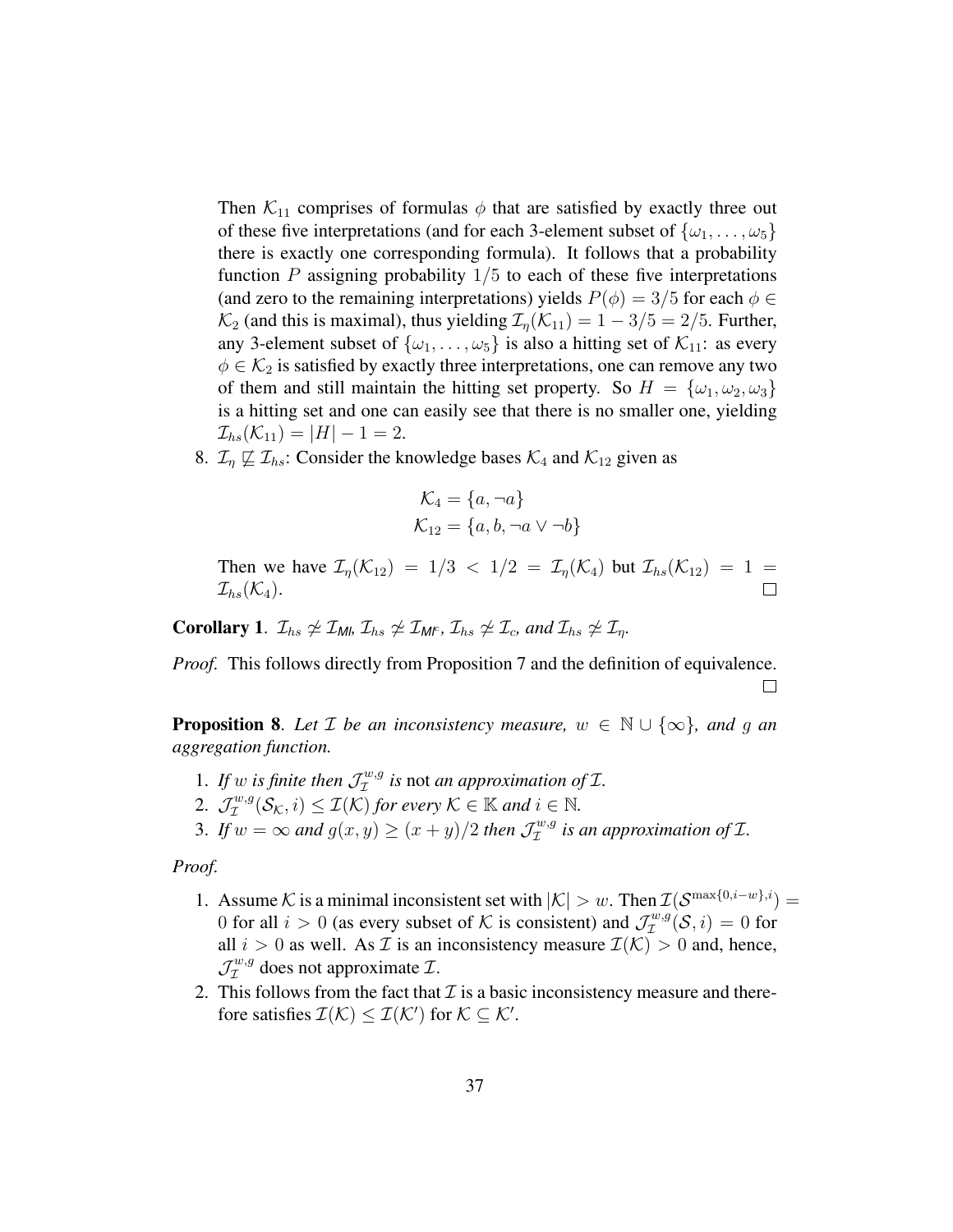3. If  $w = \infty$  there is  $i_0 \in \mathbb{N}$  such that  $\mathcal{I}(\mathcal{S}^{\max\{0, i-w\}, i}) = \mathcal{I}(\mathcal{K})$  for all  $i > i_0$ . Due to item 2 above (all previous values estimated the inconsistency value from below) and as  $g(x, y) > (x + y)/2$  (in each step the new value is the average of the previous value and the actual inconsistency value) the value  $\mathcal{I}(\mathcal{K})$  will be approximated by  $\mathcal{J}_{\mathcal{I}}^{w,g}$  $\tau^{w,g}$  eventually.  $\Box$ 

**Proposition 9.** *For every*  $p \in [0, 1)$ *, g some aggregation function with*  $g(x, y) \ge$  $(x + y)/2$ ,  $f : \mathbb{N} \to [0, 1]$  *a null-bound function, and*  $\mathcal{K} \in \mathbb{K}$  *there is*  $m \in \mathbb{N}$  *such that with probability greater or equal p it is the case that*  $\lim_{i\to\infty}\mathcal{J}_{hs}^{m,g,f}(\mathcal{S}_{\mathcal{K}},i)=$  $\mathcal{I}_{hs}(\mathcal{K}).$ 

*Proof.* Let  $p \in [0, 1)$ , g some aggregation function with  $g(x, y) \ge (x + y)/2$ ,  $f : \mathbb{N} \to [0, 1]$  a null-bound function, and  $\mathcal{K} \in \mathbb{K}$ . Let  $H = {\omega_1, \dots, \omega_h} \subseteq$ Int(At) be a hitting set of K such that  $\mathcal{I}_{hs}(\mathcal{K}) = |H| - 1$ . Consider the evolution of a single candidate set during the iterated execution of update ${}^{m,g,f}_{hs}(form)$ . If  $K$  contains a contradictory formula then lines 2–5 ensure that the return value of Algorithm 2 is always  $\infty$  and thus the claim holds trivially. We now assume that  $K$  contains no contradictory formula.

Let  $C_0 = \emptyset$  be the initial candidate set and let  $C_i$  for  $i \in \mathbb{N}$  denote the candidate set after iteration i. In the first iteration,  $C_0$  does not contain any interpretations yet, so lines 9 and 10 of Algorithm 2 are vacuous. As the condition in line 11 evaluates to true, we add some interpretation to  $C_0$ . As H is a hitting set of K there is  $\omega \in H$  with  $\omega \in \text{Mod}(form)$ . The probability of choosing  $\omega$  in line 12, so the probability of  $C_0$  evolving to  $C_1 = {\omega}$ , is  $p_0 = 1/|Mod(f \circ m)| > 0$ . In the second iteration, the probability  $q_1$  that line 10 is *not* executed is greater than zero (as  $f$  is bounded by 1 and the condition involves a strictly less comparison). Assume that  $\omega \not\models form$  (otherwise simply continue with the next formula in the next iteration). Then, again, there is  $\omega' \in H$  with  $\omega' \models form$  and the probability of choosing  $\omega'$  in line 12 is  $1/|\text{Mod}(form)| > 0$ . Therefore, the probability of  $C_0$ evolving through  $C_1$  to  $C_2 = {\omega, \omega'}$  is  $p_1 = p_0 q_1 / |\text{Mod}(form)| > 0$ . It follows that the probability of  $C_0$  evolving to  $C_h = H$  in its h-th iteration is strictly greater than zero. Note that beginning in the  $h + 1$ -th iteration the condition in line 11 is not satisfied anymore and that  $C_i = C_{i+1}$  for every  $i > h$  with positive probability as well as there is a positive probability that line 10 will not be executed (with increasing probability over the iterations as  $f$  is a null-bound function). So for every candidate set  $C \in Cand$  there is a positive probability  $\hat{p}$  that C evolves to H and does not change anymore thereafter.

In general, observe that every candidate set  $C \in Cand$  evolves into a hitting set of  $K$  as the probability of executing line 10 becomes zero eventually and lines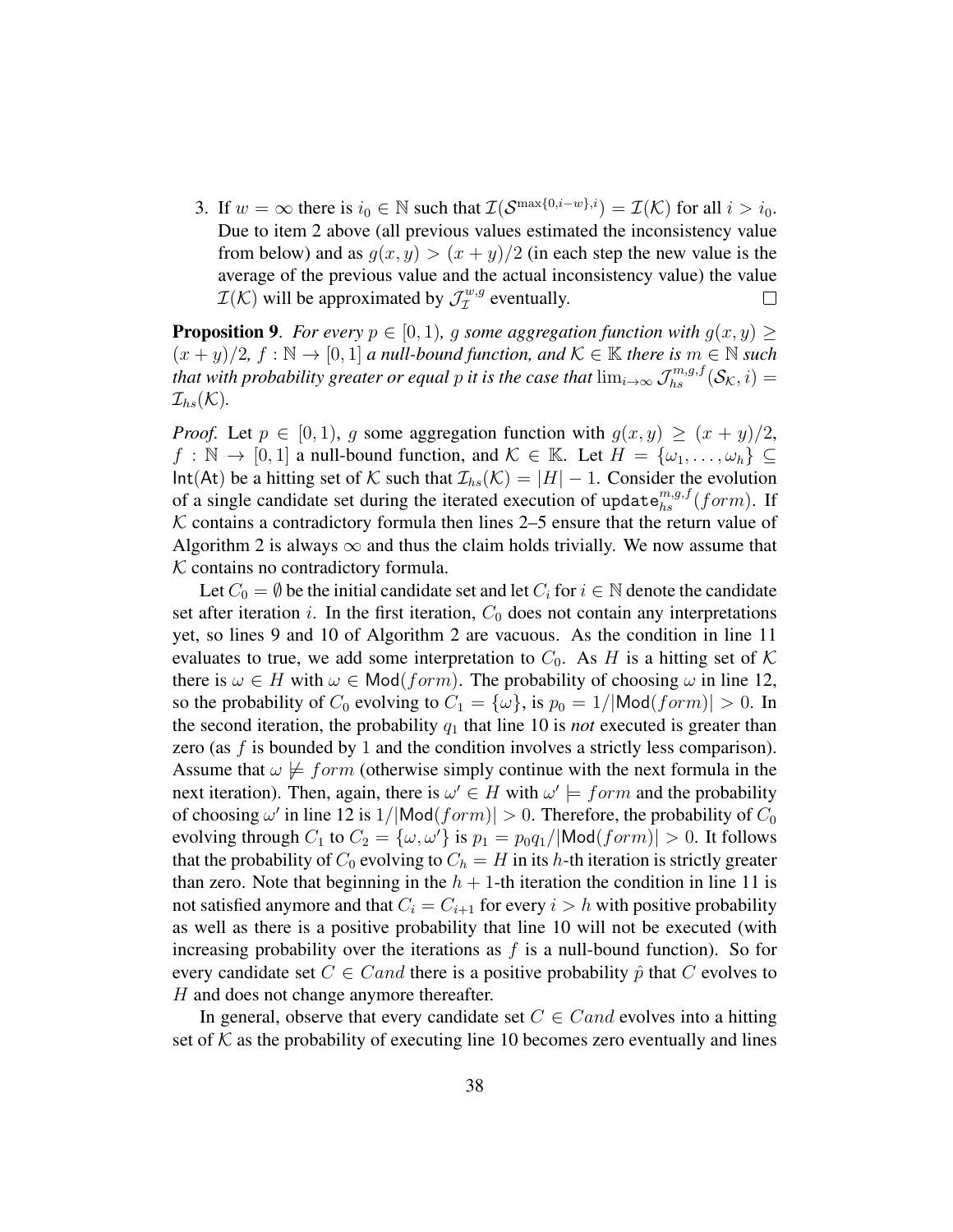11 and 12 ensure that every formula in  $K$  has a model in C. Furthermore, each evolution of a candidate set  $C \in Cand$  is an independent random process. So for  $|Cand| = m$  the probability that at least one element of  $Cand$  evolves to H in the above described manner is  $1 - (1 - \hat{p})^m$  (here  $(1 - \hat{p})^m$  is the probability that none of the candidate sets evolve to H). Observe that  $1 - (1 - \hat{p})^m$ , due to  $\hat{p} > 0$ , is monotonously increasing in m with  $\lim_{m\to\infty} 1-(1-\hat{p})^m=1$ . Therefore we can choose  $\hat{m}$  such that  $1 - (1 - \hat{p})^{\hat{m}} \ge p \in [0, 1)$  and with probability at least p the set of candidate sets Cand with  $|Cand| = \hat{m}$  contains at least one candidate set that evolves to H. Let  $C_0, C_1, \ldots, C_h, C_{h+1}, \ldots$  be the evolution of this candidate set with  $C_0 \subseteq C_1 \ldots \subseteq C_h = C_{h+1} = \ldots$  with  $C_h = H$ . It follows that the variable  $newValue$  has never a value larger than  $|H| - 1$  whenever line 14 is executed. As  $currentValue$  is initialized with 0 it also follows that  $currentValue$  has never a larger value than  $|H| - 1$  in line 15, as g is an aggregation function.

Consider now an iteration step  $i$  where all candidate sets in  $Cand$  have stabilized and do not change thereafter. Then  $newValue$  always has the value  $|H| - 1$ in line 14. If at iteration step i currentValue has already the value  $|H| - 1$ then the value of  $currentValue$  is not changed (as q is an aggregation function). Then we have that the return value of Algorithm 2 in line 15 is always  $|H| - 1 = \mathcal{I}_{hs}(\mathcal{K})$  and therefore  $\lim_{i \to \infty} \mathcal{J}_{hs}^{m,g,f}(\mathcal{S}_{\mathcal{K}}, i) = \mathcal{I}_{hs}(\mathcal{K})$ . If at iteration step i currentValue has a value  $\alpha_0 < |H| - 1$  then observe that currentValue is updated to some value  $\alpha_1 \geq (\alpha_0 + (|H| - 1))/2$  with  $\alpha_1 \leq |H| - 1$  (as g is an aggregation function). In subsequent iterations this value is updated while satisfying  $\alpha_j \geq (\alpha_{j+1} + (|H| - 1))/2$  with  $\alpha_j \leq |H| - 1$  which converges to  $|H| - 1$  and thus proves the claim. and thus proves the claim.

**Proposition 10.** *For every*  $p \in [0, 1)$ *, g some aggregation function with*  $g(x, y) \ge$  $(x + y)/2$ ,  $f : \mathbb{N} \to [0, 1]$  *a null-bound function, and*  $\mathcal{K} \in \mathbb{K}$  *there is*  $m \in \mathbb{N}$  *such that with probability greater or equal p it is the case that*  $\lim_{i\to\infty} \mathcal{J}_c^{m,g,f}(\mathcal{S}_{\mathcal{K}},i)=$  $\mathcal{I}_c(\mathcal{K})$ .

*Proof.* Let  $p \in [0, 1)$ , q some aggregation function with  $q(x, y) \geq (x + y)/2$ ,  $f : \mathbb{N} \to [0, 1]$  a null-bound function, and  $\mathcal{K} \in \mathbb{K}$ . Let  $\hat{v} : \mathsf{At} \to \{T, F, B\}$ be a three-valued interpretation of the atoms appearing in K such that  $\hat{v} \models^3 \mathcal{K}$ and  $\mathcal{I}_c(\mathcal{K}) = |\hat{v}^{-1}(B)| = t$ . Consider the evolution of a single three-valued interpretation  $v \in C$  and during the iterated execution of update  $e_c^{m,g,f}(form)$ .

Let  $v_0$  be the initial interpretation with  $v^{-1}(B) = \emptyset$  set and let  $v_i$  for  $i \in \mathbb{N}$ denote the interpretation after iteration  $i$ . As  $f$  is null-bound there is an iteration  $k > 0$  from which on line 6 is not executed anymore. Furthermore, observe that